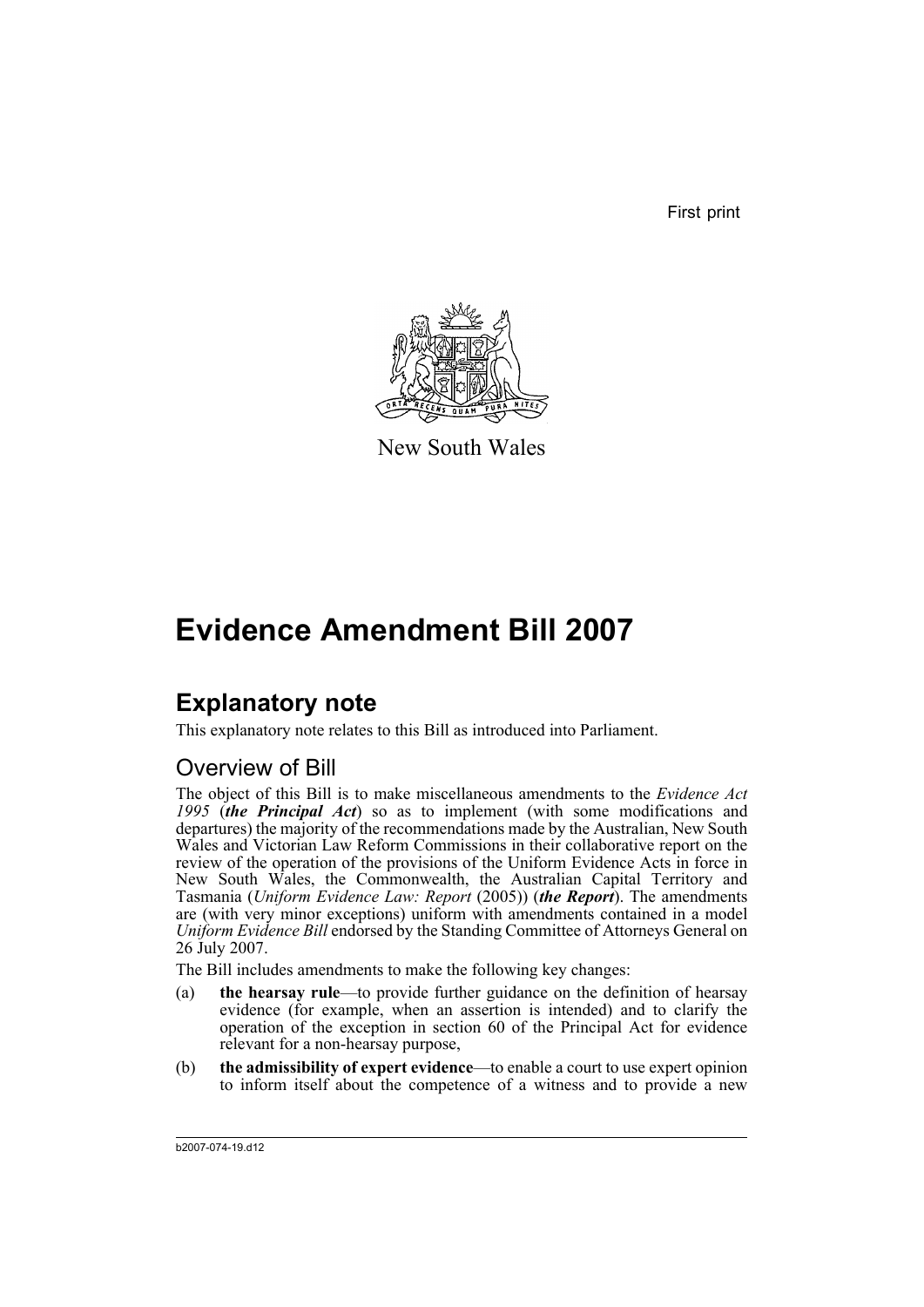Explanatory note

exception to the credibility rule where a person has specialised knowledge based on the person's training, study or experience,

- (c) **admissions in criminal proceedings**—to ensure that evidence of such admissions that is not first-hand is excluded from the ambit of section 60 of the Principal Act and that the reliability of an admission made by a defendant is tested where the admission is made to, or in the presence of, an investigating official performing functions in connection with the investigation or as a result of an act of another person capable of influencing the decision whether to prosecute,
- (d) **coincidence evidence**—to reduce the threshold for admitting coincidence evidence to require consideration of similarities in events or circumstances, rather than the existing threshold that there are similarities in events and circumstances,
- (e) **credibility of witnesses**—to ensure that evidence which is relevant both to credibility and a fact in issue, but that is not admissible for the latter purpose, is subject to the same rules as other credibility evidence and to enable evidence to be adduced with the leave of the court to rebut denials and non-admissions in cross-examination,
- (f) **advance rulings on evidentiary issues**—to make it clear that the court has the power to make an advance ruling or make an advance finding in relation to an evidentiary issue,
- (g) **warnings and directions to the jury**—to make it clear that a trial judge is not to give a warning about the reliability of the evidence of a child solely on account of the age of the child, and to clarify the scope of information to be given to the jury about the forensic disadvantage a defendant may have suffered because of the consequences of delay, and the circumstances in which such information is to be given,
- (h) **manner and form of questioning witnesses**—to enable a court on its own motion to direct that a witness give evidence wholly or partly in narrative form and to make further provision with respect to the improper questioning of witnesses in cross-examination in civil and criminal proceedings.

The Bill also makes miscellaneous amendments for the following purposes:

- (a) to clarify the application of the Act,
- (b) to introduce a test of general competence to give sworn and unsworn evidence and restate the tests of competence to give sworn and unsworn evidence,
- (c) to replace the definition of "de facto spouse" with a new definition of "de facto partner",
- (d) to make further provision with respect to the proof of voluminous or complex documents,
- (e) to facilitate proof of electronic communications,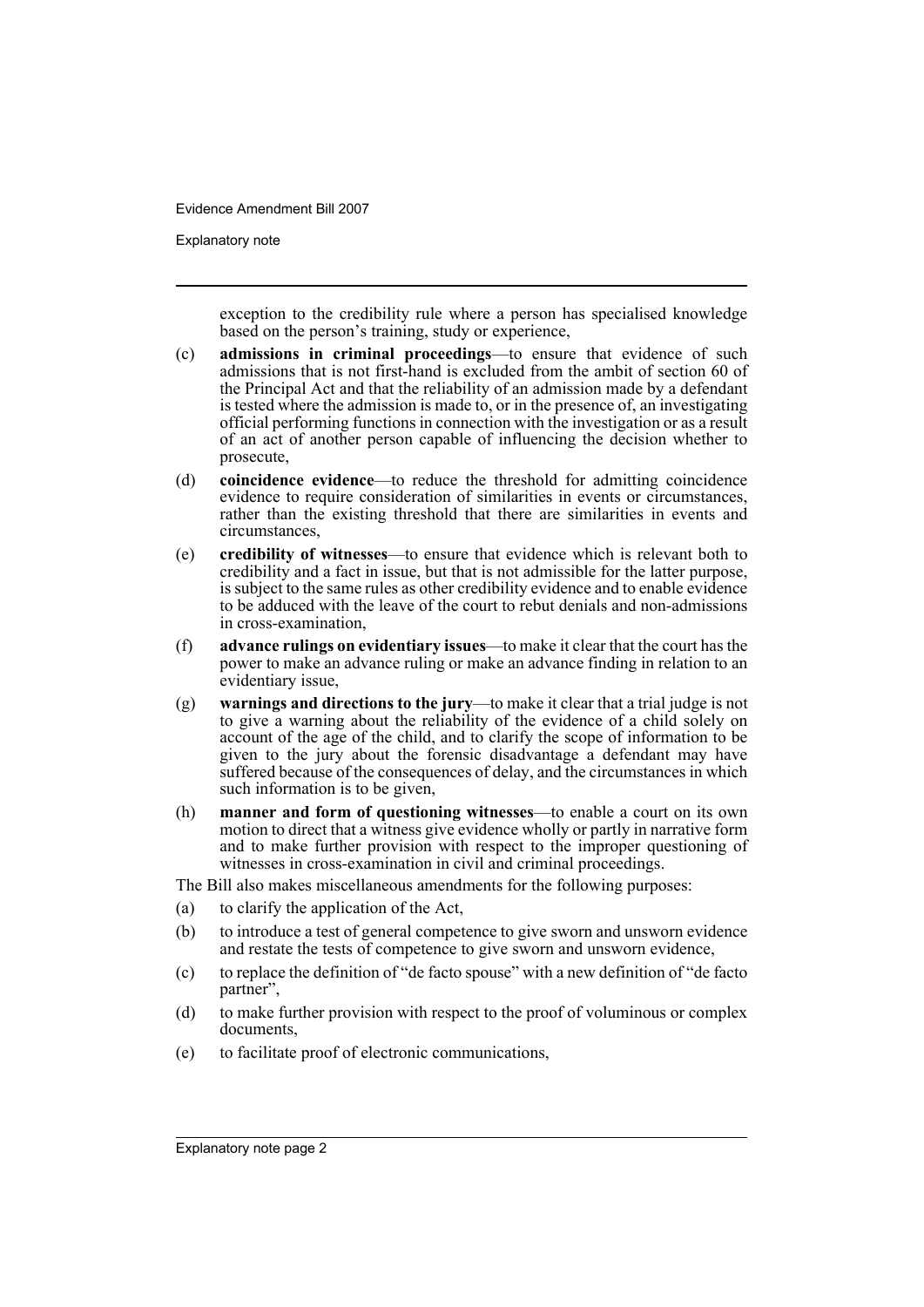Explanatory note

- (f) to provide exceptions to the hearsay rule for evidence relevant to Aboriginal and Torres Strait Islander traditional laws and customs and for an exception to the opinion rule for evidence of an opinion expressed by a member of an Aboriginal or Torres Strait Islander group about traditional laws and customs of the group,
- (g) to provide for the admission of expert opinion evidence on behaviour and development of children,
- (h) to make further provision with respect to evidence of admissions,
- (i) to clarify and amplify the meaning of references to "lawyer" in various provisions of the Principal Act,
- (j) to provide for loss of client legal privilege where a client or party has acted in a manner inconsistent with the assertion of the privilege,
- (k) to make amendments that are consequential on the enactment by the Commonwealth of provisions relating to professional confidential relationship privilege,
- (l) to make further provision with respect to the assertion of, and effect of asserting, the privilege against self-incrimination,
- (m) to make provision with respect to the ability to assert the privilege against self-incrimination in respect of disclosure of information in connection with search and freezing orders in civil proceedings,
- (n) to apply Division 3 of Part 3.10 of the Principal Act (Evidence excluded in the public interest) to preliminary proceedings,
- (o) to make various other minor or consequential amendments.

The Bill also transfers certain savings and transitional provisions of the *Evidence (Consequential and Other Provisions) Act 1995* to the Principal Act and repeals that Act as it will then be spent.

# Outline of provisions

**Clause 1** sets out the name (also called the short title) of the proposed Act.

**Clause 2** provides for the commencement of the proposed Act on a day or days to be proclaimed.

**Clause 3** is a formal provision that gives effect to the amendments to the *Evidence Act 1995* set out in Schedule 1.

**Clause 4** is a formal provision that gives effect to the amendments to the Acts set out in Schedule 2.

**Clause 5** provides for the repeal of the proposed Act on the day following the day on which all of the provisions of the Act have commenced. It also repeals the *Evidence (Consequential and Other Provisions) Act 1995*.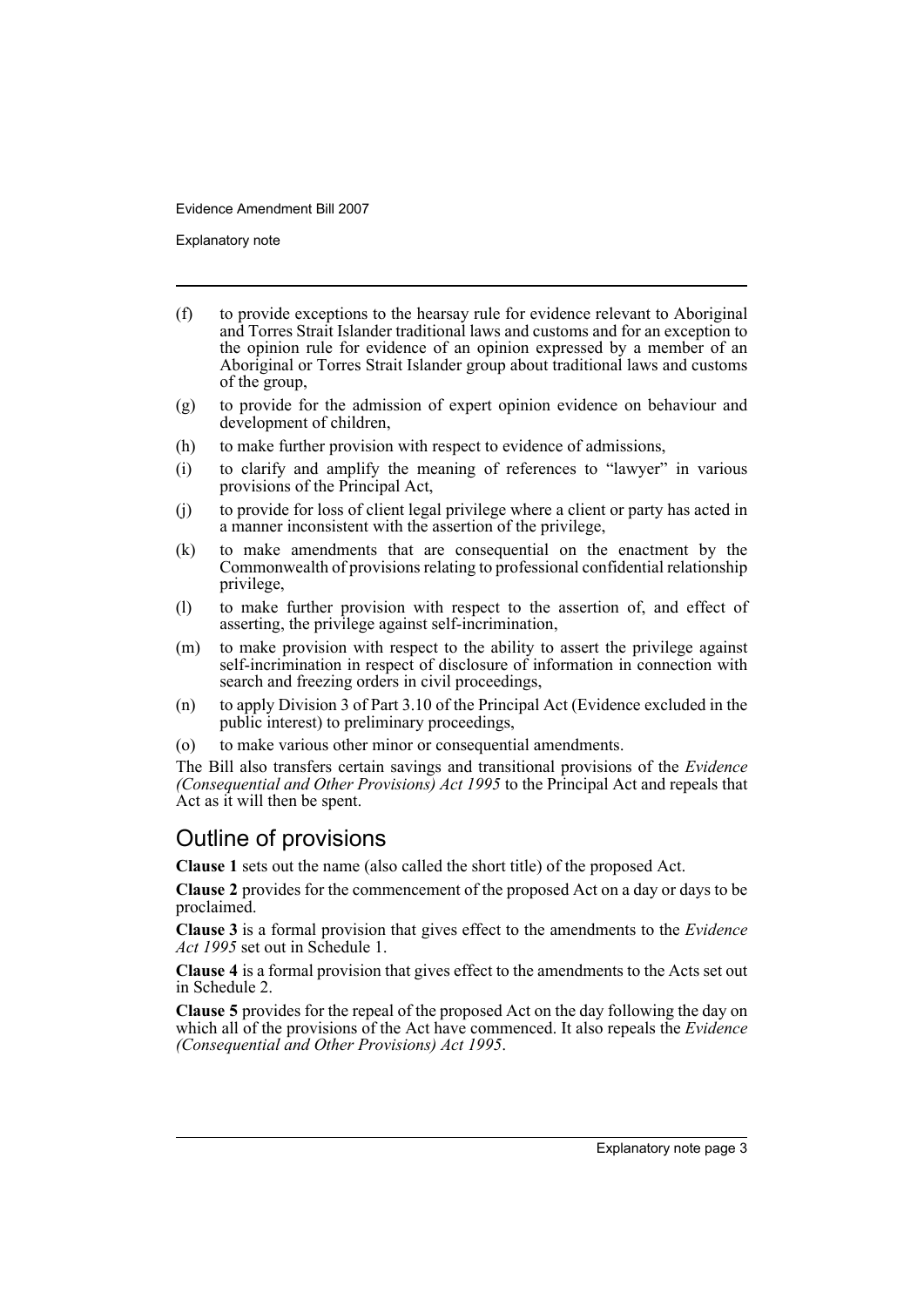Explanatory note

# **Schedule 1 Amendments to Evidence Act 1995**

**Schedule 1** contains the amendments to the *Evidence Act 1995* described in the Overview.

#### **Courts and proceedings to which Act applies**

**Schedule 1 [1]** omits the words "in relation" from the phrase "in relation to all proceedings" in section 4 (1) of the Principal Act. The words are unnecessary as the evidentiary rules prescribed by the Act only apply in the course of a proceeding in a NSW court (as defined). It implements recommendation 2–4 of the Report.

**Schedule 1 [2] and [86]** insert a note to section 4 of the Principal Act and amend the definition of *NSW court* in the Dictionary to the Act to clarify and explain the application of the rules of evidence set out in the Act to State courts exercising federal jurisdiction. The amendments arise out of recommendation 2–5 of the Report. Section 79 of the *Judiciary Act 1903* of the Commonwealth provides that the "laws of each State or Territory, including the laws relating to procedure, evidence, and the competency of witnesses, shall, except as otherwise provided by the Constitution or the laws of the Commonwealth, be binding on all Courts exercising federal jurisdiction in that State or Territory in all cases to which they are applicable".

#### **Competence: lack of capacity**

Section 13 of the Principal Act currently contains two different tests for giving sworn and unsworn evidence, both of which require a witness to demonstrate an understanding of the difference between truth and lies.

**Schedule 1 [3]** repeals and replaces section 13. It implements recommendations 4–1 and 4–2 of the Report. It sets out a new test for determining a witness's competence to give sworn and unsworn evidence and clarifies the distinction between sworn and unsworn evidence.

New section 13 provides that all witnesses must satisfy the test of general competence in section 13 (1). The general test focuses on the ability of the person to comprehend and communicate. Under this test, a person is not competent to give sworn or unsworn evidence about a fact if the person lacks the capacity to understand a question about the fact, or to give an answer to that question that can be understood, and that incapacity cannot be overcome.

New section 13 (2) makes it clear that, even if the general test of competence is not satisfied in relation to one fact, a person may be competent to give evidence about other facts.

New section 13 (3) provides that a person is not competent to give sworn evidence if he or she does not have the capacity to understand that he or she is under an obligation to give truthful evidence. This restates current section 13 (1).

New section 13 (4) provides that (subject to the requirements of subsection (5) being met), a person who is not competent to give sworn evidence about a fact may give unsworn evidence about the fact. This is intended to allow young children and others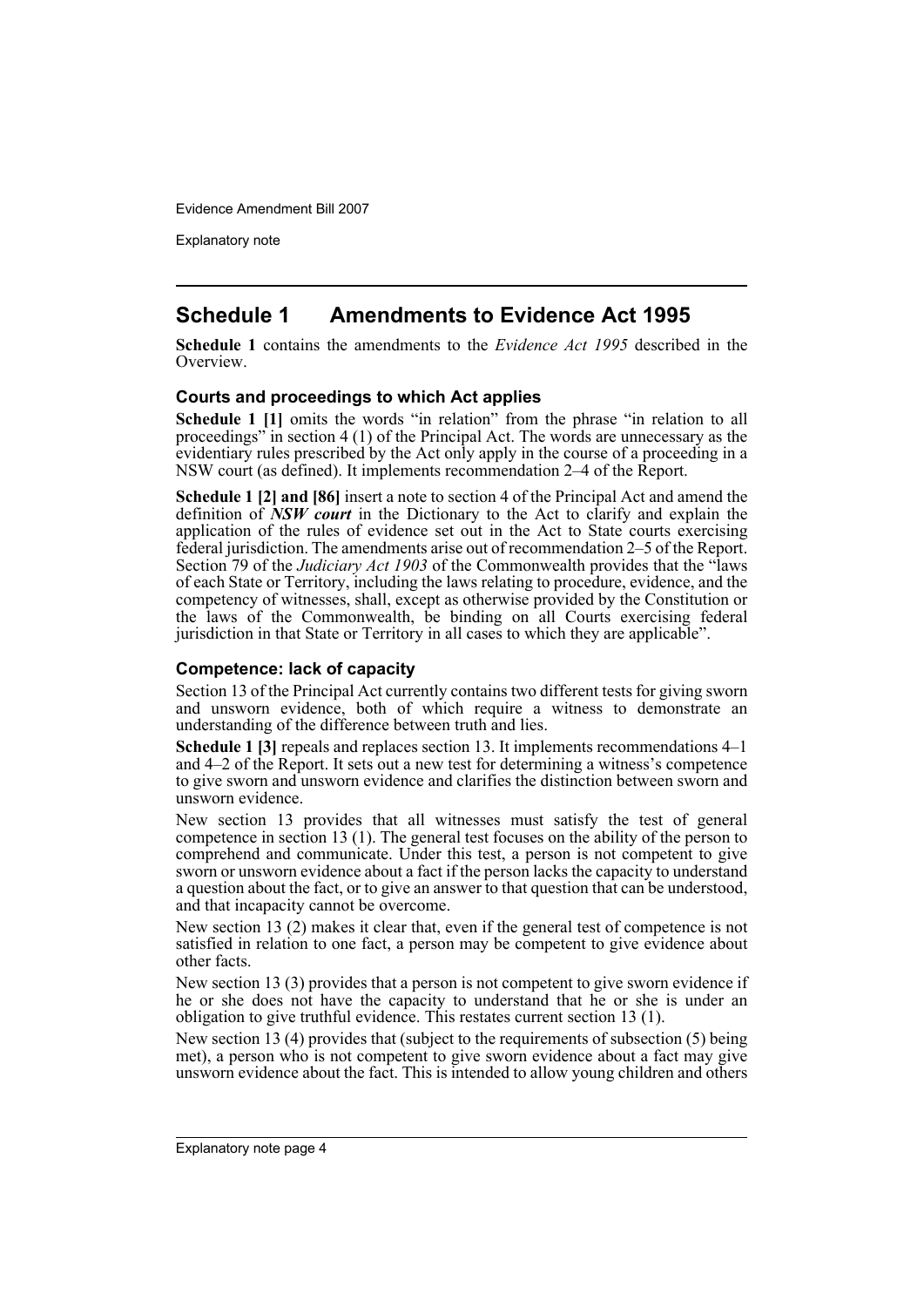Explanatory note

(for example, adults with an intellectual disability) to give unsworn evidence even though they do not understand concepts such as "truth". The weight to be given to such evidence will be determined by the court.

New section 13 (5) sets out the requirements that must be met for a person who is not competent to give sworn evidence to be competent to give unsworn evidence.

New section 13 (6) provides that a person is presumed to be competent to give evidence, unless it is proven he or she is incompetent. It restates existing section 13 (5).

New section 13 (7) provides that evidence given by a witness is not inadmissible merely because the witness dies or is no longer competent to give evidence. It restates current section 13 (6).

New section 13 (8) provides that, when a court is determining whether a person is competent to give evidence, the court may inform itself as it thinks fit. It expands current section 13 (7) by specifically referring to the ability of the court to inform itself by obtaining information from experts.

**Schedule 1 [4] and [8]** make consequential amendments to sections 14 and 21, respectively, of the Principal Act.

#### **Manner and form of questioning witnesses and their responses**

Section 29 (2) of the Principal Act currently enables a witness to give evidence wholly or partly in narrative form (instead of in a question and answer format) if the court so directs. At present a direction may be made only on the application of the party that called the witness. Schedule 1 [9] implements recommendation 5-1 of the Report. It replaces section 29 (2) to enable a direction to be given by the court on its own motion.

#### **Amendments relating to lawyers and their clients and client legal privilege**

A *lawyer* is currently defined in the Dictionary to the Principal Act as a barrister or a solicitor. **Schedule 1 [85]** omits the definition and **Schedule 1 [81]** inserts various definitions of categories of lawyers to implement recommendation 14–3 of the Report. This will ensure that terminology relating to lawyers is consistent with that used in the national uniform legislation on the legal profession and will clarify the meaning and scope of various references to lawyers in the Act.

**Schedule 1 [10], [11], [66] and [67]** make consequential amendments to sections 33, 37, 148 and 190.

**Schedule 1 [53]** amends section 114 (5) to ensure that the subsection includes lawyers with a valid practising certificate, as well as relevant statutory officers and government and other lawyers who are otherwise permitted to practise in the jurisdiction.

**Schedule 1 [54]** amends the definition of *client* in section 117 in relation to client legal privilege. It implements recommendation 14–2 of the Report. A client of a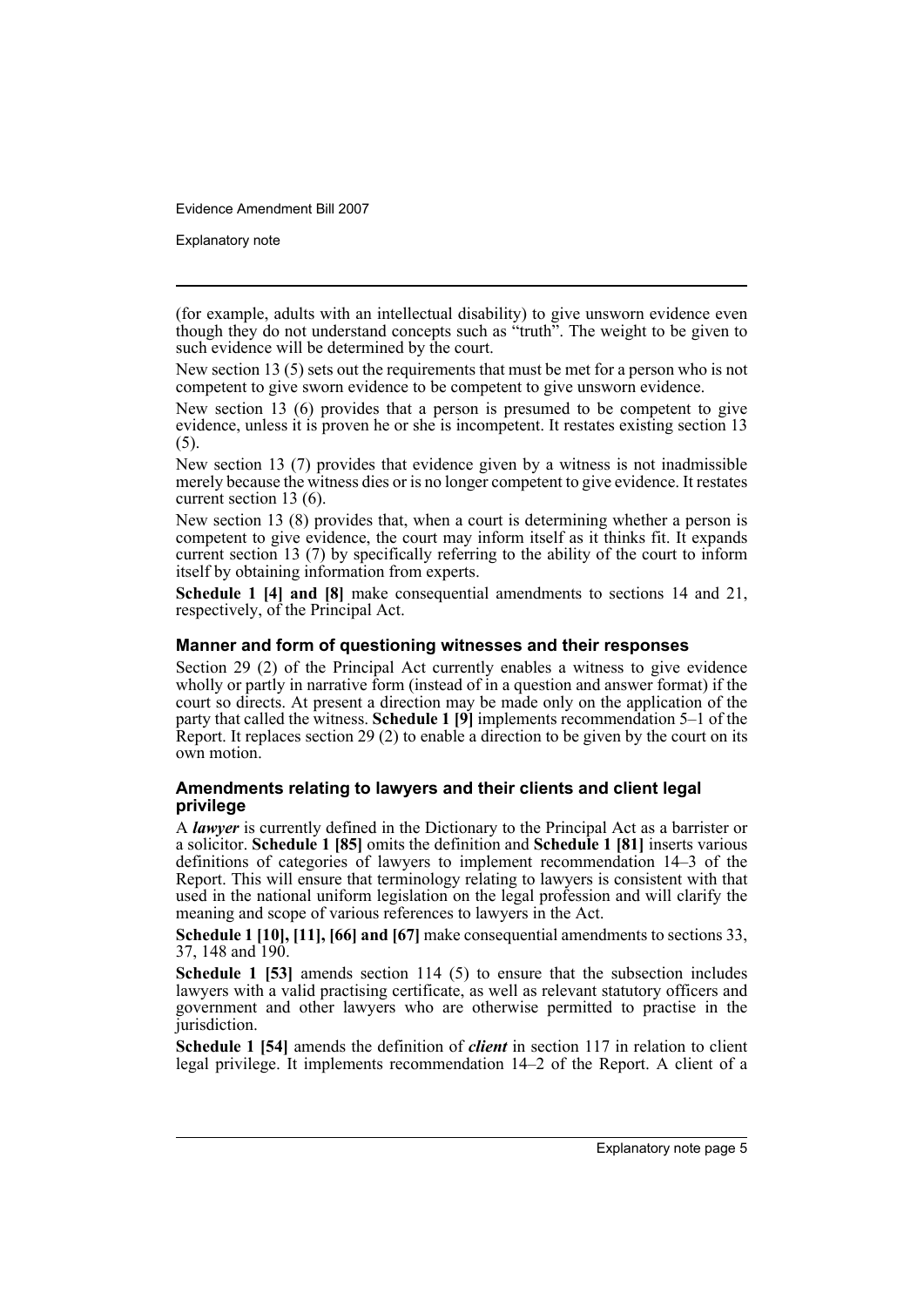Explanatory note

lawyer is defined to include a person or body who engages a lawyer to provide legal services or who employs a lawyer.

**Schedule 1 [55]** replaces the definition of *lawyer* in relation to client legal privilege to include Australian lawyers (that is, those who are admitted but do not necessarily have a practising certificate) and employees and agents of lawyers. It will now cover the whole range of lawyers providing legal advice or legal professional services in various jurisdictions and not be limited to those with a practising certificate. It implements recommendation 14–3 of the Report.

Section 118 prevents the admission of certain confidential communications and documents made for the dominant purpose of a lawyer providing legal advice to the client.

**Schedule 1 [56]** amends section 118 and implements recommendation 14–4 of the Report. It extends the privilege to confidential documents prepared by someone other than the client or lawyer (for example, an accountant or consultant) for the dominant purpose of the lawyer providing legal advice to the client.

Section 191 of the Principal Act deals with agreements by the parties to facts.

**Schedule 1 [76]** amends section 191 to ensure that representatives of parties who can agree to facts include lawyers who are admitted, those who are otherwise permitted to practise and prosecutors (as to be defined in an amendment made by **Schedule 1 [88]**).

### **Loss of client legal privilege**

Section 122 of the Principal Act currently provides that client legal privilege is lost by consent or if a client or party knowingly and voluntarily discloses the substance of the evidence.

**Schedule 1 [57]** replaces section 122 with a new section that is aligned more closely with the common law test for loss of privilege set out in *Mann v Carnell* (1999) 201 CLR 1. It implements recommendation 14–5 of the Report.

New section 122 provides that evidence may be adduced if the client or party concerned has acted in a way that is inconsistent with the maintenance of the privilege.

#### **Leading questions**

Section 37 permits leading questions to be put to a witness in examination in chief if no objection is taken and each party is represented by a lawyer. **Schedule 1 [11]** amends section 37 to (among other things) provide that leading questions may be put if a party is represented by a prosecutor.

**Schedule 1 [88]** inserts a definition of *prosecutor* into the Principal Act. It covers police prosecutors and other public officers who may be authorised to conduct prosecutions and represent the Crown or police informants, although not admitted legal practitioners.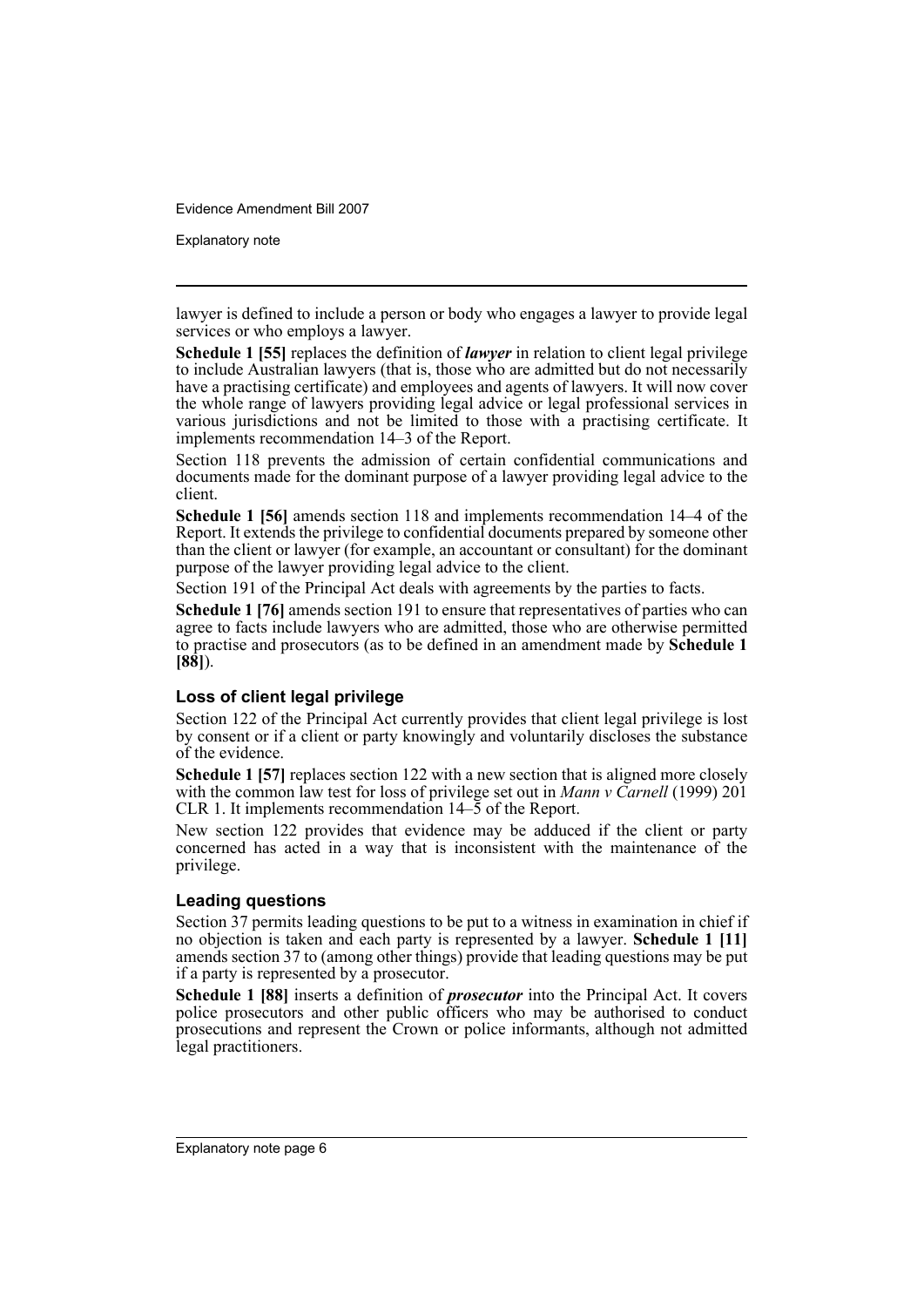Explanatory note

#### **Improper questions**

Section 41 of the Principal Act currently permits the court to disallow questions that are misleading, unduly annoying, harassing, intimidating, offensive, oppressive or repetitive. **Schedule 1 [12]** replaces section 41 with a new section that requires the court to disallow such improper questions and that essentially replicates section 275A of the *Criminal Procedure Act 1986*. It gives effect (with minor departures) to recommendation 5–2 of the Report.

#### **Proof of voluminous or complex documents**

Section 50 of the Principal Act currently enables a court to direct that evidence be adduced in the form of a summary if application is made to it by a party before the hearing concerned. **Schedule 1** [13] amends section 50 to omit this restriction and allow an application to be made at any time in proceedings. It implements recommendation 6–1 of the Report.

#### **Exclusion of evidence**

Part 3.11 of the Act is currently headed "Discretions to exclude evidence". However the Part includes section 137 which contains a mandatory requirement to exclude prejudicial evidence in criminal proceedings. **Schedule 1 [64]** replaces the heading to the Part so as to refer to the mandatory requirement and to implement recommendation 16–1 of the Report. **Schedule 1 [14] and [15]** make consequential amendments to the introductory note to Chapter 3.

#### **The hearsay rule–exclusion of hearsay evidence**

Section 59 of the Principal Act excludes evidence of a previous representation for the purpose of proving a fact which the maker intended to assert by the representation.

The meaning of "intended" was explored by the New South Wales Supreme Court in *R v Hannes* (2000) 158 FLR 359. In paragraph 7.34–7.62 of the Report the Commissions emphasised the need to provide guidance on the definition of hearsay and the difficulties that might arise if the approach taken by the Court in that case was pursued. **Schedule 1 [16] and [17]** accordingly amend section 59 to further define hearsay evidence and to clarify what a court should consider in determining the meaning of intention.

**Schedule 1 [16]** amends section 59 (1) to implement recommendation 7–1 of the Report. It expressly provides that, in determining whether a person intended to assert the existence of facts contained in a previous representation, the test to be applied should be based on what a person in the position of the maker of the representation can reasonably be supposed to have intended.

**Schedule 1 [17]** inserts section 59 (2A) to provide that, in determining whether a person intended to assert the existence of facts contained in a previous representation, the test to be applied is what a person in the position of the maker of the representation can reasonably be supposed to have intended, having regard to the circumstances in which the representation was made.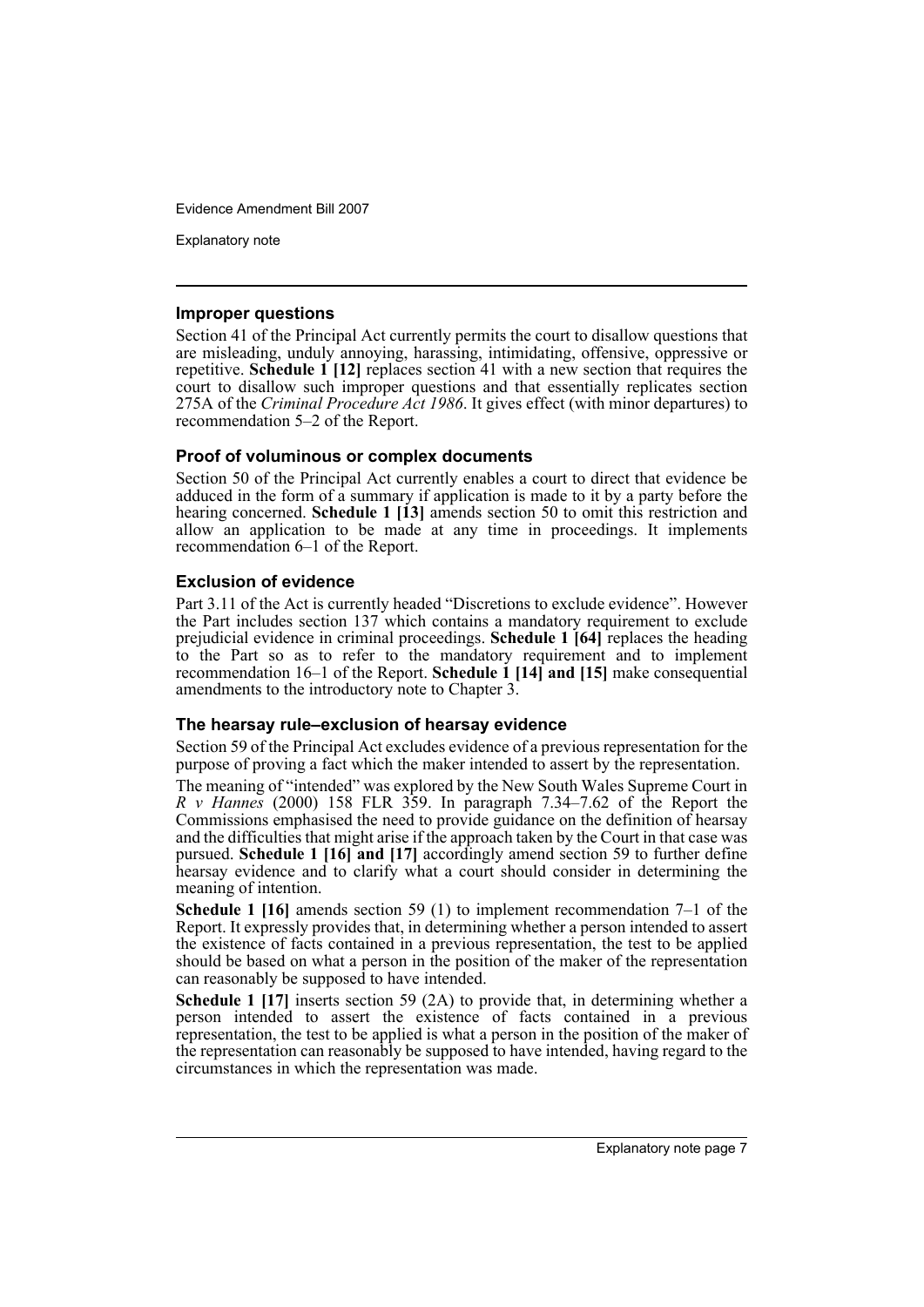Explanatory note

**Schedule 1 [18]** amends the note to section 59 to update cross references to specific exceptions to the hearsay rule as a consequence of the amendments made to insert section 66A (**Schedule 1 [29]**) and to amend section 71 (**Schedule 1 [30]**) that are described below.

Section 60 of the Principal Act contains an exception to the hearsay rule when evidence is relevant for a non-hearsay purpose.

**Schedule 1 [19]** amends section 60 of the Principal Act to ensure that the amendments to section 59 that clarify the meaning of intention also apply in the context of section 60.

**Schedule 1 [20]** inserts new section 60 (2) and (3). It implements recommendation 7–2 and implements in substance recommendation 10–2 of the Report.

New section 60 (2) is a response to the decision of the High Court in *Lee v The Queen* (1998) 195 CLR 594. The Court held that section 60 does not convert evidence of what was said, out of court, into evidence of some fact that the person speaking out of court did not intend to assert. The Report considered that this approach may be regarded as inconsistent with the intention or scheme of the Principal Act (para 7.104).

New section 60 (2) confirms that section 60 permits evidence admitted for a non-hearsay purpose to be used to prove the facts asserted in the representation, whether or not the person had first-hand knowledge based on something they saw, heard or otherwise perceived.

New section 60 (3) ensures that evidence of admissions in criminal proceedings that is not first-hand is excluded from the scope of section 60. It gives effect to the substantive part of recommendation 10–2 of the Report.

**Schedule 1 [21]** implements recommendation 4–3 of the Report. It is a consequential amendment to replace section 61 (1) to bring the subsection into line with the proposed amendments to section 13 described above relating to tests for determining the competency of witnesses to give sworn and unsworn evidence.

#### **Exception: contemporaneous statements about a person's health etc restriction to first-hand hearsay**

Section 72 of the Principal Act contains an exception to the hearsay rule for contemporaneous statements about a person's health, feelings, sensations, intention, knowledge or state of mind. **Schedule 1 [29]** re-enacts section 72 (which is currently in Division 3 of Part 3.2) as a new section 66A (which is in Division 2 of Part 3.2). It implements recommendation 8–5 of the Report. The section has been moved to Division 2 to make it clear that the exception applies only to first-hand hearsay—it applies to representations made by a person who has personal knowledge of an asserted fact and not second-hand and more remote forms of hearsay.

**Schedule 1 [22] and [23]** make consequential amendments to sections 61 and 62, respectively. Section 62 (2) defines what is meant by personal knowledge of an asserted fact in terms that are not wide enough to cover all the matters referred to in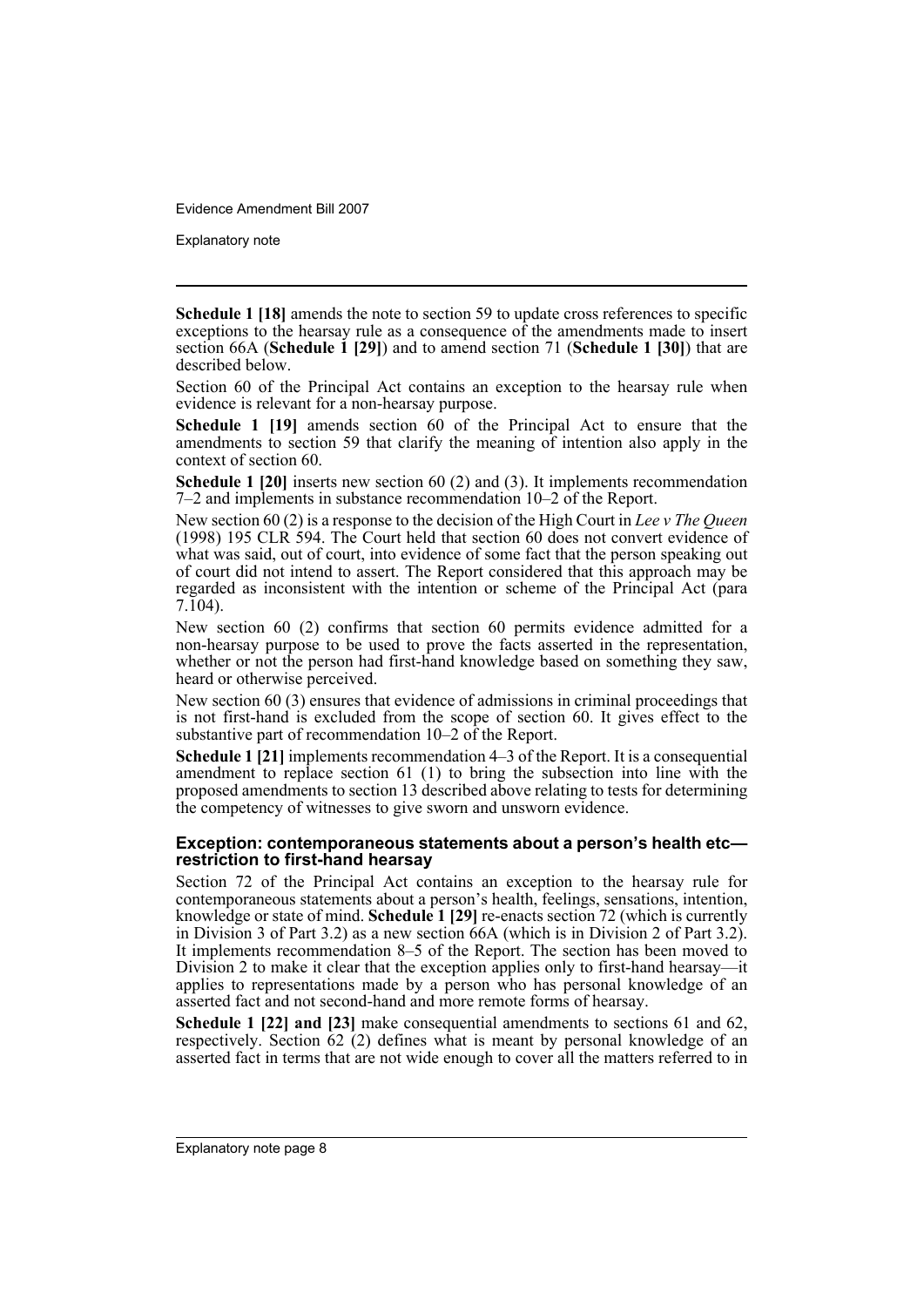Explanatory note

new section 66A. New section 62 (3) ensures that all representations referred to in section 66A are considered first-hand hearsay.

#### **Exception: civil proceedings if maker available**

Section 64 of the Principal Act provides an exception to the hearsay rule in civil proceedings when the maker of the representation is available. **Schedule 1 [24]** implements recommendation 8–1 of the Report. It amends section 64 (3) to remove the requirement in that subsection that the exception only apply if, when the representation was made, the occurrence of the asserted fact was fresh in the memory of the person who made the representation. The Commissions considered that the requirement was not an important indicator of evidentiary reliability and that freshness in memory could be taken into account in determining the weight to be given to the evidence and whether to exercise the general discretions under sections 135–137 of the Principal Act to exclude it (paragraph 8.15 of the Report).

### **Exception: criminal proceedings if maker not available**

Section 65 of the Principal Act provides an exception to the hearsay rule in criminal proceedings where a person who made a previous representation is not available to give evidence about an asserted fact. Currently section 65 (2) (d) provides that the hearsay rule does not apply to a previous representation if the representation was made against the interests of the person who made it at the time it was made. **Schedule 1 [27]** implements recommendation 8–3 of the Report so that such a representation must also be made in circumstances that make it likely that the representation is reliable. **Schedule 1 [25] and [26]** make consequential amendments to section 65.

#### **Exception: criminal proceedings if maker available**

Section 66 of the Principal Act provides an exception to the hearsay rule in criminal proceedings where the maker of the representation is available to give evidence about the asserted fact. The hearsay rule does not apply if, when the representation was made, the occurrence of the asserted fact was fresh in the memory of the maker. **Schedule 1 [28]** implements recommendation 8–4 of the Report and is a response to the decision of the High Court in *Graham v The Queen* (1998) 195 CLR 606. New section 66 (2A) makes it clear that freshness of the memory of the maker may be determined by taking into account all matters it considers relevant, not just the temporal relationship between the occurrence of the asserted fact and the making of the representation.

#### **Electronic communications**

Section 71 of the Principal Act provides an exception to the hearsay rule for certain representations contained in documents transmitted by electronic mail or by a fax, telegram, lettergram or telex. **Schedule 1 [30]** replaces section 71 with a new section and **Schedule 1 [84]** inserts a definition of *electronic communication* into the Dictionary to implement recommendation 6–2 of the Report. The new definition of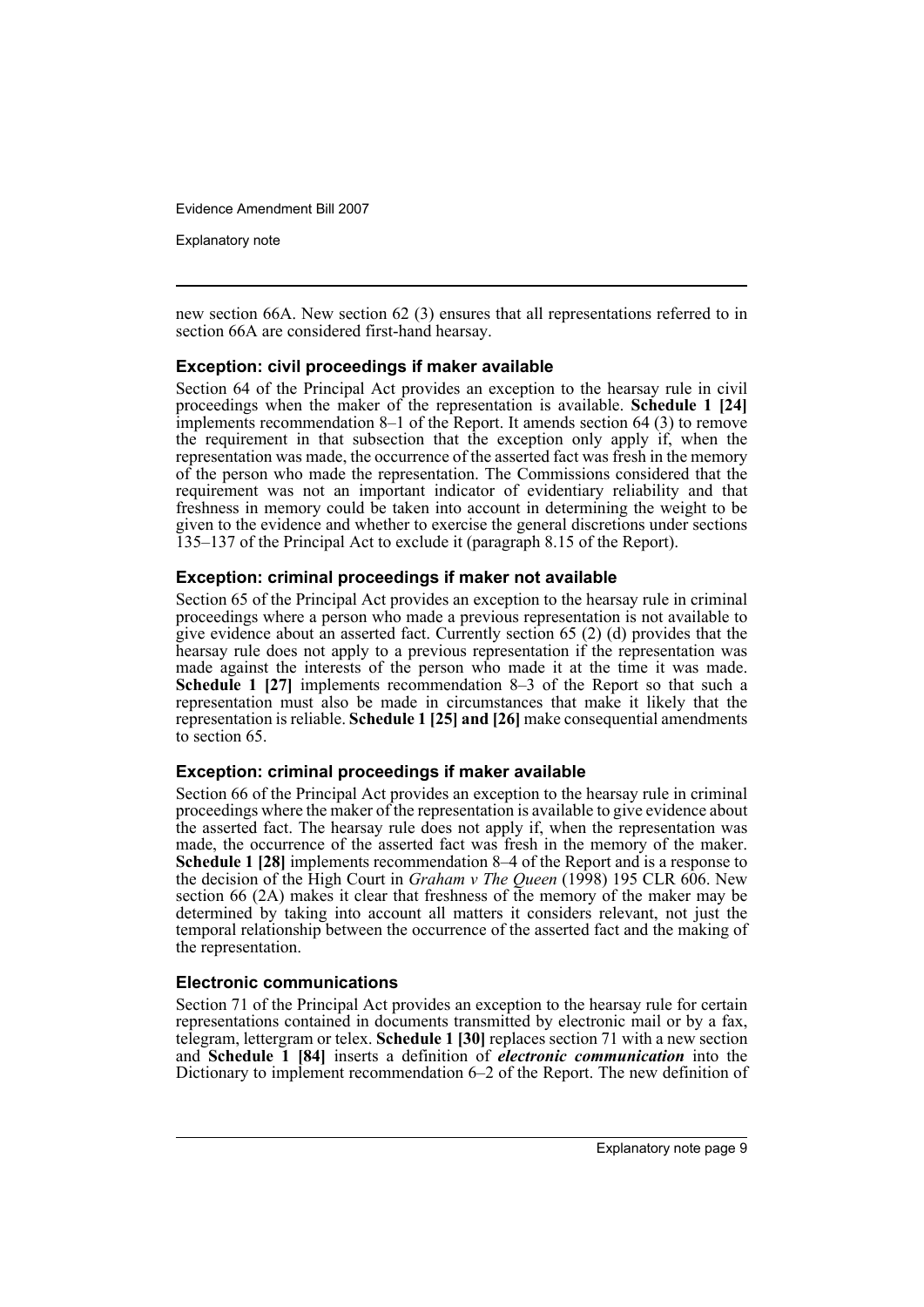Explanatory note

*electronic communication* gives the term the same meaning as it has in the *Electronic Transactions Act 2000* and embraces all modern electronic technologies, including telecommunications, as well as the more outmoded methods of communication like telex.

New section 71 allows for a broader and more flexible definition of the technologies which fall within the exception.

Section 161 of the Principal Act currently facilitates proof of messages transmitted by telex. **Schedule 1 [68]** replaces existing section 161 with a new section 161 to facilitate proof of messages transmitted by electronic communications as to be defined. It implements recommendation 6–3 of the Report and will provide new presumptions relating to the sending and receipt as well as the source and destination of electronic communications.

#### **Aboriginal and Torres Strait Islander traditional laws and customs**

**Schedule 1 [31] and [33]** replace section 72 (which is re-enacted as section 66A by **Schedule 1 [29]**) and insert section 78A, respectively. The proposed sections implement recommendations 19–1 and 19–2 of the Report. They create exceptions to the hearsay rule for evidence of a representation about the existence or non-existence, or the content, of the traditional laws and customs of an Aboriginal or Torres Strait Islander group and to the opinion rule for evidence of an opinion expressed by a member of an Aboriginal or Torres Strait Islander group about the existence or non-existence, or the content, of the traditional laws and customs of the group. The Commissions intend the proposed amendments to shift the focus from whether there is a technical breach of the hearsay rule to whether the particular evidence is reliable. Evidence given will still be subject to the safeguards of relevance provided by section 55, and the discretionary and mandatory exclusions in sections 135–137, of the Principal Act (paragraphs 19.74 and 19.78 of the Report). **Schedule 1 [89]** inserts a definition of *traditional laws and customs* of an Aboriginal or Torres Strait Islander group into the Dictionary to the Principal Act. The amendment implements recommendation 19–3 of the Report.

**Schedule 1 [32]** is a consequential amendment.

#### **Exception: opinions based on specialised knowledge**

Section 79 of the Principal Act provides that the opinion rule (under which evidence of an opinion is not admissible to prove the existence of a fact about which the opinion was expressed) does not apply to evidence of an opinion of a person wholly or substantially based on specialised knowledge of a person gained from the person's training, study or experience.

**Schedule 1 [34]** inserts a new section 79 (2) to implement recommendation 9–1 of the Report. New section 79 (2) makes it clear that the exception covers expert opinion evidence of persons with specialised knowledge of child development and behaviour (including specialised knowledge of the impact of sexual abuse on children and of their behaviour during and following abuse). It includes evidence in relation to the development and behaviour of children generally and the development and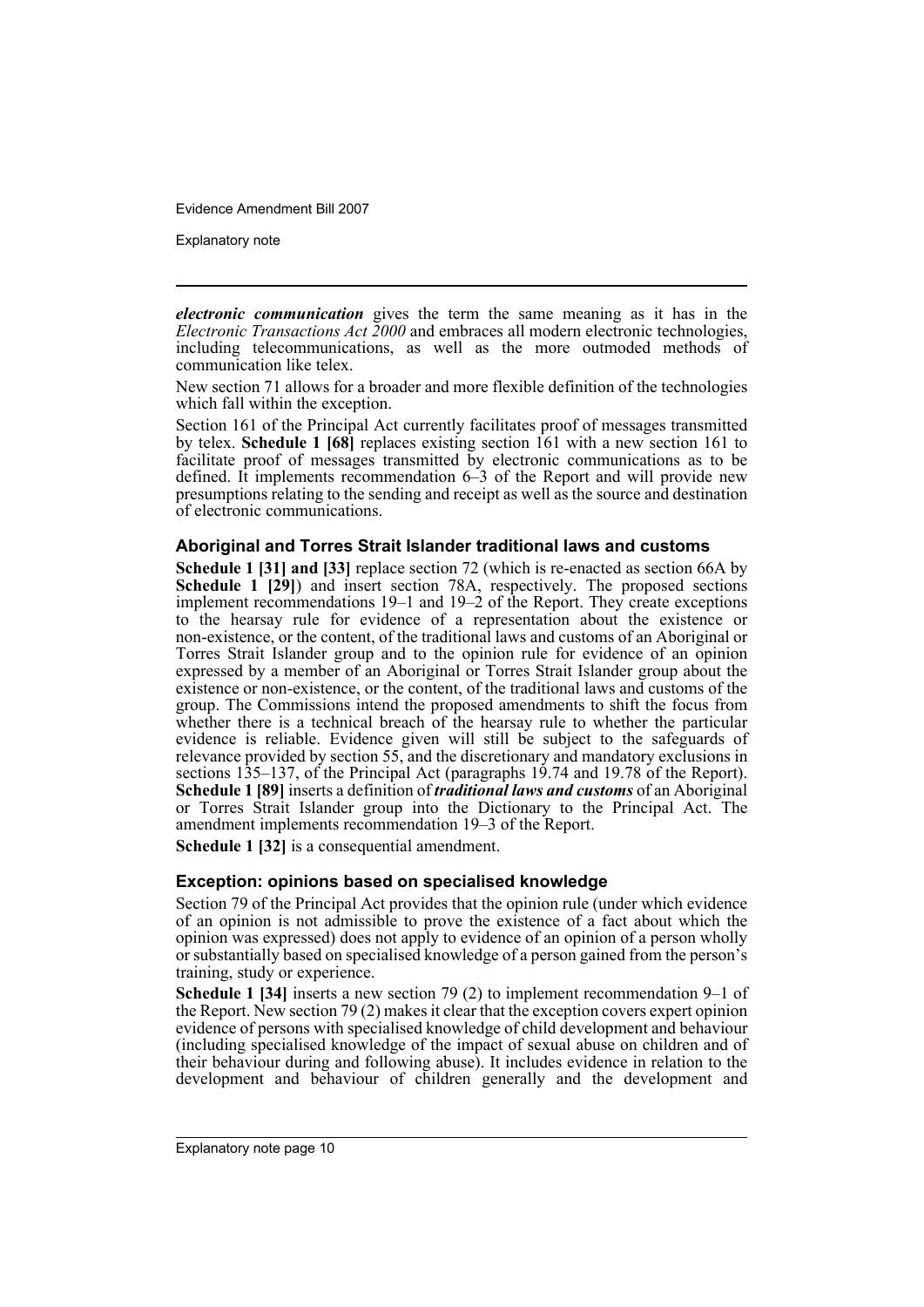Explanatory note

behaviour of children who have been the victims of sexual offences, or offences similar to sexual offences.

#### **Exclusion of evidence of admissions that is not first-hand**

**Schedule 1 [35]** inserts a note to section 82. This reflects proposed new section 60 (3) (to be inserted by **Schedule 1 [20]**) which makes it clear that section 60 of the Principal Act, which contains an exception to the hearsay rule for evidence that is admitted for a hearsay purpose, does not apply to evidence of an admission in a criminal proceeding. New section 60 (3) gives effect to the substantive part of recommendation 10–2 of the Report.

#### **De facto partners**

**Schedule 1 [83]** omits the definition of *de facto spouse* from the Dictionary to the Principal Act and **Schedule 1 [90]** replaces it with a definition of *de facto partner*. The proposed definition implements (with modifications) recommendations 4–5 and 4–6 of the Report. **Schedule 1 [5]–[7]** make consequential amendments. The items implement the Commissions' recommendation in 4–4 of the Report that references to de facto relationships should be gender neutral. **De facto spouse** is currently defined by reference to de facto relationships within the meaning of the *Property (Relationships) Act 1984*. The new definition of *de facto partner* is in similar terms but is not limited to a relationship between two adults and omits specific reference to whether a sexual relationship exists as a particular matter to be taken into account in determining whether a de facto relationship exists.

#### **Criminal proceedings: reliability of admissions by defendants**

Section 85 of the Principal Act sets out the matters to be taken into account by a court in determining whether to admit evidence of an admission made by a defendant in the course of official questioning or as a result of an act of another person capable of influencing the decision about the prosecution of the defendant. **Schedule 1 [36]** inserts a new section 85 (1) to implement (with a minor departure) recommendation 10–1 of the Report.

The majority of the High Court in *Kelly v The Queen* (2004) 218 CLR 216 took a narrow view of the term "in the course of official questioning" in existing section 85 (1). It "marks out a period of time running from when questioning commenced to when it ceased" (at  $\lceil 52 \rceil$ ). New section 85 (1) (a) broadens the scope of section 85 to cover admissions made "to, or in the presence of, an investigating official who at that time was performing functions in connection with the investigation of the commission, or possible commission, of an offence".

In addition to the amendment recommended in the Report, section 85 (1) (b) provides that section 85 applies where an admission is made as a result of the act of a person who "the defendant knew or reasonably believed to be" capable of influencing a decision about the prosecution of the defendant. This removes covert operatives from the ambit of the provision.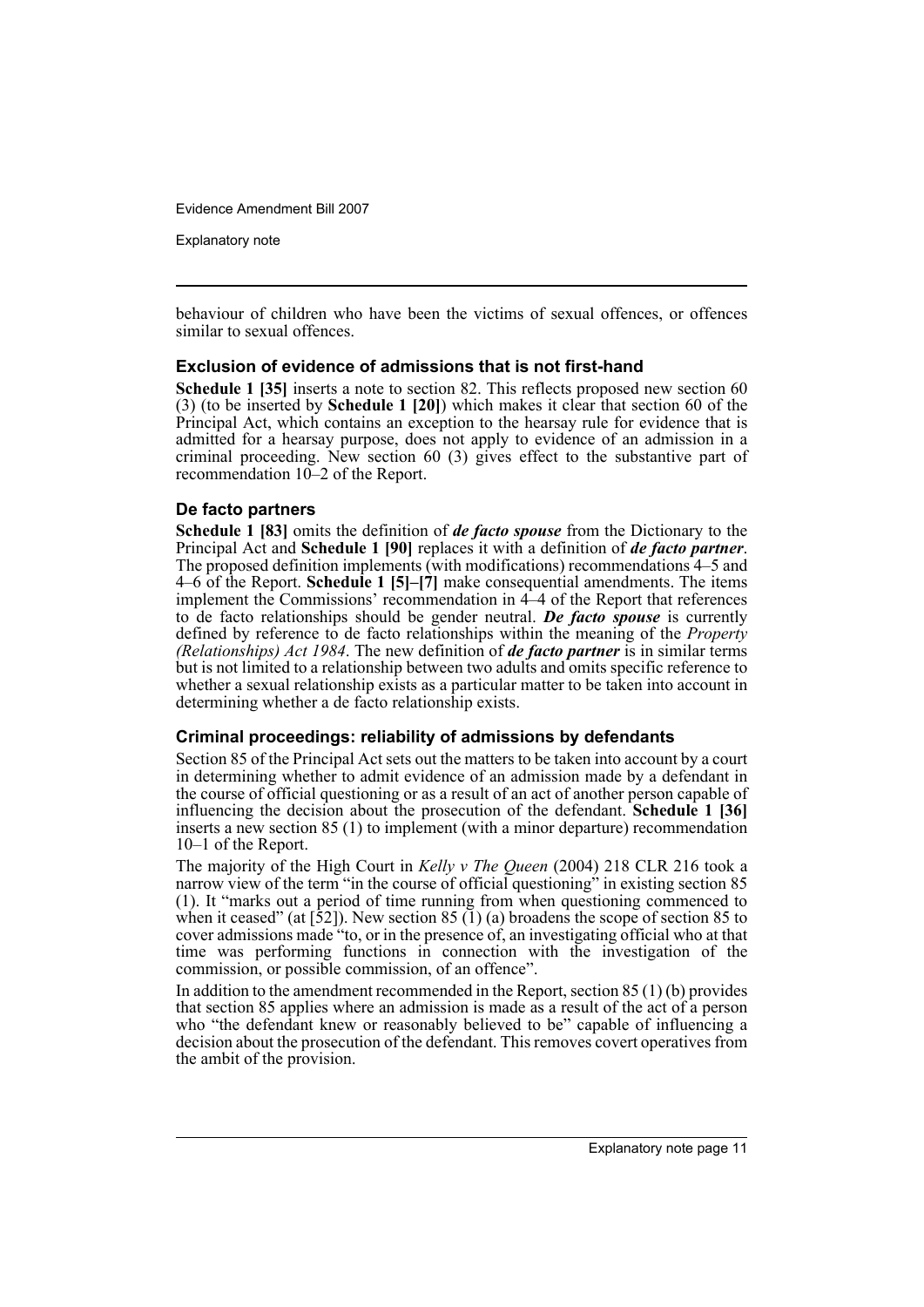Explanatory note

**Schedule 1 [37], [65], [70] and [87]** contain consequential amendments to sections 89, 139, 165 and the Dictionary, respectively.

#### **The tendency rule**

**Schedule 1 [38]** replaces section 97 (1) to implement recommendation 11–3 of the Report. The amendment does not change the substantive law. It removes double negatives and makes other changes to make the subsection easier to understand.

### **The coincidence rule**

**Schedule 1 [39]** replaces section 98 with a new section 98 which introduces a general test for the coincidence rule. It implements recommendations  $11-1$  and  $11-2$  of the Report.

Currently section 98 provides that similar fact evidence is not admissible to prove that a person did a particular act or had a particular state of mind by reason of the improbability of the related events occurring coincidentally unless certain conditions are satisfied. Events are related events only if they are substantially and relevantly similar and the circumstances in which they occurred are substantially similar. The Commissions considered that this test raised the threshold too high and could exclude highly probative evidence from the ambit of the provision.

New section 98 applies where there are any similarities in the events or the circumstances in which they occurred, or similarities in both the events and the circumstances in which they occurred.

### **Credibility evidence**

**Schedule 1 [40]** inserts new sections 101A and 102 which set out the credibility rule. It implements recommendation 12–1 of the Report.

Currently section 102 states that evidence that is relevant only to a witness's credibility is not admissible. In *Adam v The Queen* (2001) 207 CLR 96 the High Court interpreted the provision in a way that has meant that the credibility rule will not apply if evidence is relevant both to credibility and a fact in issue, even where the evidence is not admissible for the purpose of proving a fact in issue.

New section 101A defines credibility evidence to ensure that Part 3.7 will apply not only to evidence relevant only to credibility but also to evidence relevant for some other purpose for which it is not admissible or cannot be used because of a provision of Parts 3.2–3.6 of the Principal Act.

New section 102 restates the credibility rule in simpler terms.

**Schedule 1 [44], [50] and [82]** make consequential amendments to sections 104 (2), 108A and the Dictionary, respectively.

#### **Exception: cross-examination as to credibility**

Section 103 of the Principal Act provides that the credibility rule does not apply to evidence adduced in cross-examination of a witness if the evidence has substantial probative value. **Schedule 1 [41]** amends the section to provide instead that the rule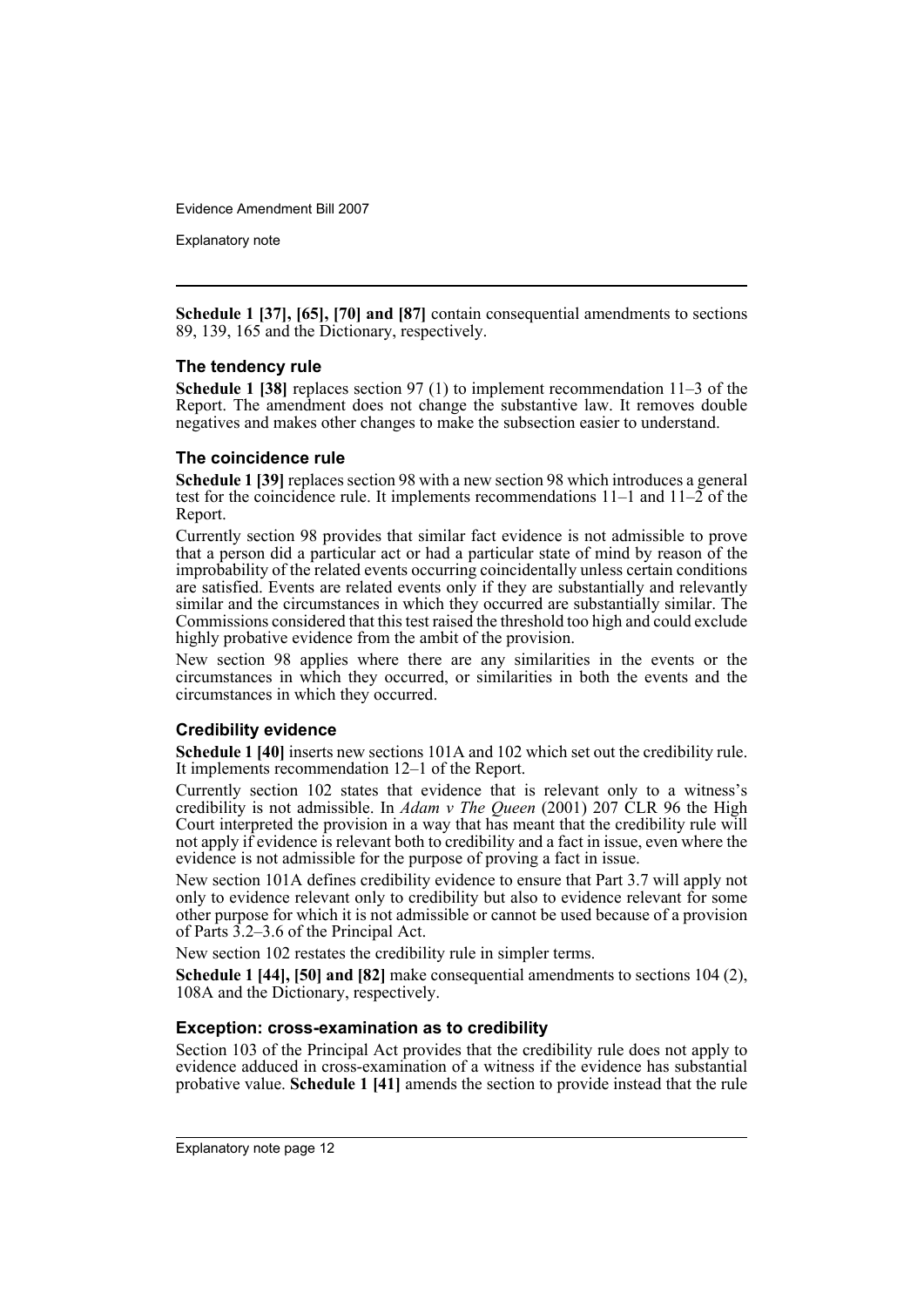Explanatory note

does not apply if such evidence "could substantially affect the assessment of the credibility of the witness". It implements recommendation 12–2 of the Report.

**Schedule 1 [42] and [43]** make consequential amendments to sections 103 (2) and 104 (1), respectively.

**Schedule 1 [45]** replaces section 104 (4) with a new subsection as a consequence of the amendment made by **Schedule 1 [41]**. It implements recommendation 12–1 (in part), and 12–3, of the Report. The amendment also restates section 104 (4) (a) and  $(b)$  and removes the overlap between section 104 (4) (a) and Part 3.8.

**Schedule 1 [46]** makes a consequential amendment to section 104 (5).

#### **Exception: rebutting denials by other evidence**

Section 106 of the Principal Act currently provides that the credibility rule does not apply to a rebuttal of a witness's denials by other evidence in specified circumstances. **Schedule 1 [47]** replaces section 106 with a new section enabling the admission of evidence on a broader basis. It implements recommendation 12–5 of the Report.

New section 106 (1) enables the court to grant leave to adduce evidence relevant to credibility in circumstances other than those currently specified. It also provides that evidence relevant to credibility may be led not only where the witness has denied the substance of the evidence in cross-examination but also where he or she did not admit or agree to it.

Under new section 106 (2), leave is not required to adduce evidence of the kind currently described in section 106.

#### **Credibility of persons who are not witnesses**

**Schedule 1 [48]** inserts a new Division heading as a consequence of amendments arising out of recommendations 12–1 and 12–3 of the Report.

#### **Admissibility of evidence of credibility of person who has made a previous representation**

**Schedule 1 [49]** replaces section 108A (1) with a new subsection which makes it clear that the subsection applies to all situations in which evidence of a previous representation has been admitted where the maker has not been called and will not be called to give evidence. It implements recommendations 12–1 (in part), and 12–6, of the Report. The amendment updates section 108A (1) to reflect the new definition of *credibility evidence* inserted by **Schedule 1 [40]**.

**Schedule 1 [50]** amends section 108A (2) to implement recommendation 12–6 of the Report.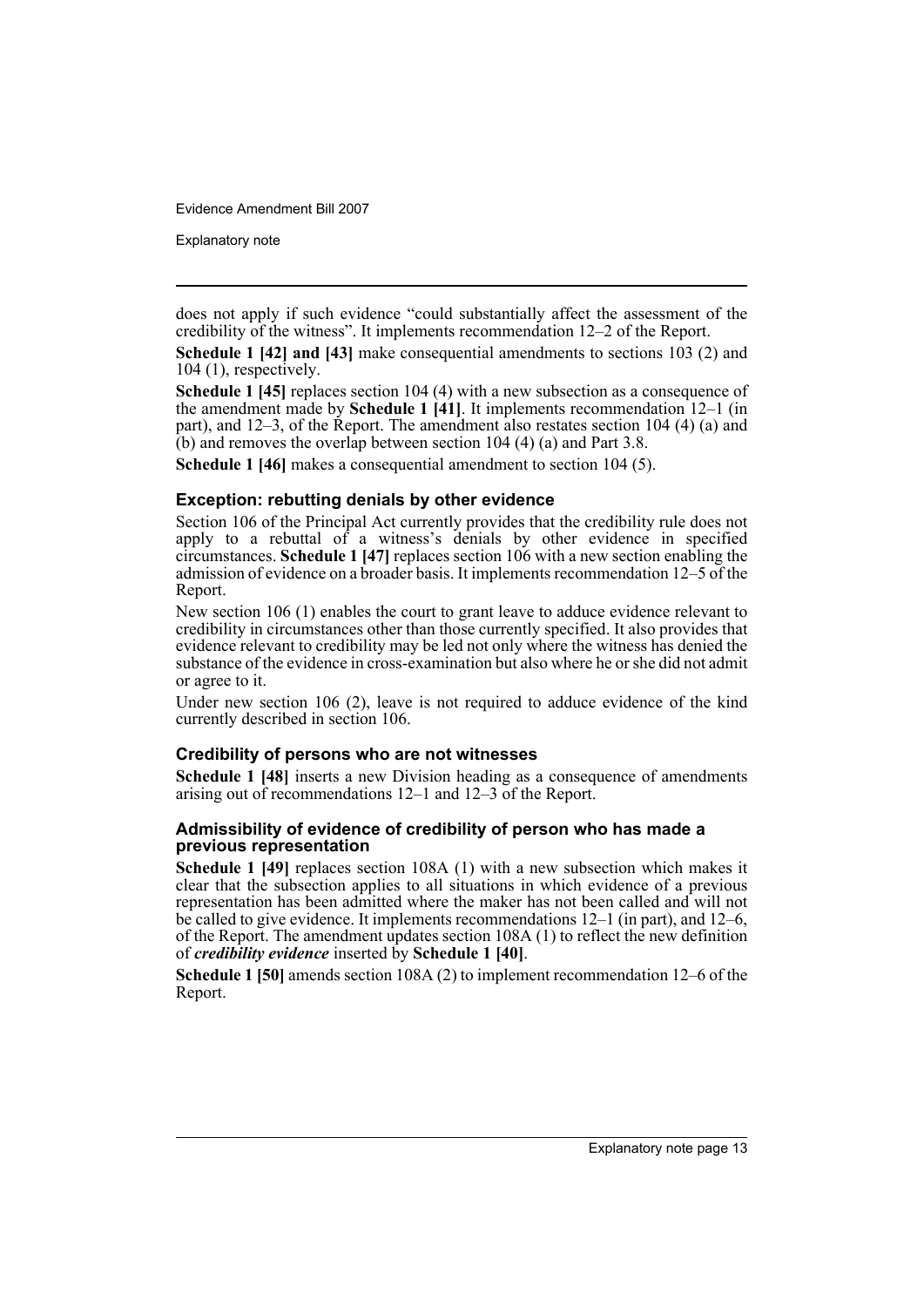Explanatory note

#### **Further protections: previous representations of an accused who is not a witness**

**Schedule 1 [51]** inserts new sections 108B and 108C and a Division heading into the Principal Act. It implements in substance recommendations 12–6 and 12–7 of the Report.

Section 108A of the Principal Act applies where hearsay evidence has been admitted and the defendant who made the previous representation has not been or will not be called to give evidence. It permits admission of evidence relevant only to credibility about matters on which the defendant could have been cross-examined if he or she had given evidence.

New section 108B provides for the same restrictions on adducing the evidence relevant to the defendant's credibility as apply under section 104 of the Principal Act (as proposed to be amended elsewhere in Schedule 1). Under new section 108B (2), the prosecution must seek the court's leave to tender evidence relevant only to the defendant's credibility. When deciding whether to grant leave the court is required to take into account specified matters. Leave is not required if the evidence falls within specified exceptions.

New section 108C implements recommendation 12–7 of the Report and recommendation 57 of the Criminal Justice Sexual Offences Taskforce Report entitled "Responding to sexual assault: the way forward" (2005). It provides a new exception to the credibility rule for opinion evidence given by a person who has specialised knowledge based on the person's training, study or experience that is wholly or substantially based on that knowledge and that could substantially affect the assessment of the credibility of the witness. The new section is intended to enable the admission of expert opinion evidence that is relevant to the fact-finding process (for example, to prevent misinterpretation of the behaviour of a witness with an intellectual disability or cognitive impairment, or inappropriate inferences from such behaviour). Section 108C  $(2)$  makes it clear that the exception covers evidence of persons with specialised knowledge of child development and behaviour (including specialised knowledge of the impact of sexual abuse on children and of their behaviour during and following abuse). It includes evidence in relation to the development and behaviour of children generally and the development and behaviour of children who have been victims of sexual offences, or offences similar to sexual offences.

#### **Privilege in respect of self-incrimination in other proceedings**

Section 128 of the Principal Act provides a procedure for giving a witness who objects to giving particular evidence a certificate which grants that person use and derivative use immunity for the evidence if the person can claim the privilege against self-incrimination.

**Schedule 1 [61]** replaces section 128. It addresses recommendations 15–7 and 15–8 of the Report.

New section 128 (1) expands the grounds of objection to the giving of evidence to cover not only particular evidence but also evidence on a particular matter. The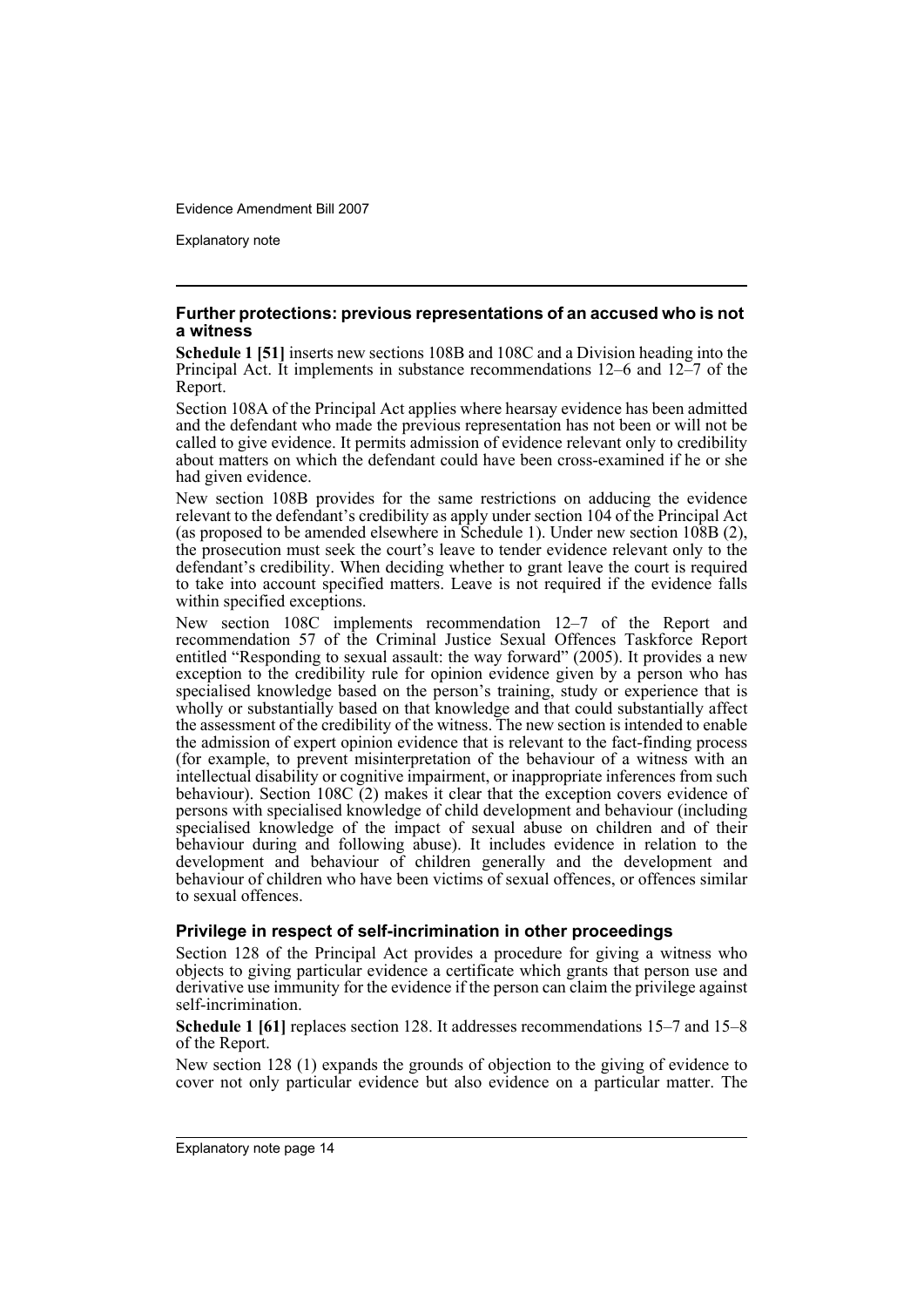Explanatory note

section is also restructured to simplify the process for certification (section 128  $(2)$ – $(6)$ ). New section 128 (7) describes the effect of a certificate and replicates existing section 128 (7). New section 128 (8) and (9) address two issues that arose in *Cornwell v The Queen* [2007] HCA 12. Section 128 (8) ensures that the witness can rely on a certificate and that section 128 (7) will have effect in relation to a certificate despite any challenge, quashing or calling into question on any ground of the decision to give, or the validity of, the certificate. However, new section 128 (9) makes it clear that a certificate under the section in relation to a proceeding does not apply to a retrial for the same offence or an offence arising out of the same facts. New section 128 (10) and (11) replicate existing section 128  $(8)$  and (9).

**Schedule 1 [75]** makes a consequential amendment to section 189.

#### **Privilege in respect of self-incrimination—exception for certain disclosure orders**

**Schedule 1 [62]** inserts a new section 128A into the Principal Act. It provides a process for dealing with objections on the grounds of self-incrimination to complying with a search order (Anton Pillar), freezing order (Mareva) or other order under Part 25 of the *Uniform Civil Procedure Rules 2005* in civil proceedings. The amendment addresses issues raised by recommendation 15–10 of the Report.

New section 128A provides that a privilege against self-incrimination applies to these orders (section 128A (8)). A person the subject of an order may prepare an affidavit containing the required information to which objection is taken (called a privilege affidavit) and deliver it to the court in a sealed envelope. A separate affidavit setting out the basis of the objection is to be filed and served on each other party (section 128A (2)). If the court finds there are reasonable grounds for the objection, the court must not require the disclosure of information (section 128A (5)).

If the court is satisfied the information may incriminate the person but that the interests of justice require disclosure it may give the person a certificate in respect of the information disclosed (section  $128\text{\AA}$  (7)). The certificate confers use and derivative use immunity (section 128A (8)).

Section 128A (9) makes it clear that the protection conferred does not apply to documents that were in existence before a search or freezing order was made or pre-existing annexures or exhibits to the privilege affidavit.

Section 128A (10) is similar in terms to proposed new section 128 (8) described above.

#### **Extension of privilege provisions to pre-trial disclosure procedures and proceedings outside court**

**Schedule 1 [63]** inserts new section 131A to extend certain specified privilege provisions in Part 3.10 of the Principal Act to compulsory processes for disclosure, such as discovery and subpoenas. Issues relating to this extension were discussed in relation to recommendations  $14-1$ ,  $14-6$ ,  $15-3$ ,  $15-6$  and  $15-11$  of the Report and a draft provision was included in the Victorian Law Reform Commission's report titled "Implementing the Uniform Evidence Act".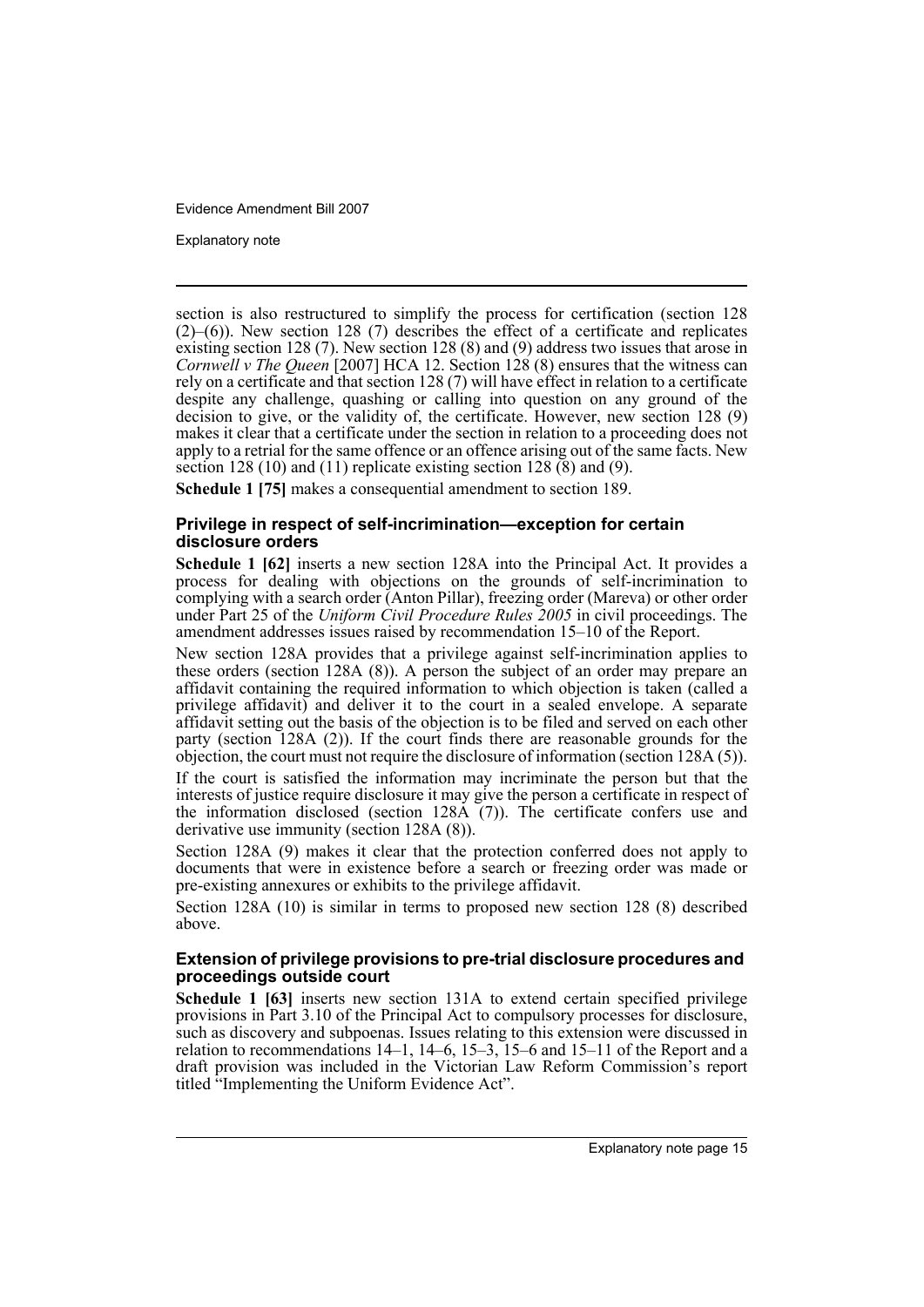Explanatory note

#### **Warnings in relation to children's evidence and delay in prosecution**

**Schedule 1 [72]** inserts new sections 165A and 165B which deal with warnings in relation to children's evidence and delays in prosecution. It implements recommendations 18–2 and 18–3 of the Report.

**Schedule 1 [69]** makes a consequential amendment to the heading to Part 4.5.

New section 165A is intended to displace certain common law practices relating to warnings and to ensure that the courts treat child witnesses the same as adult witnesses when determining whether a warning is appropriate.

New section 165A (1) prohibits a judge from warning or suggesting that children as a class are unreliable witnesses, that the evidence of children as a class is inherently less credible or reliable than the evidence of adults, that a particular child's evidence is unreliable solely on account of the age of the child or that it is dangerous to convict on the uncorroborated evidence of a child. However, section  $165\text{\AA}$  (2) provides that the judge may in certain circumstances inform the jury that the evidence of a particular child may be unreliable and the reasons why it may be unreliable or warn or inform the jury of the need for caution in determining whether to accept the evidence of a particular child and the weight to be given to it.

Section 165 deals with warnings about unreliable evidence.

**Schedule 1 [71]** makes an amendment to replace section 165 (6) that is related to new section 165A. New section 165 (6) provides that a judge must not warn or inform a jury that the reliability of a child's evidence may be affected by the age of the child except as provided by new section 165A.

New section 165B regulates warnings that are given to juries in criminal proceedings concerning delay and forensic disadvantage to the accused.

Section 165B (2) provides that, if the court, on application by a party, is satisfied that the defendant has suffered a significant forensic disadvantage because of the consequences of delay, the court must inform the jury of the nature of that disadvantage and the need to take that disadvantage into account when considering the evidence. The mere passage of time is not to be regarded as a significant forensic disadvantage (section  $165B(6)$ ) and the judge need not take this action if there are good reasons for not doing so (section 165B (3)).

The section is intended to make it clear that (contrary to the tendency at common law following *Longman v The Queen* (1989) 168 CLR 79 for judges to routinely give warnings in relation to forensic disadvantage arising from delay) information about forensic disadvantage need only be given if a party applies for it, and should only be given where there is an identifiable risk of prejudice to the accused. Such prejudice should not be assumed to exist merely because of the passage of time.

#### **Accused may admit matters and give consents**

Section 184 provides for a defendant in or before a criminal proceeding to admit any matters of fact and give any consent that a party to a civil proceeding may make or give if the defendant is advised to do so by his or her lawyer.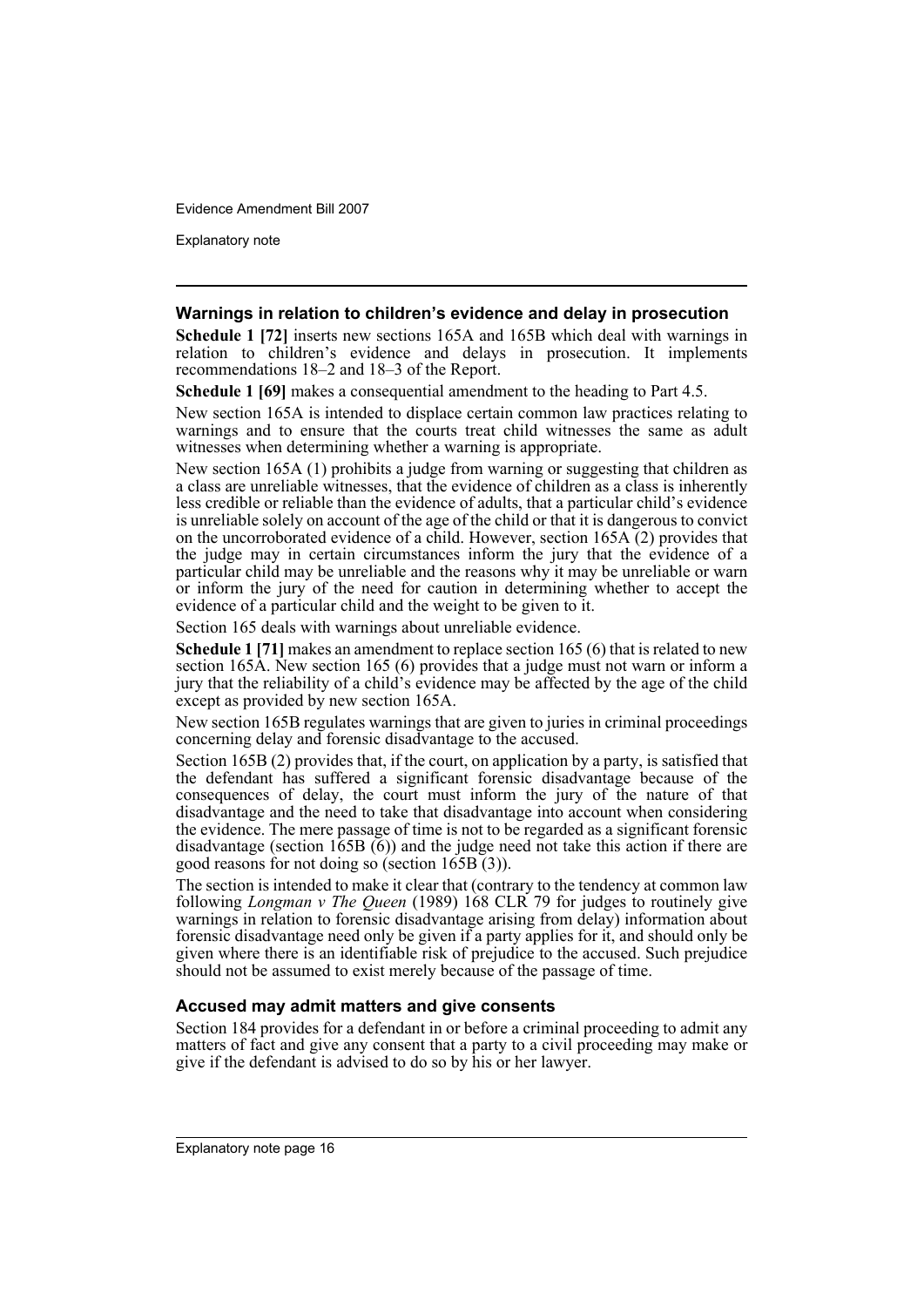Explanatory note

**Schedule 1 [74]** inserts section 184 (2) so that an admission or consent can also be effective if the court is satisfied that the defendant understands the consequences of making the admission or giving the consent. New section 184 (2) makes section 184 consistent with existing section 190 (2) of the Principal Act and enables a defendant who is unrepresented by a lawyer to make such admissions and give such consents.

**Schedule 1 [73]** makes a consequential amendment.

**Schedule 1 [77]** inserts new section 192A. It implements recommendation 16–2 of the Report. New section 192A enables a court, if it considers it to be appropriate, to give an advance ruling or make an advance finding in relation to the admissibility of evidence and other evidentiary matters.

The amendment also emphasises that an advance ruling or finding may be made with respect to the giving of leave, permission or a direction under section 192 of the Principal Act.

### **Minor corrections**

**Schedule 1 [52]** corrects a minor drafting inconsistency in section 112. It implements recommendation 12–4 of the Report.

### **Savings, transitional and other provisions**

**Schedule 1 [79]** inserts a new Schedule 2 containing savings and transitional provisions and enabling the making of savings and transitional regulations.

**Schedule 1 [78]** inserts a machinery provision giving effect to that Schedule.

**Schedule 1 [80]** inserts in the Schedule savings and transitional provisions that are consequent on the proposed Act.

#### **Amendment consequent on legislation of other jurisdictions**

**Schedule 1 [58]** omits a note as a consequence of the insertion of Division 1A (Professional confidential relationship privilege) of Part 3.10 into the *Evidence Act 1995* of the Commonwealth.

**Schedule 1 [59] and [60]** insert notes as a consequence of the insertion of Division 1A (Professional confidential relationship privilege) of Part 3.10 into the *Evidence Act 1995* of the Commonwealth.

# **Schedule 2 Amendment of other Acts**

**Schedule 2** amends the Acts specified in the Schedule.

**Schedule 2.1** amends section 87 of the *Civil Procedure Act 2005* to explain its relationship to proposed section 128A of the Principal Act (as inserted by **Schedule 1 [62]**).

**Schedule 2.2** amends the *Coroners Act 1980* to ensure that sections 33 and 33AA of that Act are consistent with proposed section 128 of the Principal Act (as inserted by **Schedule 1 [61]**) and to insert related definitions in section 4 of the Act.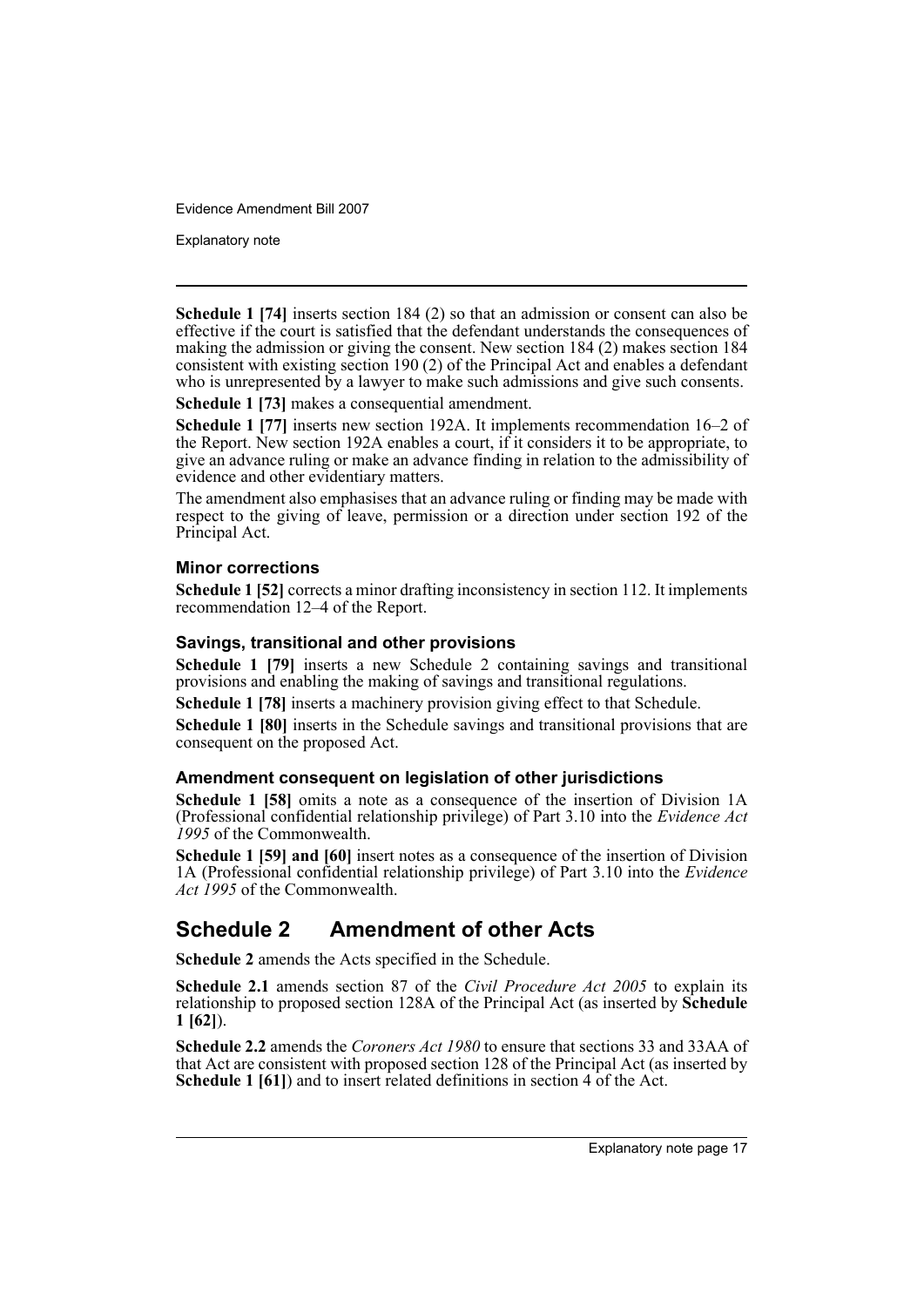Explanatory note

**Schedule 2.3 [1]** repeals section 275A (Improper questions) of the *Criminal Procedure Act 1986*. The section will be replaced by proposed section 41 of the Principal Act (as inserted by **Schedule 1 [12]**).

**Schedule 2.3 [2]** repeals section 294 (3)–(5) of the *Criminal Procedure Act 1986*. The provisions relate to warnings to be given where forensic disadvantage has been caused by delay in prosecution and will be replaced by proposed section 165B of the Principal Act (as inserted by **Schedule 1 [72]**).

**Schedule 2.4** omits Schedule 2 to the *Evidence (Consequential and Other Provisions) Act 1995* and transfers its contents (without substantive change) to proposed new Schedule 2 to the Principal Act (to be inserted by **Schedule 1 [79]**). The provisions are transferred provisions to which section 30A of the *Interpretation Act 1987* applies.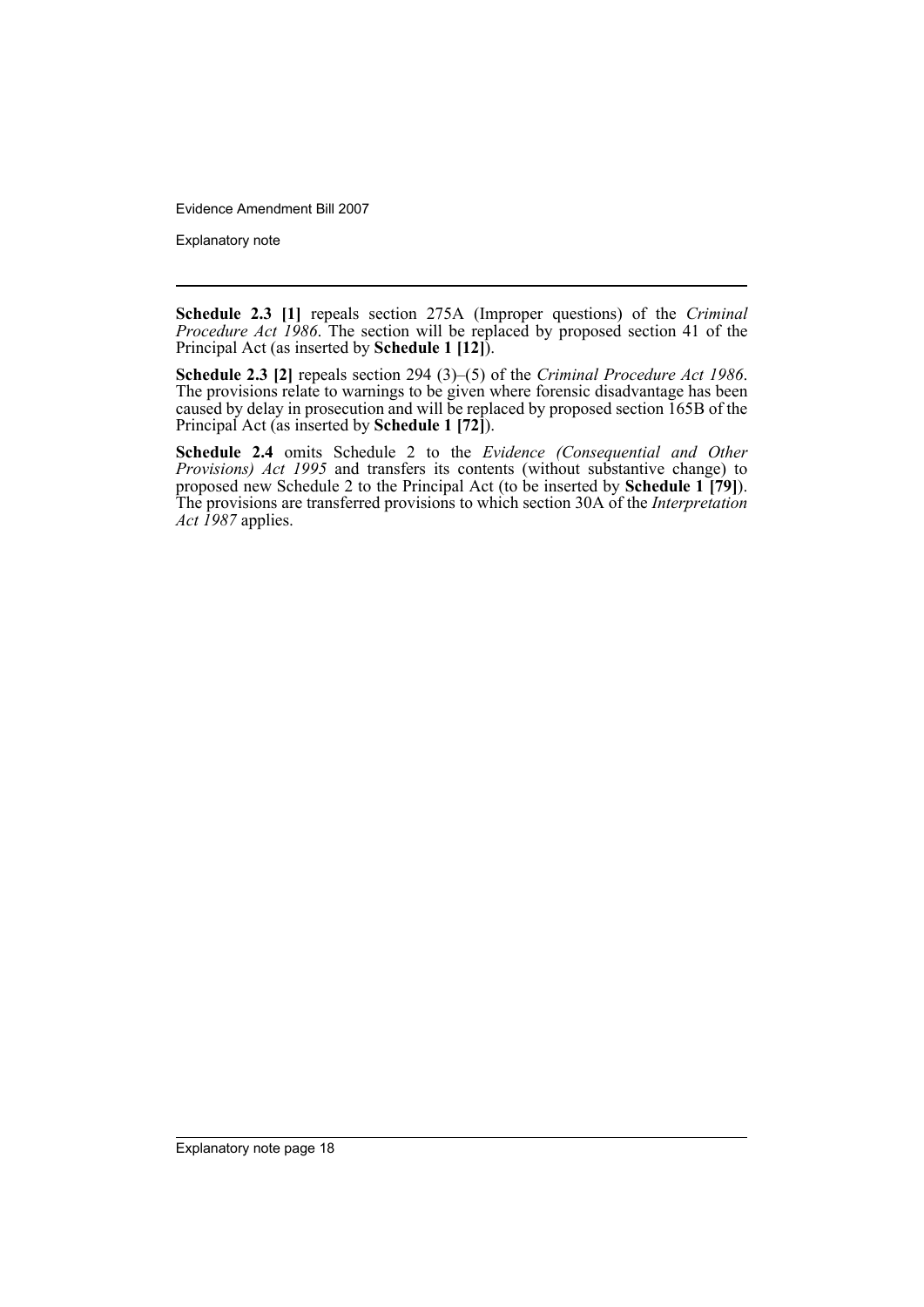First print



New South Wales

# **Evidence Amendment Bill 2007**

# **Contents**

|   |                                            | Page |
|---|--------------------------------------------|------|
| 1 | Name of Act                                |      |
| 2 | Commencement                               |      |
| 3 | Amendments to Evidence Act 1995 No 25      |      |
| 4 | Amendment of other Acts                    | 2    |
| 5 | Repeal of Acts                             |      |
|   | Schedule 1 Amendments to Evidence Act 1995 | 3    |
|   | Schedule 2 Amendment of other Acts         | 34   |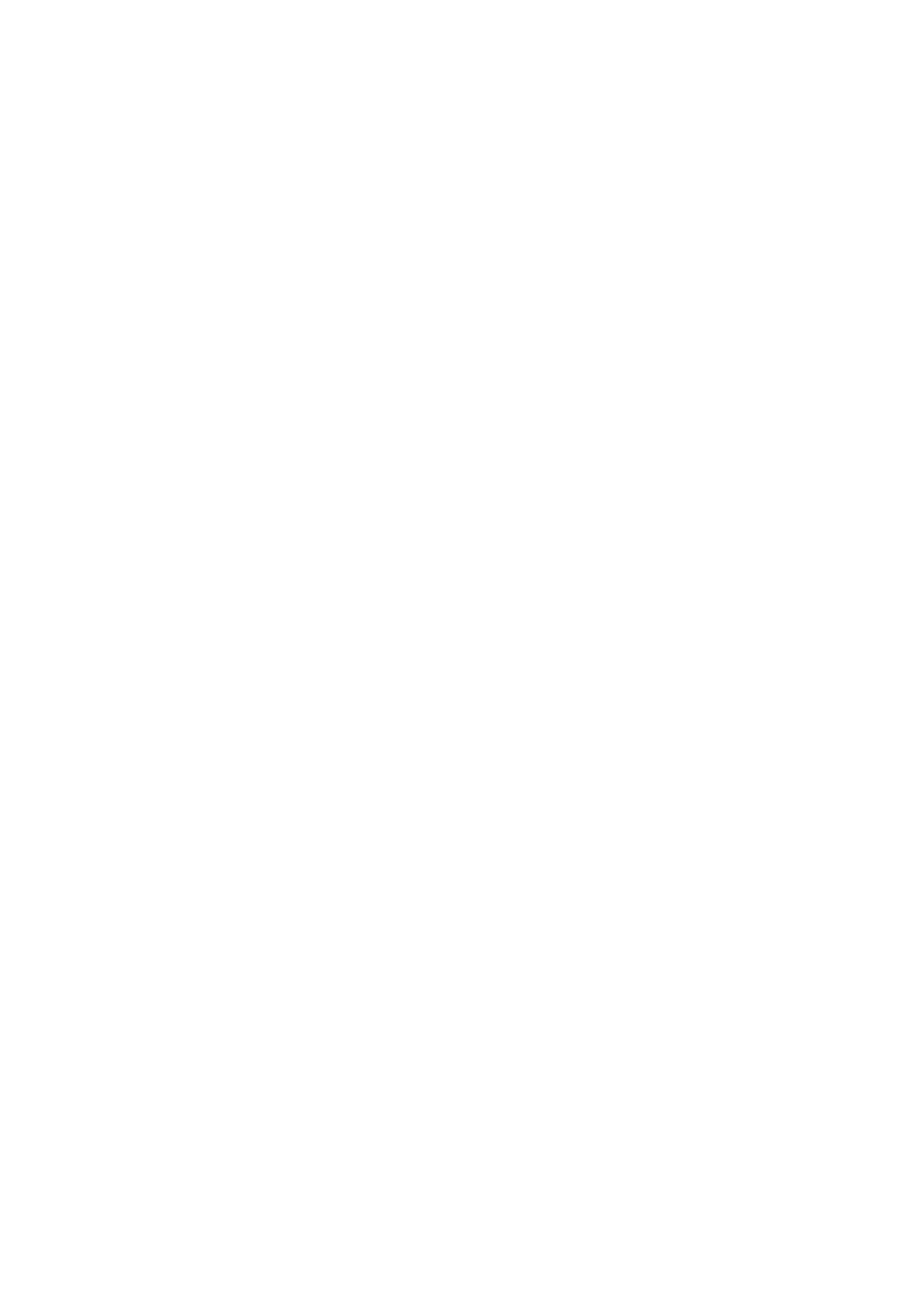

New South Wales

# **Evidence Amendment Bill 2007**

No , 2007

# **A Bill for**

An Act to make miscellaneous amendments to the *Evidence Act 1995*; and to make consequential amendments to the *Civil Procedure Act 2005*, the *Criminal Procedure Act 1986* and other Acts.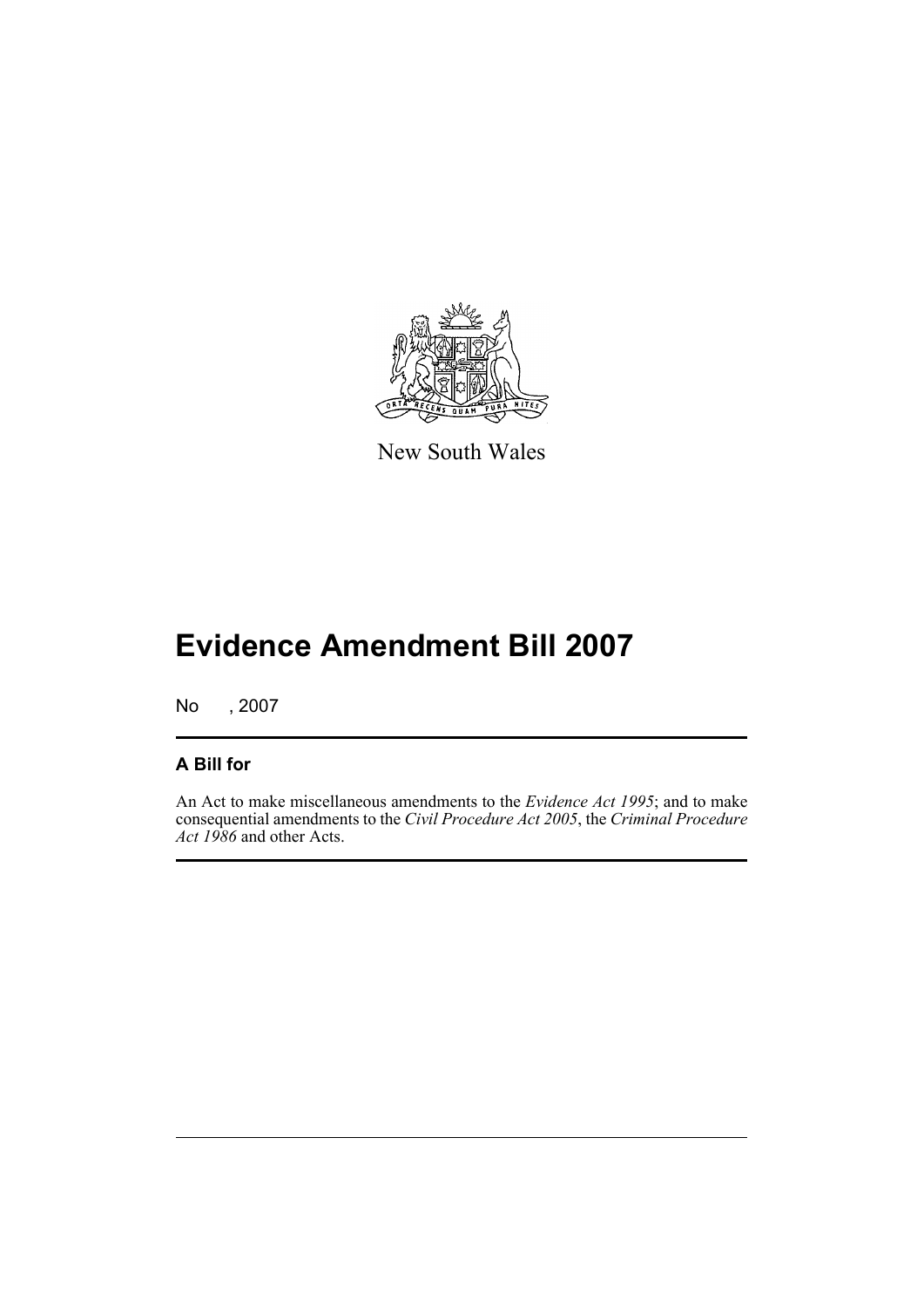<span id="page-21-4"></span><span id="page-21-3"></span><span id="page-21-2"></span><span id="page-21-1"></span><span id="page-21-0"></span>

|              | The Legislature of New South Wales enacts:                                                                                                                                                                                                                                                                                                                                                                                   | 1                                                         |
|--------------|------------------------------------------------------------------------------------------------------------------------------------------------------------------------------------------------------------------------------------------------------------------------------------------------------------------------------------------------------------------------------------------------------------------------------|-----------------------------------------------------------|
| 1            | Name of Act<br>This Act is the <i>Evidence Amendment Act 2007</i> .                                                                                                                                                                                                                                                                                                                                                          | 2<br>3                                                    |
| $\mathbf{2}$ | <b>Commencement</b><br>This Act commences on a day or days to be appointed by proclamation.                                                                                                                                                                                                                                                                                                                                  | $\overline{4}$<br>5                                       |
| 3            | Amendments to Evidence Act 1995 No 25<br>The <i>Evidence Act 1995</i> is amended as set out in Schedule 1.                                                                                                                                                                                                                                                                                                                   | 6<br>$\overline{7}$                                       |
| 4            | <b>Amendment of other Acts</b><br>The Acts specified in Schedule 2 are amended as set out in that<br>Schedule.                                                                                                                                                                                                                                                                                                               | 8<br>9<br>10                                              |
| 5            | <b>Repeal of Acts</b><br>This Act is repealed on the day following the day on which all of the<br>(1)<br>provisions of this Act have commenced.<br>The Evidence (Consequential and Other Provisions) Act 1995 is<br>(2)<br>repealed on that day.<br>The repeal of those Acts does not, because of the operation of section<br>(3)<br>30 of the <i>Interpretation Act 1987</i> , affect any amendments made by those<br>Acts. | 11<br>12 <sup>2</sup><br>13<br>14<br>15<br>16<br>17<br>18 |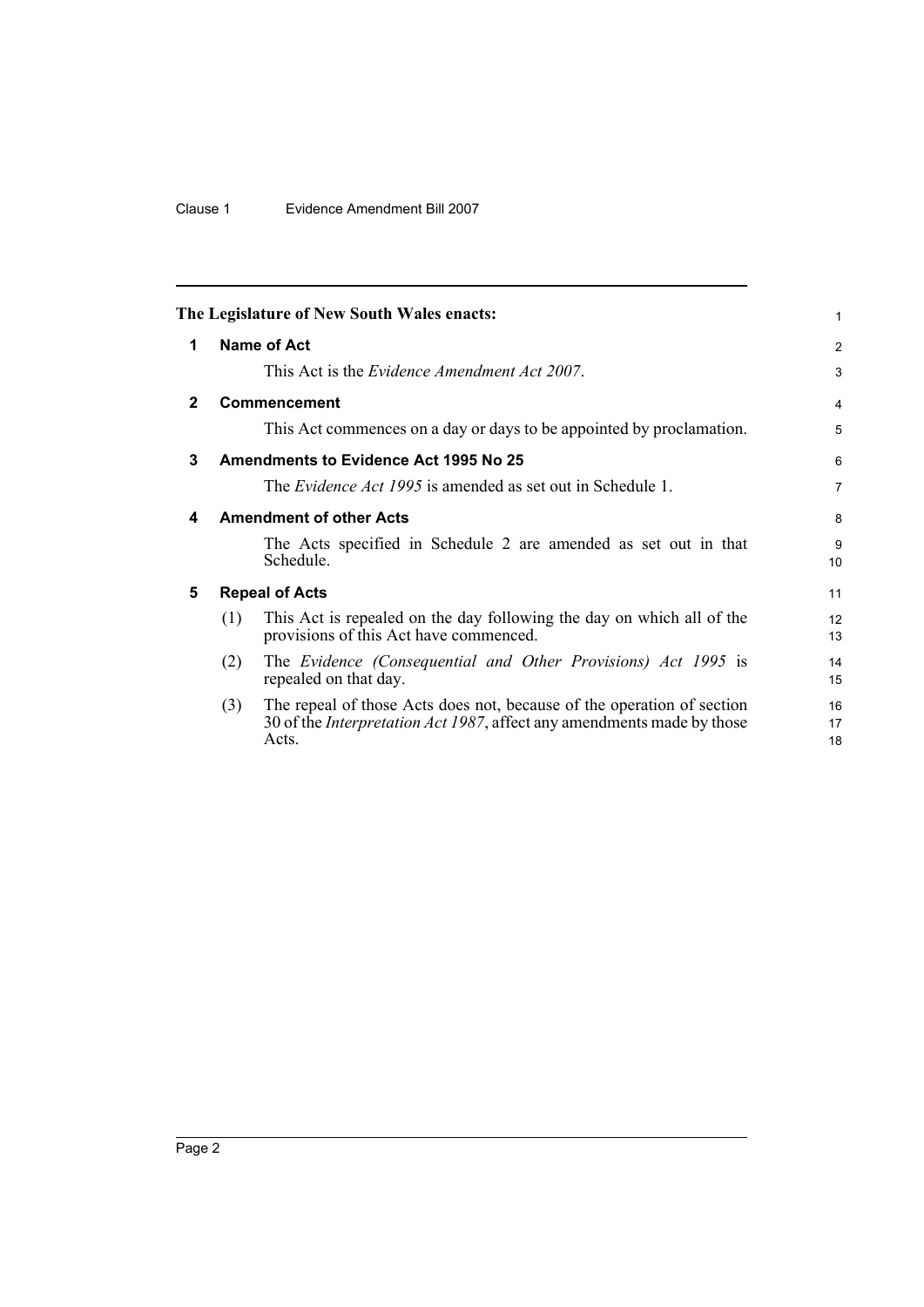Amendments to Evidence Act 1995 Schedule 1

<span id="page-22-0"></span>

| <b>Schedule 1</b> |    |                   | <b>Amendments to Evidence Act 1995</b>                                                                                                                                                                                                                                |                      |  |
|-------------------|----|-------------------|-----------------------------------------------------------------------------------------------------------------------------------------------------------------------------------------------------------------------------------------------------------------------|----------------------|--|
|                   |    |                   | (Section 3)                                                                                                                                                                                                                                                           | $\overline{2}$       |  |
| [1]               |    |                   | Section 4 Courts and proceedings to which Act applies                                                                                                                                                                                                                 | 3                    |  |
|                   |    |                   | Omit "in relation" from section 4 (1).                                                                                                                                                                                                                                | 4                    |  |
| [2]               |    | Section 4, notes  |                                                                                                                                                                                                                                                                       | 5                    |  |
|                   |    |                   | Insert after note 3:                                                                                                                                                                                                                                                  | 6                    |  |
|                   |    |                   | 4<br>See section 79 of the Judiciary Act 1903 of the Commonwealth<br>for the application of this Act to proceedings in a State court<br>exercising federal jurisdiction.                                                                                              | 7<br>8<br>9          |  |
| $[3]$             |    | <b>Section 13</b> |                                                                                                                                                                                                                                                                       | 10                   |  |
|                   |    |                   | Omit the section. Insert instead:                                                                                                                                                                                                                                     | 11                   |  |
|                   | 13 |                   | <b>Competence: lack of capacity</b>                                                                                                                                                                                                                                   | 12                   |  |
|                   |    | (1)               | A person is not competent to give evidence about a fact if, for any<br>reason (including a mental, intellectual or physical disability):                                                                                                                              | 13<br>14             |  |
|                   |    |                   | the person does not have the capacity to understand a<br>(a)<br>question about the fact, or                                                                                                                                                                           | 15<br>16             |  |
|                   |    |                   | the person does not have the capacity to give an answer<br>(b)<br>that can be understood to a question about the fact,                                                                                                                                                | 17<br>18             |  |
|                   |    |                   | and that incapacity cannot be overcome.                                                                                                                                                                                                                               | 19                   |  |
|                   |    |                   | Note. See sections 30 and 31 for examples of assistance that may be<br>provided to enable witnesses to overcome disabilities.                                                                                                                                         | 20<br>21             |  |
|                   |    | (2)               | A person who, because of subsection $(1)$ , is not competent to give<br>evidence about a fact may be competent to give evidence about<br>other facts.                                                                                                                 | 22<br>23<br>24       |  |
|                   |    | (3)               | A person who is competent to give evidence about a fact is not<br>competent to give sworn evidence about the fact if the person<br>does not have the capacity to understand that, in giving evidence,<br>the or she is under an obligation to give truthful evidence. | 25<br>26<br>27<br>28 |  |
|                   |    | (4)               | A person who is not competent to give sworn evidence about a<br>fact may, subject to subsection $(5)$ , be competent to give unsworn<br>evidence about the fact.                                                                                                      | 29<br>30<br>31       |  |
|                   |    | (5)               | A person who, because of subsection $(3)$ , is not competent to give<br>sworn evidence is competent to give unsworn evidence if the<br>court has told the person:                                                                                                     | 32<br>33<br>34       |  |
|                   |    |                   | (a)<br>that it is important to tell the truth, and                                                                                                                                                                                                                    | 35                   |  |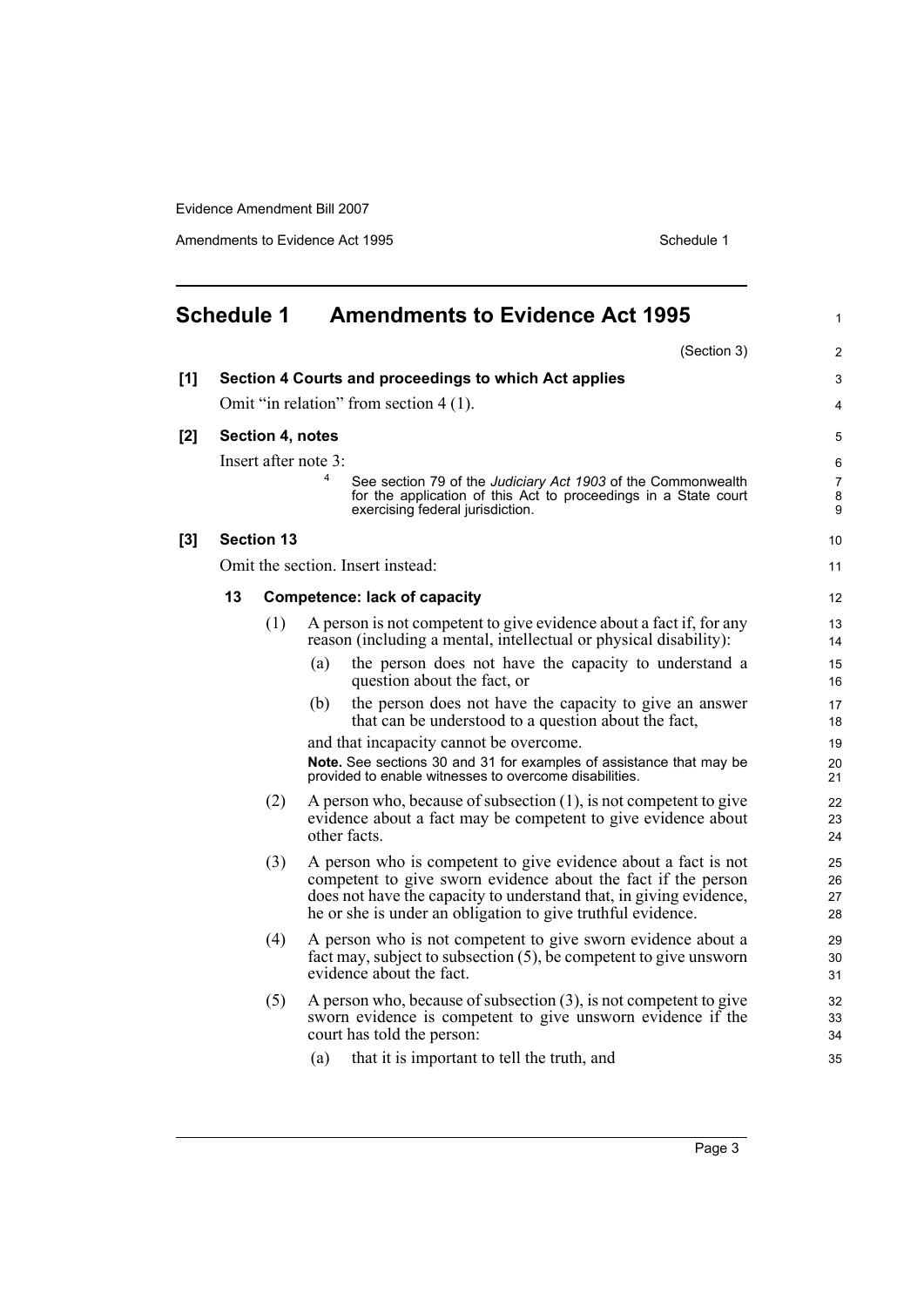|     |                            | (b) | that he or she may be asked questions that he or she does<br>not know, or cannot remember, the answer to, and that he<br>or she should tell the court if this occurs, and                                                                                                          | 1<br>$\overline{c}$<br>3 |
|-----|----------------------------|-----|------------------------------------------------------------------------------------------------------------------------------------------------------------------------------------------------------------------------------------------------------------------------------------|--------------------------|
|     |                            | (c) | that he or she may be asked questions that suggest certain<br>statements are true or untrue and that he or she should<br>agree with the statements that he or she believes are true<br>and should feel no pressure to agree with statements that he<br>or she believes are untrue. | 4<br>5<br>6<br>7<br>8    |
|     | (6)                        |     | It is presumed, unless the contrary is proved, that a person is not<br>incompetent because of this section.                                                                                                                                                                        | 9<br>10                  |
|     | (7)                        |     | Evidence that has been given by a witness does not become<br>inadmissible merely because, before the witness finishes giving<br>evidence, he or she dies or ceases to be competent to give<br>evidence.                                                                            | 11<br>12<br>13<br>14     |
|     | (8)                        |     | For the purpose of determining a question arising under this<br>section, the court may inform itself as it thinks fit, including by<br>obtaining information from a person who has relevant specialised<br>knowledge based on the person's training, study or experience.          | 15<br>16<br>17<br>18     |
| [4] |                            |     | Section 14 Compellability: reduced capacity                                                                                                                                                                                                                                        | 19                       |
|     |                            |     | Omit "be capable of hearing or understanding, or of communicating replies to,<br>questions on that matter" from section 14 (a).                                                                                                                                                    | 20<br>21                 |
|     |                            |     | Insert instead "have the capacity to understand a question about the matter or<br>to give an answer that can be understood to a question about the matter".                                                                                                                        | 22<br>23                 |
| [5] | generally                  |     | Section 18 Compellability of spouses and others in criminal proceedings                                                                                                                                                                                                            | 24<br>25                 |
|     |                            |     | Omit "de facto spouse" from section 18 (2).                                                                                                                                                                                                                                        | 26                       |
|     |                            |     | Insert instead "de facto partner".                                                                                                                                                                                                                                                 | 27                       |
| [6] |                            |     | Section 20 Comment on failure to give evidence                                                                                                                                                                                                                                     | 28                       |
|     |                            |     | Omit "de facto spouse" from section $20(3)(a)$ .                                                                                                                                                                                                                                   | 29                       |
|     |                            |     | Insert instead "de facto partner".                                                                                                                                                                                                                                                 | 30                       |
| [7] | Section 20 (4) and (5) (b) |     |                                                                                                                                                                                                                                                                                    | 31                       |
|     |                            |     | Omit "de facto spouse" wherever occurring. Insert instead "de facto partner".                                                                                                                                                                                                      | 32                       |
| [8] |                            |     | Section 21 Sworn evidence to be on oath or affirmation                                                                                                                                                                                                                             | 33                       |
|     |                            |     | Omit "section 13 (2)" from section 21 (2). Insert instead "section 13".                                                                                                                                                                                                            | 34                       |
|     |                            |     |                                                                                                                                                                                                                                                                                    |                          |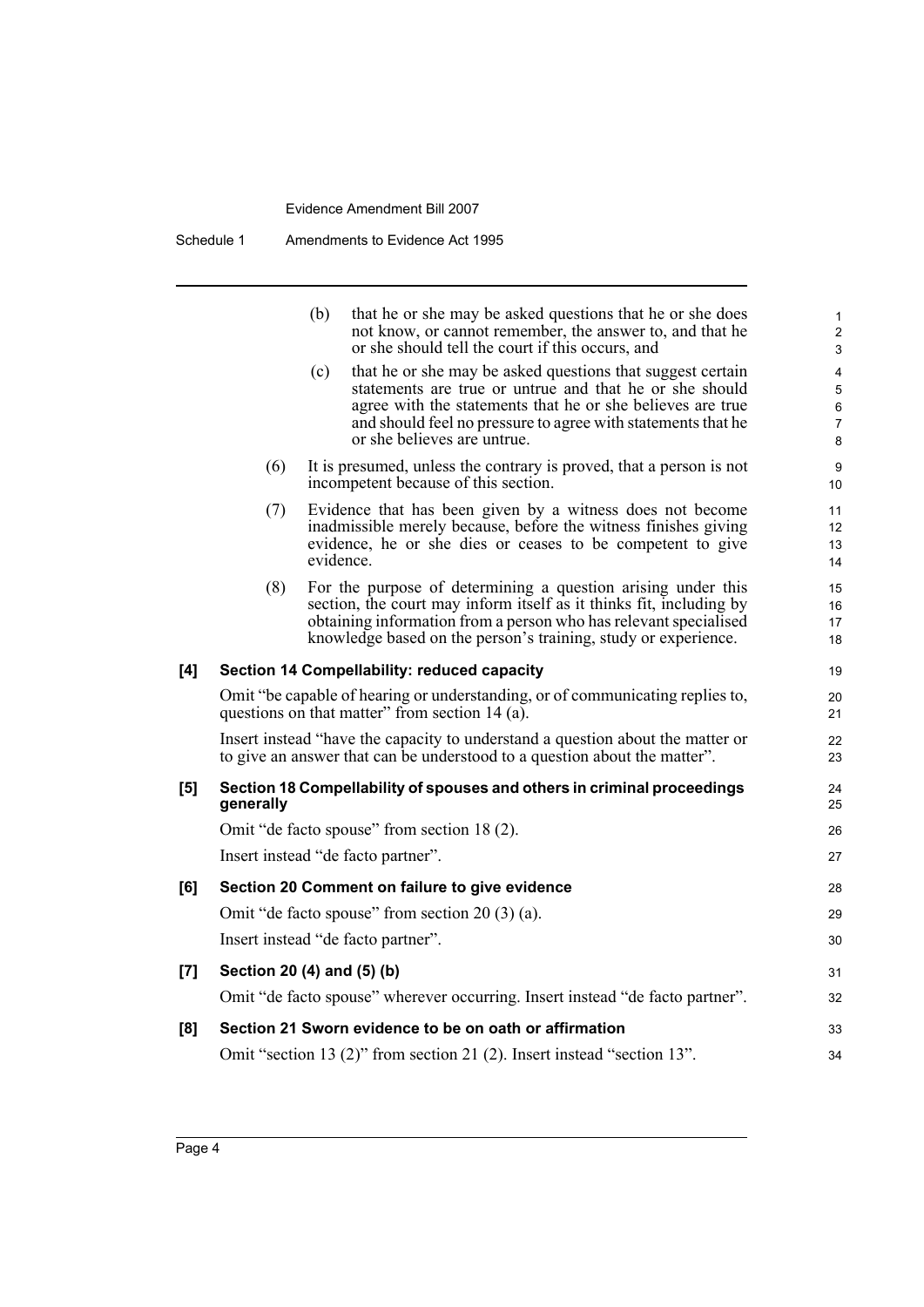Amendments to Evidence Act 1995 Schedule 1

| [9]    | Section 29 Manner and form of questioning witnesses and their<br>responses |                                                                                                                                                                                                                                                                                 |                            |  |  |  |  |  |
|--------|----------------------------------------------------------------------------|---------------------------------------------------------------------------------------------------------------------------------------------------------------------------------------------------------------------------------------------------------------------------------|----------------------------|--|--|--|--|--|
|        |                                                                            | Omit section 29 (2). Insert instead:                                                                                                                                                                                                                                            | 3                          |  |  |  |  |  |
|        | (2)                                                                        | A court may, on its own motion or on the application of the party<br>that called the witness, direct that the witness give evidence<br>wholly or partly in narrative form.                                                                                                      | 4<br>5<br>6                |  |  |  |  |  |
| $[10]$ |                                                                            | Sections 33 (2) (c) and 190 (2) (a)                                                                                                                                                                                                                                             | 7                          |  |  |  |  |  |
|        |                                                                            | Omit "lawyer" wherever occurring.                                                                                                                                                                                                                                               | 8                          |  |  |  |  |  |
|        |                                                                            | Insert instead "Australian legal practitioner or legal counsel".                                                                                                                                                                                                                | 9                          |  |  |  |  |  |
| $[11]$ |                                                                            | <b>Section 37 Leading questions</b>                                                                                                                                                                                                                                             | 10                         |  |  |  |  |  |
|        |                                                                            | Omit "a lawyer" from section $37(1)(c)$ .                                                                                                                                                                                                                                       | 11                         |  |  |  |  |  |
|        |                                                                            | Insert instead "an Australian legal practitioner, legal counsel or prosecutor".                                                                                                                                                                                                 | 12                         |  |  |  |  |  |
| $[12]$ | <b>Section 41</b>                                                          |                                                                                                                                                                                                                                                                                 | 13                         |  |  |  |  |  |
|        | Omit the section. Insert instead:                                          |                                                                                                                                                                                                                                                                                 |                            |  |  |  |  |  |
|        | 41                                                                         | <b>Improper questions</b>                                                                                                                                                                                                                                                       |                            |  |  |  |  |  |
|        | (1)                                                                        | The court must disallow a question put to a witness in<br>cross-examination, or inform the witness that it need not be<br>answered, if the court is of the opinion that the question (referred<br>to as a <i>disallowable question</i> ):                                       | 16<br>17<br>18<br>19       |  |  |  |  |  |
|        |                                                                            | is misleading or confusing, or<br>(a)                                                                                                                                                                                                                                           | 20                         |  |  |  |  |  |
|        |                                                                            | is unduly annoying, harassing, intimidating, offensive,<br>(b)<br>oppressive, humiliating or repetitive, or                                                                                                                                                                     | 21<br>22                   |  |  |  |  |  |
|        |                                                                            | is put to the witness in a manner or tone that is belittling,<br>(c)<br>insulting or otherwise inappropriate, or                                                                                                                                                                | 23<br>24                   |  |  |  |  |  |
|        |                                                                            | has no basis other than a stereotype (for example, a<br>(d)<br>stereotype based on the witness's sex, race, culture,<br>ethnicity, age or mental, intellectual or physical disability).                                                                                         | 25<br>26<br>27             |  |  |  |  |  |
|        | (2)                                                                        | Without limiting the matters the court may take into account for<br>the purposes of subsection $(1)$ , it is to take into account:                                                                                                                                              | 28<br>29                   |  |  |  |  |  |
|        |                                                                            | any relevant condition or characteristic of the witness of<br>(a)<br>which the court is, or is made, aware, including age,<br>education, ethnic and cultural background, gender,<br>language background and skills, level of maturity and<br>understanding and personality, and | 30<br>31<br>32<br>33<br>34 |  |  |  |  |  |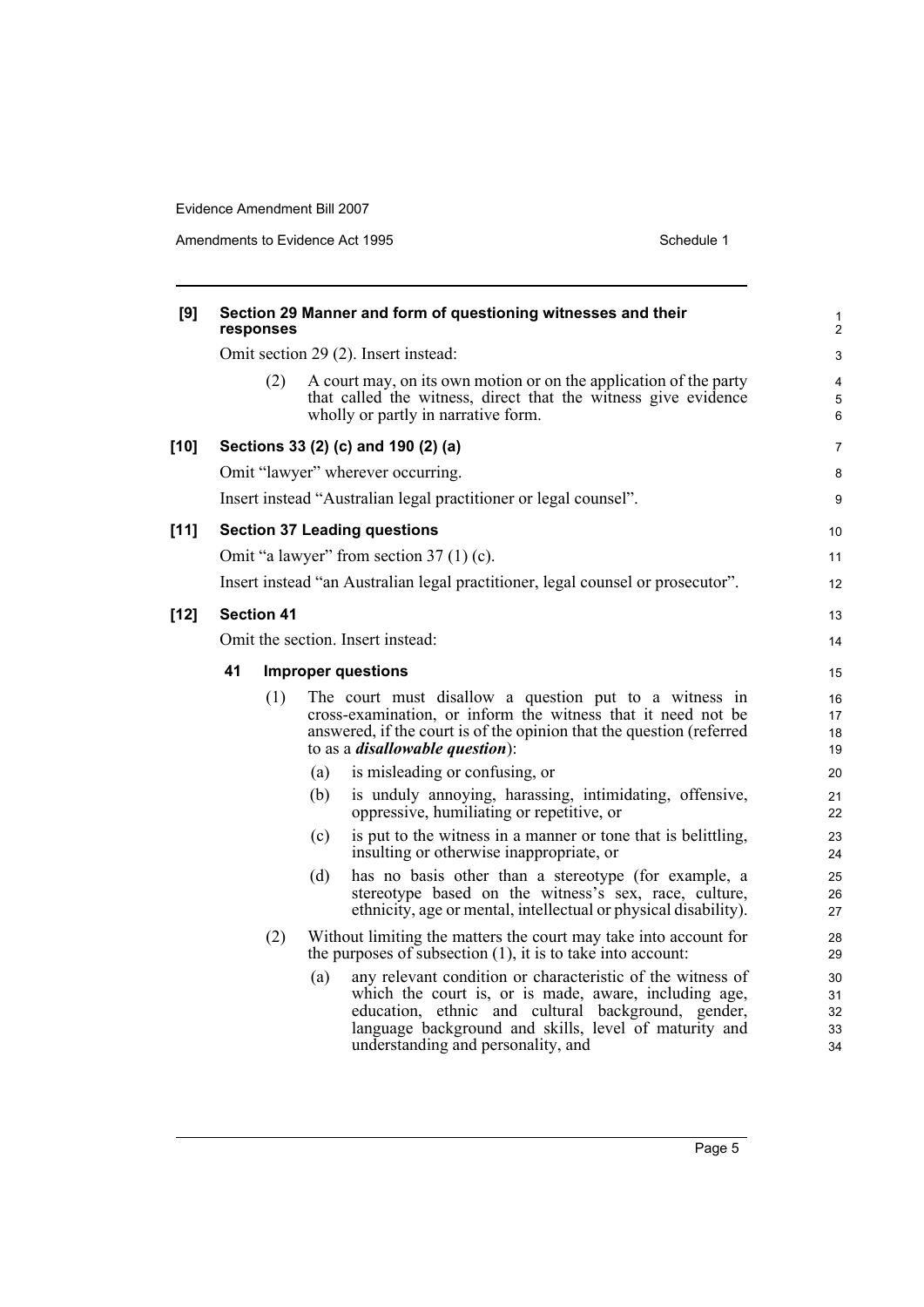|      |     | any mental, intellectual or physical disability of which the<br>(b)<br>court is, or is made, aware and to which the witness is, or<br>appears to be, subject, and                                                                                                                                                                                           | 1<br>$\mathbf{2}$<br>3           |
|------|-----|-------------------------------------------------------------------------------------------------------------------------------------------------------------------------------------------------------------------------------------------------------------------------------------------------------------------------------------------------------------|----------------------------------|
|      |     | the context in which the question is put, including:<br>(c)                                                                                                                                                                                                                                                                                                 | 4                                |
|      |     | the nature of the proceeding, and<br>(i)                                                                                                                                                                                                                                                                                                                    | 5                                |
|      |     | in a criminal proceeding—the nature of the offence<br>(ii)<br>to which the proceeding relates, and                                                                                                                                                                                                                                                          | $\,6$<br>$\overline{7}$          |
|      |     | the relationship (if any) between the witness and any<br>(iii)<br>other party to the proceeding.                                                                                                                                                                                                                                                            | $\bf 8$<br>9                     |
|      | (3) | A question is not a disallowable question merely because:                                                                                                                                                                                                                                                                                                   | 10                               |
|      |     | the question challenges the truthfulness of the witness or<br>(a)<br>the consistency or accuracy of any statement made by the<br>witness, or                                                                                                                                                                                                                | 11<br>12<br>13                   |
|      |     | the question requires the witness to discuss a subject that<br>(b)<br>could be considered distasteful to, or private by, the<br>witness.                                                                                                                                                                                                                    | 14<br>15<br>16                   |
|      | (4) | A party may object to a question put to a witness on the ground<br>that it is a disallowable question.                                                                                                                                                                                                                                                      | 17<br>18                         |
|      | (5) | However, the duty imposed on the court by this section applies<br>whether or not an objection is raised to a particular question.                                                                                                                                                                                                                           | 19<br>20                         |
|      | (6) | A failure by the court to disallow a question under this section, or<br>to inform the witness that it need not be answered, does not affect<br>the admissibility in evidence of any answer given by the witness<br>in response to the question.                                                                                                             | 21<br>22<br>23<br>24             |
|      |     | Note. A person must not, without the express permission of a court, print<br>or publish any question that the court has disallowed under this<br>section—see section 195.                                                                                                                                                                                   | 25<br>26<br>27                   |
| [13] |     | Section 50 Proof of voluminous or complex documents                                                                                                                                                                                                                                                                                                         | 28                               |
|      |     | Omit section 50 (1). Insert instead:                                                                                                                                                                                                                                                                                                                        | 29                               |
|      | (1) | The court may, on the application of a party, direct that the party<br>may adduce evidence of the contents of 2 or more documents in<br>question in the form of a summary if the court is satisfied that it<br>would not otherwise be possible conveniently to examine the<br>evidence because of the volume or complexity of the documents<br>in question. | 30<br>31<br>32<br>33<br>34<br>35 |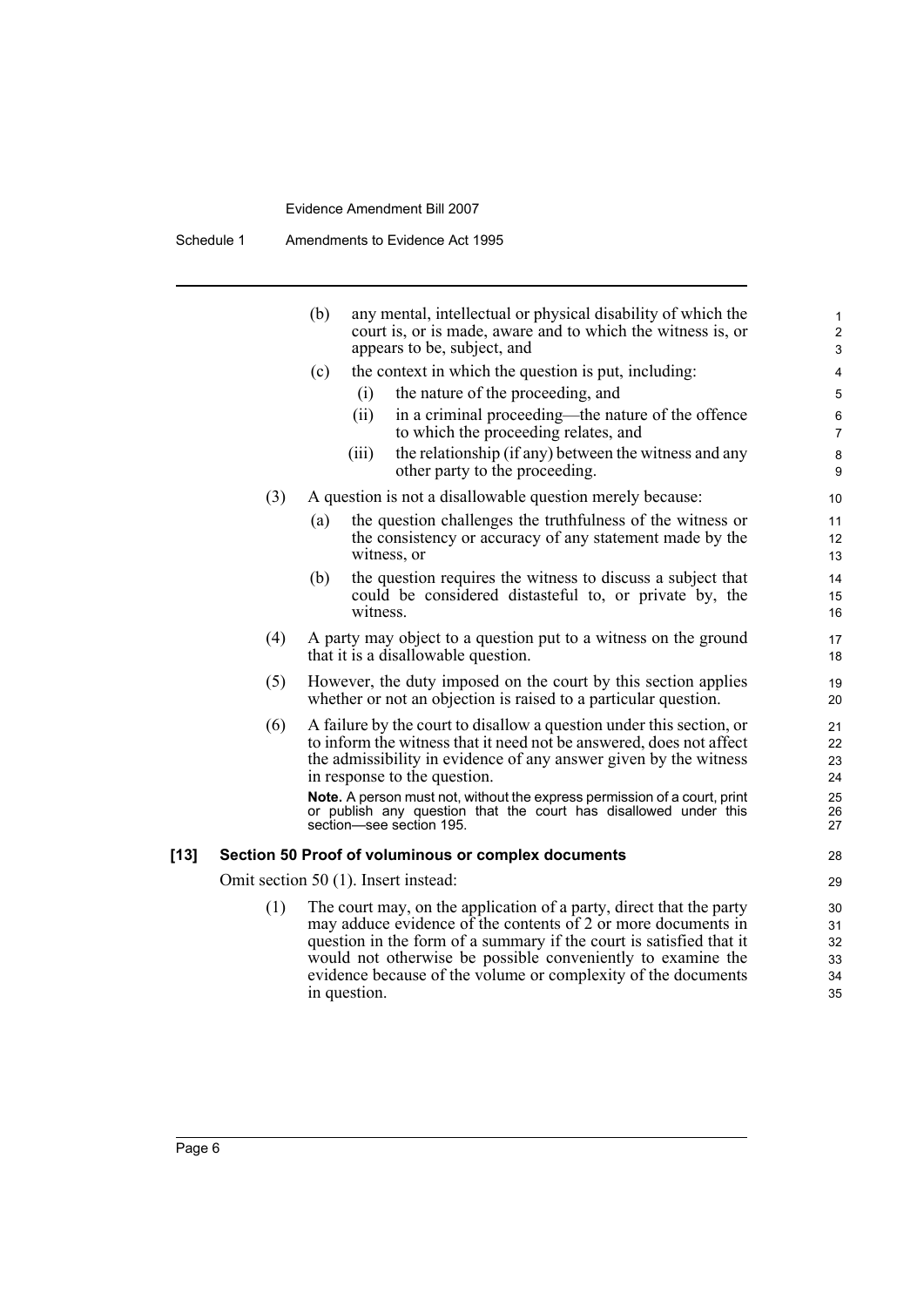Amendments to Evidence Act 1995

| Schedule 1 |  |
|------------|--|
|            |  |

| $[14]$ |                        | Chapter 3, Introductory note                                                                                                                                                                                                                                                                                                                                                                              | 1                                |
|--------|------------------------|-----------------------------------------------------------------------------------------------------------------------------------------------------------------------------------------------------------------------------------------------------------------------------------------------------------------------------------------------------------------------------------------------------------|----------------------------------|
|        |                        | Omit "Part 3.11 gives courts discretions to exclude evidence".                                                                                                                                                                                                                                                                                                                                            | $\overline{c}$                   |
|        |                        | Insert instead "Part 3.11 provides for the discretionary and mandatory<br>exclusion of evidence".                                                                                                                                                                                                                                                                                                         | 3<br>4                           |
| $[15]$ |                        | Chapter 3, Introductory note, diagram                                                                                                                                                                                                                                                                                                                                                                     | 5                                |
|        |                        | Omit "Should a discretion to exclude the evidence be exercised?".                                                                                                                                                                                                                                                                                                                                         | 6                                |
|        |                        | Insert instead "Should a discretion to exclude the evidence be exercised or                                                                                                                                                                                                                                                                                                                               |                                  |
|        | must it be excluded?". |                                                                                                                                                                                                                                                                                                                                                                                                           | 7<br>8                           |
| $[16]$ |                        | Section 59 The hearsay rule-exclusion of hearsay evidence                                                                                                                                                                                                                                                                                                                                                 | 9                                |
|        |                        | Insert "it can reasonably be supposed that" after "a fact that" in section 59 (1).                                                                                                                                                                                                                                                                                                                        | 10                               |
| $[17]$ | Section 59 (2A)        |                                                                                                                                                                                                                                                                                                                                                                                                           | 11                               |
|        |                        | Insert after section 59 $(2)$ :                                                                                                                                                                                                                                                                                                                                                                           | 12                               |
|        | (2A)                   | For the purposes of determining under subsection (1) whether it<br>can reasonably be supposed that the person intended to assert a<br>particular fact by the representation, the court may have regard to<br>the circumstances in which the representation was made.<br>Note. Subsection (2A) was inserted as a response to the decision of the<br>Supreme Court of NSW in R v Hannes (2000) 158 FLR 359. | 13<br>14<br>15<br>16<br>17<br>18 |
| $[18]$ | Section 59 (3), notes  |                                                                                                                                                                                                                                                                                                                                                                                                           | 19                               |
|        | Omit:                  |                                                                                                                                                                                                                                                                                                                                                                                                           | 20                               |
|        |                        | business records (section 69)<br>$\bullet$                                                                                                                                                                                                                                                                                                                                                                | 21                               |
|        |                        | tags and labels (section 70)<br>٠                                                                                                                                                                                                                                                                                                                                                                         | 22                               |
|        |                        | telecommunications (section 71)<br>$\bullet$                                                                                                                                                                                                                                                                                                                                                              | 23                               |
|        |                        | contemporaneous statements about a person's health etc<br>$\bullet$<br>(section 72)                                                                                                                                                                                                                                                                                                                       | 24<br>25                         |
|        | Insert instead:        |                                                                                                                                                                                                                                                                                                                                                                                                           | 26                               |
|        |                        | contemporaneous statements about a person's health etc<br>٠<br>$\left( \text{section } 66A \right)$                                                                                                                                                                                                                                                                                                       | 27<br>28                         |
|        |                        | business records (section 69)<br>$\bullet$                                                                                                                                                                                                                                                                                                                                                                | 29                               |
|        |                        | tags and labels (section 70)<br>٠                                                                                                                                                                                                                                                                                                                                                                         | 30                               |
|        |                        | electronic communications (section 71)<br>$\bullet$                                                                                                                                                                                                                                                                                                                                                       | 31                               |
|        |                        | Aboriginal and Torres Strait Islander traditional laws and<br>٠<br>customs (section 72)                                                                                                                                                                                                                                                                                                                   | 32<br>33                         |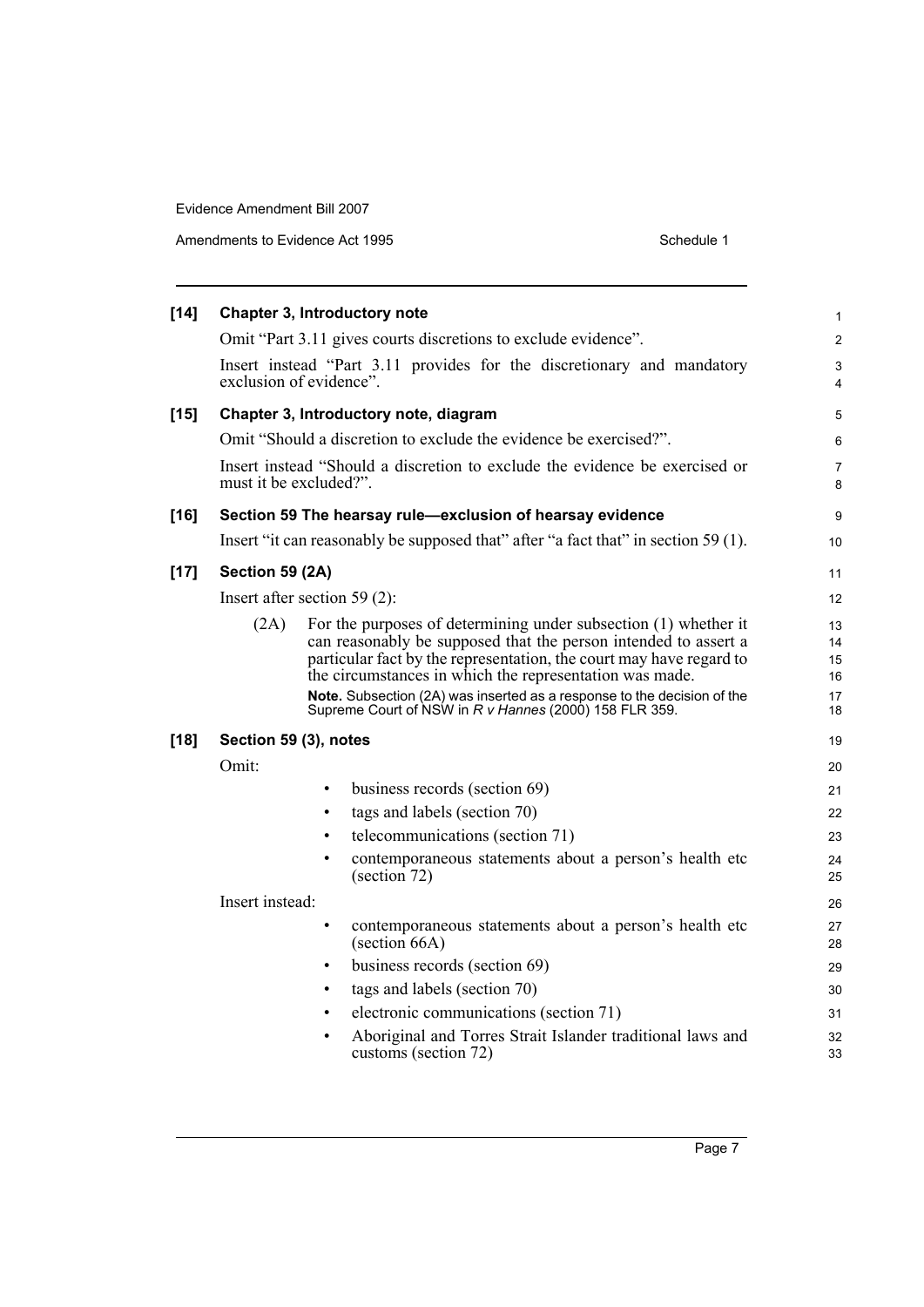Schedule 1 Amendments to Evidence Act 1995

|                                                                | Section 60 Exception: evidence relevant for a non-hearsay purpose                                                                                                                                                                                                          | 1                                                                                                                                                                                                                                                                                                                                                                                                                                                                                                                                                                                                                                                                                                     |  |  |  |  |
|----------------------------------------------------------------|----------------------------------------------------------------------------------------------------------------------------------------------------------------------------------------------------------------------------------------------------------------------------|-------------------------------------------------------------------------------------------------------------------------------------------------------------------------------------------------------------------------------------------------------------------------------------------------------------------------------------------------------------------------------------------------------------------------------------------------------------------------------------------------------------------------------------------------------------------------------------------------------------------------------------------------------------------------------------------------------|--|--|--|--|
|                                                                |                                                                                                                                                                                                                                                                            |                                                                                                                                                                                                                                                                                                                                                                                                                                                                                                                                                                                                                                                                                                       |  |  |  |  |
| Omit "the fact intended to be asserted by the representation". |                                                                                                                                                                                                                                                                            |                                                                                                                                                                                                                                                                                                                                                                                                                                                                                                                                                                                                                                                                                                       |  |  |  |  |
|                                                                |                                                                                                                                                                                                                                                                            | 3                                                                                                                                                                                                                                                                                                                                                                                                                                                                                                                                                                                                                                                                                                     |  |  |  |  |
|                                                                |                                                                                                                                                                                                                                                                            | 4                                                                                                                                                                                                                                                                                                                                                                                                                                                                                                                                                                                                                                                                                                     |  |  |  |  |
| Insert at the end of section 60:                               |                                                                                                                                                                                                                                                                            |                                                                                                                                                                                                                                                                                                                                                                                                                                                                                                                                                                                                                                                                                                       |  |  |  |  |
| (2)                                                            | This section applies whether or not the person who made the<br>representation had personal knowledge of the asserted fact<br>(within the meaning of section $62(2)$ ).                                                                                                     | 6<br>7<br>8<br>9                                                                                                                                                                                                                                                                                                                                                                                                                                                                                                                                                                                                                                                                                      |  |  |  |  |
|                                                                | High Court of Australia in Lee v The Queen (1998) 195 CLR 594.                                                                                                                                                                                                             | 10                                                                                                                                                                                                                                                                                                                                                                                                                                                                                                                                                                                                                                                                                                    |  |  |  |  |
| (3)                                                            | However, this section does not apply in a criminal proceeding to<br>evidence of an admission.                                                                                                                                                                              | 11<br>12                                                                                                                                                                                                                                                                                                                                                                                                                                                                                                                                                                                                                                                                                              |  |  |  |  |
|                                                                | exception to the hearsay rule if it is "first-hand" hearsay: see section 82.                                                                                                                                                                                               | 13<br>14                                                                                                                                                                                                                                                                                                                                                                                                                                                                                                                                                                                                                                                                                              |  |  |  |  |
|                                                                |                                                                                                                                                                                                                                                                            | 15                                                                                                                                                                                                                                                                                                                                                                                                                                                                                                                                                                                                                                                                                                    |  |  |  |  |
| Omit section 61 (1). Insert instead:                           |                                                                                                                                                                                                                                                                            |                                                                                                                                                                                                                                                                                                                                                                                                                                                                                                                                                                                                                                                                                                       |  |  |  |  |
| (1)                                                            | This Part does not enable use of a previous representation to<br>prove the existence of an asserted fact if, when the representation<br>was made, the person who made it was not competent to give<br>evidence about the fact because of section 13 (1).                   | 17<br>18<br>19<br>20                                                                                                                                                                                                                                                                                                                                                                                                                                                                                                                                                                                                                                                                                  |  |  |  |  |
|                                                                |                                                                                                                                                                                                                                                                            | 21                                                                                                                                                                                                                                                                                                                                                                                                                                                                                                                                                                                                                                                                                                    |  |  |  |  |
|                                                                |                                                                                                                                                                                                                                                                            | 22                                                                                                                                                                                                                                                                                                                                                                                                                                                                                                                                                                                                                                                                                                    |  |  |  |  |
|                                                                |                                                                                                                                                                                                                                                                            | 23                                                                                                                                                                                                                                                                                                                                                                                                                                                                                                                                                                                                                                                                                                    |  |  |  |  |
|                                                                |                                                                                                                                                                                                                                                                            |                                                                                                                                                                                                                                                                                                                                                                                                                                                                                                                                                                                                                                                                                                       |  |  |  |  |
| (3)                                                            | For the purposes of section 66A, a person has personal<br>knowledge of the asserted fact if it is a fact about the person's<br>health, feelings, sensations, intention, knowledge or state of mind<br>at the time the representation referred to in that section was made. | 25<br>26<br>27<br>28                                                                                                                                                                                                                                                                                                                                                                                                                                                                                                                                                                                                                                                                                  |  |  |  |  |
|                                                                |                                                                                                                                                                                                                                                                            | 29                                                                                                                                                                                                                                                                                                                                                                                                                                                                                                                                                                                                                                                                                                    |  |  |  |  |
|                                                                |                                                                                                                                                                                                                                                                            | 30<br>31<br>32                                                                                                                                                                                                                                                                                                                                                                                                                                                                                                                                                                                                                                                                                        |  |  |  |  |
|                                                                |                                                                                                                                                                                                                                                                            | Insert instead "an asserted fact".<br>Section 60 (2) and (3)<br>Note. Subsection (2) was inserted as a response to the decision of the<br>Note. The admission might still be admissible under section 81 as an<br>Section 61 Exceptions to the hearsay rule dependent on competency<br>Section 61 (2), note<br>Omit "section 72". Insert instead "section 66A".<br>Section 62 Restriction to "first-hand" hearsay<br>Insert after section $62(2)$ :<br>Section 64 Exception: civil proceedings if maker available<br>Omit "if, when the representation was made, the occurrence of the asserted<br>fact was fresh in the memory of the person who made the representation." from<br>section $64(3)$ . |  |  |  |  |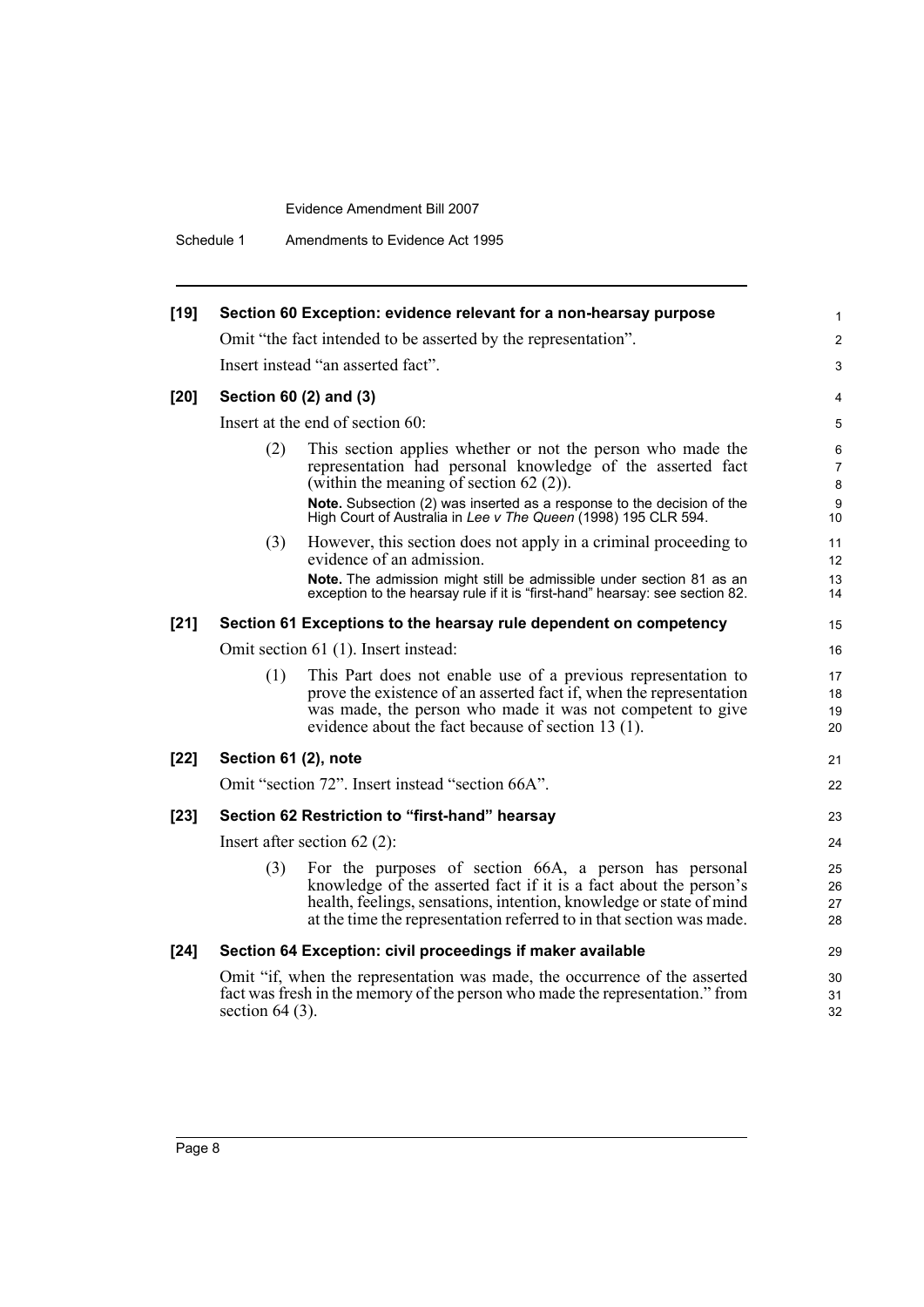Amendments to Evidence Act 1995 Schedule 1

| $[25]$ |                                                               |                    |                                 |                                                                                                                                                                                                              | Section 65 Exception: criminal proceedings if maker not available                                                                                                                                                                                     | 1                    |
|--------|---------------------------------------------------------------|--------------------|---------------------------------|--------------------------------------------------------------------------------------------------------------------------------------------------------------------------------------------------------------|-------------------------------------------------------------------------------------------------------------------------------------------------------------------------------------------------------------------------------------------------------|----------------------|
|        |                                                               |                    |                                 |                                                                                                                                                                                                              | Omit "if the representation was:" from section 65 (2).                                                                                                                                                                                                | $\overline{c}$       |
|        |                                                               |                    |                                 |                                                                                                                                                                                                              | Insert instead "if the representation:".                                                                                                                                                                                                              | 3                    |
| $[26]$ |                                                               |                    | Section 65 (2) (a), (b) and (c) |                                                                                                                                                                                                              |                                                                                                                                                                                                                                                       | 4                    |
|        |                                                               |                    |                                 |                                                                                                                                                                                                              | Insert "was" before "made" wherever occurring.                                                                                                                                                                                                        | 5                    |
| $[27]$ |                                                               |                    | Section 65 (2) (d)              |                                                                                                                                                                                                              |                                                                                                                                                                                                                                                       | 6                    |
|        |                                                               |                    |                                 |                                                                                                                                                                                                              | Omit the paragraph. Insert instead:                                                                                                                                                                                                                   | 7                    |
|        |                                                               |                    | (d)                             | was:                                                                                                                                                                                                         |                                                                                                                                                                                                                                                       | 8                    |
|        |                                                               |                    |                                 | (i)                                                                                                                                                                                                          | against the interests of the person who made it at the<br>time it was made, and                                                                                                                                                                       | 9<br>10              |
|        |                                                               |                    |                                 | (ii)                                                                                                                                                                                                         | made in circumstances that make it likely that the<br>representation is reliable.                                                                                                                                                                     | 11<br>12             |
| $[28]$ | Section 66 Exception: criminal proceedings if maker available |                    |                                 |                                                                                                                                                                                                              |                                                                                                                                                                                                                                                       | 13                   |
|        | Insert after section $66(2)$ :                                |                    |                                 |                                                                                                                                                                                                              |                                                                                                                                                                                                                                                       | 14                   |
|        | (2A)                                                          |                    |                                 | In determining whether the occurrence of the asserted fact was<br>fresh in the memory of a person, the court may take into account<br>all matters that it considers are relevant to the question, including: |                                                                                                                                                                                                                                                       |                      |
|        |                                                               |                    | (a)                             |                                                                                                                                                                                                              | the nature of the event concerned, and                                                                                                                                                                                                                | 18                   |
|        |                                                               |                    | (b)                             |                                                                                                                                                                                                              | the age and health of the person, and                                                                                                                                                                                                                 | 19                   |
|        |                                                               |                    | (c)                             |                                                                                                                                                                                                              | the period of time between the occurrence of the asserted<br>fact and the making of the representation.                                                                                                                                               | 20<br>21             |
|        |                                                               |                    |                                 |                                                                                                                                                                                                              | Note. Subsection (2A) was inserted as a response to the decision of the<br>High Court of Australia in Graham v The Queen (1998) 195 CLR 606.                                                                                                          |                      |
| $[29]$ |                                                               | <b>Section 66A</b> |                                 |                                                                                                                                                                                                              |                                                                                                                                                                                                                                                       | 24                   |
|        |                                                               |                    | Insert after section 66:        |                                                                                                                                                                                                              |                                                                                                                                                                                                                                                       | 25                   |
|        | 66A                                                           | etc                |                                 |                                                                                                                                                                                                              | Exception: contemporaneous statements about a person's health                                                                                                                                                                                         | 26<br>27             |
|        |                                                               |                    |                                 |                                                                                                                                                                                                              | The hearsay rule does not apply to evidence of a previous<br>representation made by a person if the representation was a<br>contemporaneous representation about the person's health,<br>feelings, sensations, intention, knowledge or state of mind. | 28<br>29<br>30<br>31 |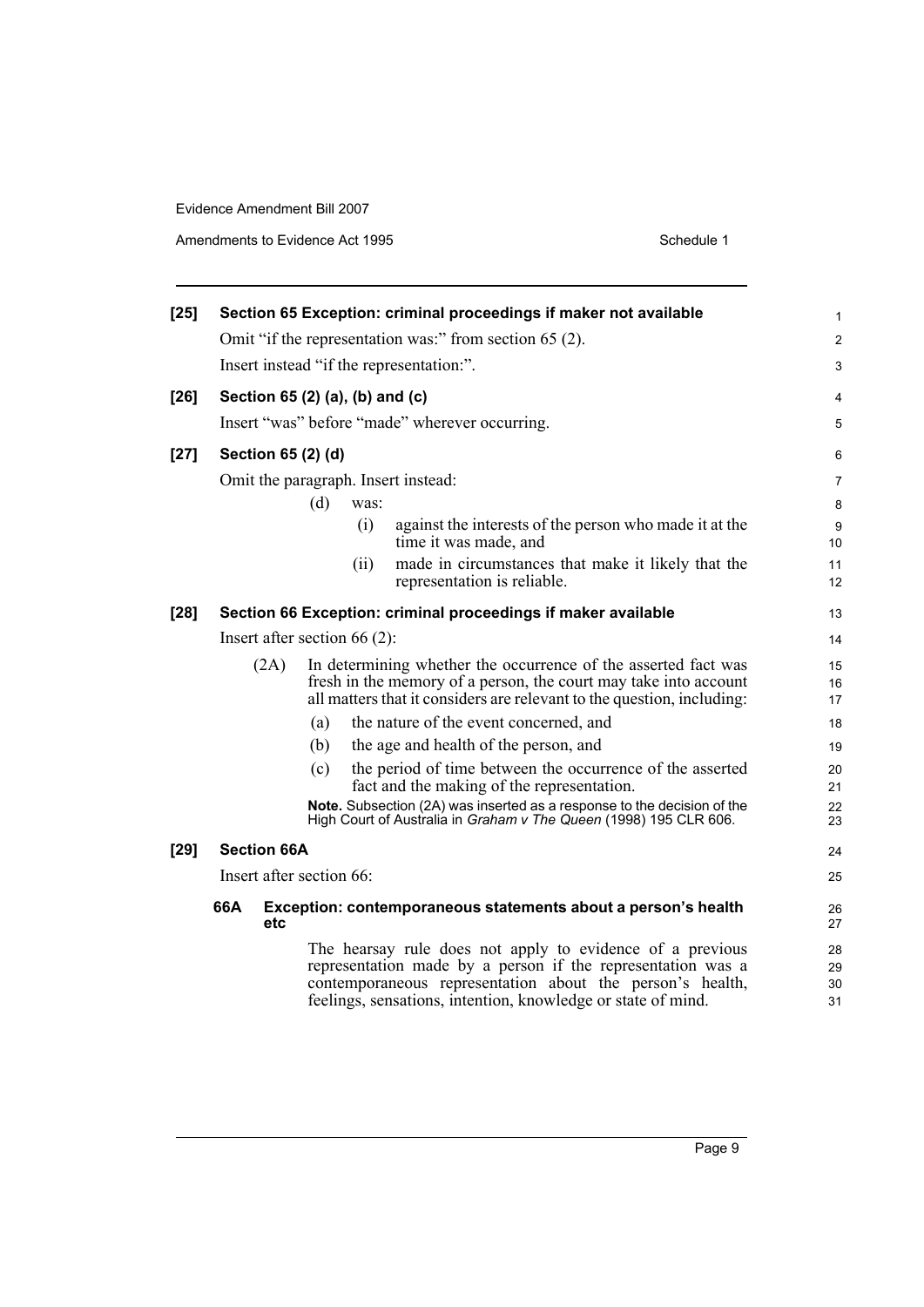Schedule 1 Amendments to Evidence Act 1995

| $[30]$ |         | <b>Section 71</b> |             |                                                                                                                                                                                                                      | 1                        |
|--------|---------|-------------------|-------------|----------------------------------------------------------------------------------------------------------------------------------------------------------------------------------------------------------------------|--------------------------|
|        |         |                   |             | Omit the section. Insert instead:                                                                                                                                                                                    | $\overline{2}$           |
|        | 71      |                   |             | <b>Exception: electronic communications</b>                                                                                                                                                                          | 3                        |
|        |         |                   |             | The hearsay rule does not apply to a representation contained in<br>a document recording an electronic communication so far as the<br>representation is a representation as to:                                      | $\overline{4}$<br>5<br>6 |
|        |         |                   | (a)         | the identity of the person from whom or on whose behalf<br>the communication was sent, or                                                                                                                            | 7<br>8                   |
|        |         |                   | (b)         | the date on which or the time at which the communication<br>was sent, or                                                                                                                                             | 9<br>10                  |
|        |         |                   | (c)         | the destination of the communication or the identity of the<br>person to whom the communication was addressed.                                                                                                       | 11<br>12                 |
|        |         |                   | Notes.      |                                                                                                                                                                                                                      | 13                       |
|        |         |                   | 1           | Division 3 of Part 4.3 contains presumptions about electronic<br>communications.                                                                                                                                     | 14<br>15                 |
|        |         |                   | 2           | Section 182 of the Commonwealth Act gives section 71 of the<br>Commonwealth Act a wider application in relation<br>to<br>Commonwealth records.                                                                       | 16<br>17<br>18           |
|        |         |                   | 3           | Electronic communication is defined in the Dictionary.                                                                                                                                                               | 19                       |
| $[31]$ |         | <b>Section 72</b> |             |                                                                                                                                                                                                                      | 20                       |
|        |         |                   |             | Omit the section. Insert instead:                                                                                                                                                                                    | 21                       |
|        | 72      |                   | and customs | <b>Exception: Aboriginal and Torres Strait Islander traditional laws</b>                                                                                                                                             | 22<br>23                 |
|        |         |                   |             | The hearsay rule does not apply to evidence of a representation<br>about the existence or non-existence, or the content, of the<br>traditional laws and customs of an Aboriginal or Torres Strait<br>Islander group. | 24<br>25<br>26<br>27     |
| $[32]$ |         |                   |             | Section 76 The opinion rule                                                                                                                                                                                          | 28                       |
|        | Insert: |                   |             |                                                                                                                                                                                                                      | 29                       |
|        |         |                   | $\bullet$   | Aboriginal and Torres Strait Islander traditional laws and<br>customs (section 78A)                                                                                                                                  | 30<br>31                 |
|        | after:  |                   |             |                                                                                                                                                                                                                      | 32                       |
|        |         |                   |             | lay opinion (section 78)                                                                                                                                                                                             | 33                       |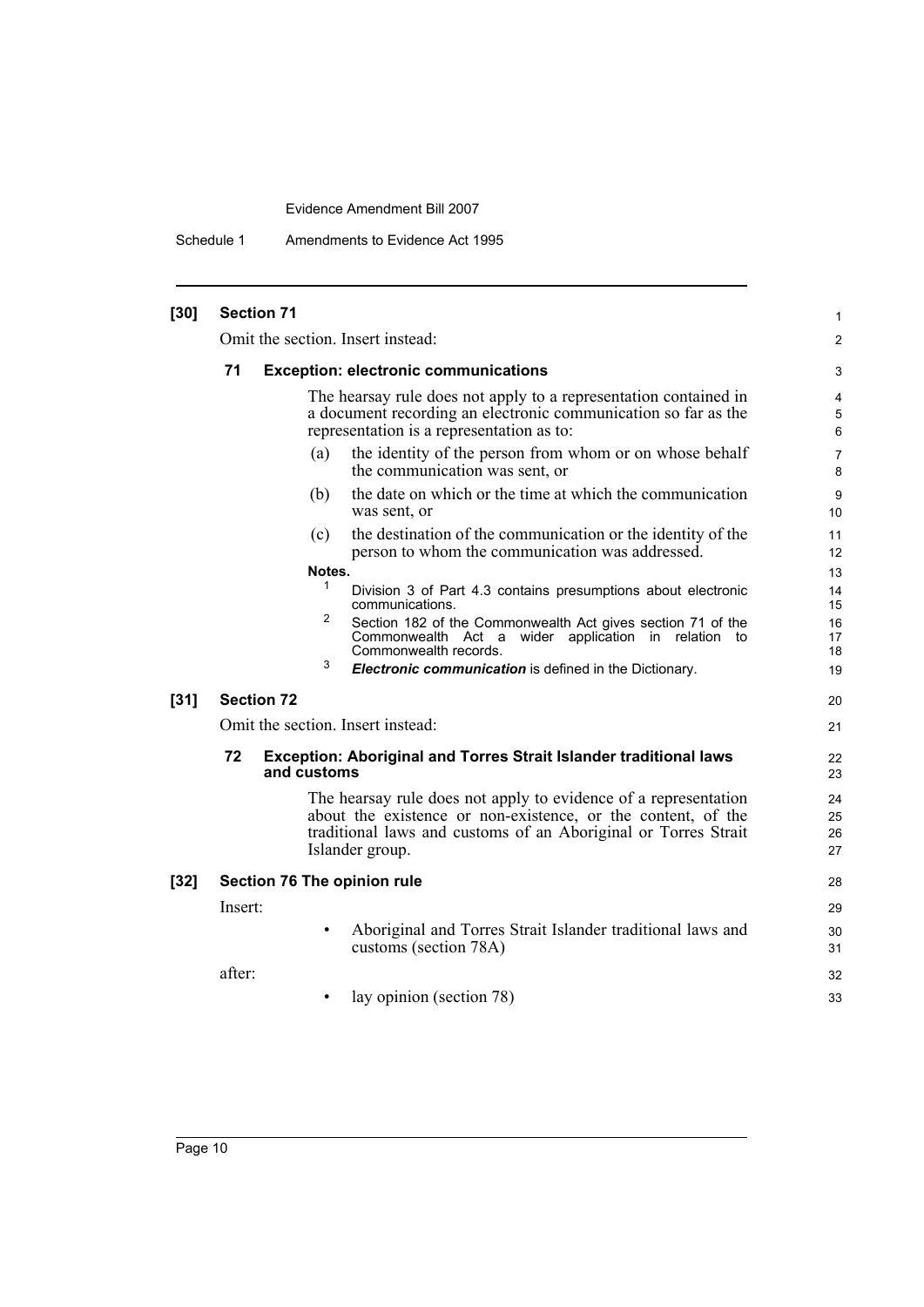Amendments to Evidence Act 1995 Schedule 1

| $[33]$ | <b>Section 78A</b>                                                                             |                          |     |                                                    |                                                                                                                                                                                                                                                                                                                   | $\mathbf{1}$                     |  |  |  |
|--------|------------------------------------------------------------------------------------------------|--------------------------|-----|----------------------------------------------------|-------------------------------------------------------------------------------------------------------------------------------------------------------------------------------------------------------------------------------------------------------------------------------------------------------------------|----------------------------------|--|--|--|
|        |                                                                                                | Insert after section 78: |     |                                                    |                                                                                                                                                                                                                                                                                                                   | $\overline{2}$                   |  |  |  |
|        | 78A<br><b>Exception: Aboriginal and Torres Strait Islander traditional laws</b><br>and customs |                          |     |                                                    |                                                                                                                                                                                                                                                                                                                   |                                  |  |  |  |
|        |                                                                                                |                          |     |                                                    | The opinion rule does not apply to evidence of an opinion<br>expressed by a member of an Aboriginal or Torres Strait Islander<br>group about the existence or non-existence, or the content, of the<br>traditional laws and customs of the group.                                                                 | 5<br>6<br>7<br>8                 |  |  |  |
| $[34]$ |                                                                                                |                          |     |                                                    | Section 79 Exception: opinions based on specialised knowledge                                                                                                                                                                                                                                                     | 9                                |  |  |  |
|        |                                                                                                |                          |     | Insert at the end of the section:                  |                                                                                                                                                                                                                                                                                                                   | 10 <sup>°</sup>                  |  |  |  |
|        |                                                                                                | (2)                      |     |                                                    | To avoid doubt, and without limiting subsection (1):                                                                                                                                                                                                                                                              | 11                               |  |  |  |
|        |                                                                                                |                          | (a) |                                                    | a reference in that subsection to specialised knowledge<br>includes a reference to specialised knowledge of child<br>development and child behaviour (including specialised<br>knowledge of the impact of sexual abuse on children and<br>their development and behaviour during and following the<br>abuse), and | 12<br>13<br>14<br>15<br>16<br>17 |  |  |  |
|        |                                                                                                |                          | (b) |                                                    | a reference in that subsection to an opinion of a person<br>includes, if the person has specialised knowledge of the<br>kind referred to in paragraph (a), a reference to an opinion<br>relating to either or both of the following:                                                                              | 18<br>19<br>20<br>21             |  |  |  |
|        |                                                                                                |                          |     | (i)                                                | the development and behaviour of children<br>generally,                                                                                                                                                                                                                                                           | 22<br>23                         |  |  |  |
|        |                                                                                                |                          |     | (ii)                                               | the development and behaviour of children who<br>have been victims of sexual offences, or offences<br>similar to sexual offences.                                                                                                                                                                                 | 24<br>25<br>26                   |  |  |  |
| $[35]$ |                                                                                                |                          |     |                                                    | Section 82 Exclusion of evidence of admissions that is not first-hand                                                                                                                                                                                                                                             | 27                               |  |  |  |
|        |                                                                                                |                          |     | Insert at the end of the section:<br>an admission. | Note. Section 60 does not apply in a criminal proceeding to evidence of                                                                                                                                                                                                                                           | 28<br>29<br>30                   |  |  |  |
| $[36]$ |                                                                                                |                          |     |                                                    | Section 85 Criminal proceedings: reliability of admissions by defendants                                                                                                                                                                                                                                          | 31                               |  |  |  |
|        |                                                                                                |                          |     |                                                    | Omit section 85 (1). Insert instead:                                                                                                                                                                                                                                                                              | 32                               |  |  |  |
|        |                                                                                                | (1)                      |     |                                                    | This section applies only in a criminal proceeding and only to<br>evidence of an admission made by a defendant:                                                                                                                                                                                                   | 33<br>34                         |  |  |  |
|        |                                                                                                |                          | (a) |                                                    | to, or in the presence of, an investigating official who at<br>that time was performing functions in connection with the                                                                                                                                                                                          | 35<br>36                         |  |  |  |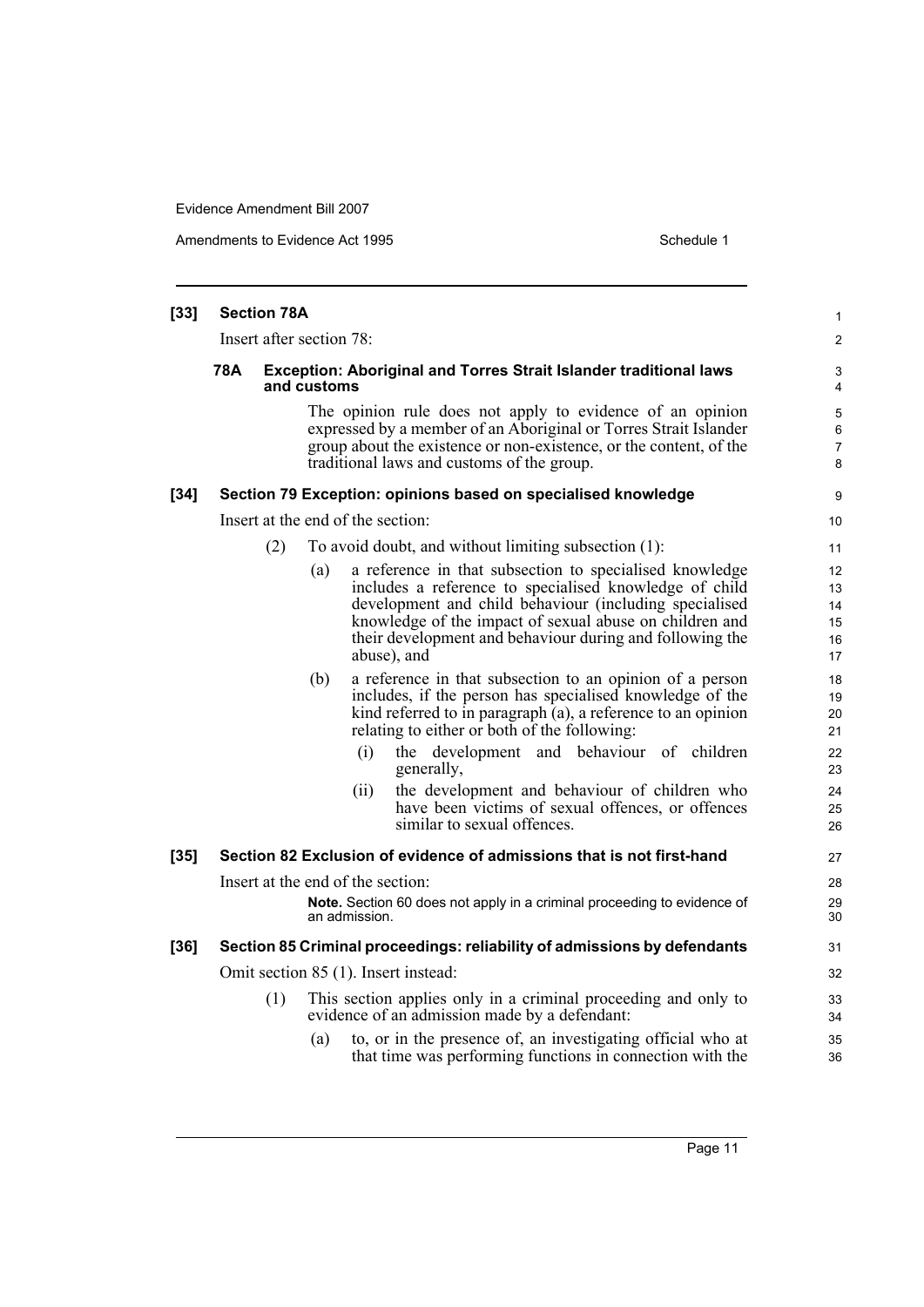Schedule 1 Amendments to Evidence Act 1995

investigation of the commission, or possible commission, of an offence, or

(b) as a result of an act of another person who was, and who the defendant knew or reasonably believed to be, capable of influencing the decision whether a prosecution of the defendant should be brought or should be continued.

**Note.** Subsection (1) was inserted as a response to the decision of the High Court of Australia in *Kelly v The Queen* (2004) 218 CLR 216.

#### **[37] Section 89 Evidence of silence**

Omit "in the course of official questioning" from section 89 (1).

Insert instead "by an investigating official who at that time was performing functions in connection with the investigation of the commission, or possible commission, of an offence".

#### **[38] Section 97 The tendency rule**

Omit section 97 (1). Insert instead:

- (1) Evidence of the character, reputation or conduct of a person, or a tendency that a person has or had, is not admissible to prove that a person has or had a tendency (whether because of the person's character or otherwise) to act in a particular way, or to have a particular state of mind unless:
	- (a) the party seeking to adduce the evidence gave reasonable notice in writing to each other party of the party's intention to adduce the evidence, and
	- (b) the court thinks that the evidence will, either by itself or having regard to other evidence adduced or to be adduced by the party seeking to adduce the evidence, have significant probative value.

#### **[39] Section 98**

Omit the section. Insert instead:

#### **98 The coincidence rule**

(1) Evidence that 2 or more events occurred is not admissible to prove that a person did a particular act or had a particular state of mind on the basis that, having regard to any similarities in the events or the circumstances in which they occurred, or any similarities in both the events and the circumstances in which they occurred, it is improbable that the events occurred coincidentally unless: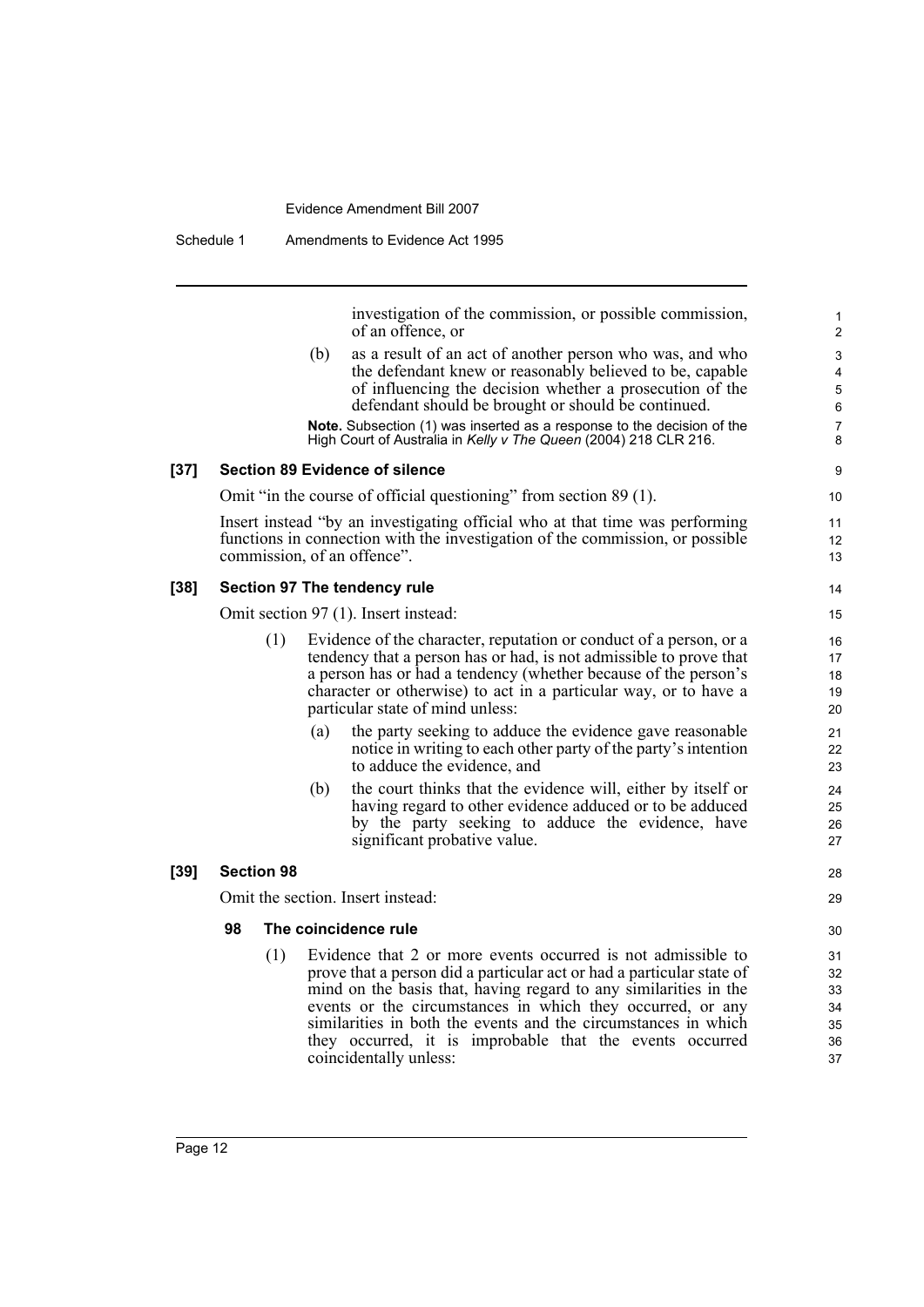Amendments to Evidence Act 1995 Schedule 1

|        |      |                    | (a)    | the party seeking to adduce the evidence gave reasonable<br>notice in writing to each other party of the party's intention<br>to adduce the evidence, and                                                     | 1<br>$\overline{2}$<br>3                      |
|--------|------|--------------------|--------|---------------------------------------------------------------------------------------------------------------------------------------------------------------------------------------------------------------|-----------------------------------------------|
|        |      |                    | (b)    | the court thinks that the evidence will, either by itself or<br>having regard to other evidence adduced or to be adduced<br>by the party seeking to adduce the evidence, have<br>significant probative value. | 4<br>$\mathbf 5$<br>$\,6\,$<br>$\overline{7}$ |
|        |      |                    |        | Note. One of the events referred to in subsection (1) may be an event<br>the occurrence of which is a fact in issue in the proceeding.                                                                        | 8<br>9                                        |
|        |      | (2)                |        | Subsection $(1)$ (a) does not apply if:                                                                                                                                                                       | 10                                            |
|        |      |                    | (a)    | the evidence is adduced in accordance with any directions<br>made by the court under section 100, or                                                                                                          | 11<br>$12 \overline{ }$                       |
|        |      |                    | (b)    | the evidence is adduced to explain or contradict<br>coincidence evidence adduced by another party.                                                                                                            | 13<br>14                                      |
|        |      |                    |        | Note. Other provisions of this Act, or of other laws, may operate as<br>exceptions to the coincidence rule.                                                                                                   | 15<br>16                                      |
| $[40]$ |      | <b>Section 102</b> |        |                                                                                                                                                                                                               | 17                                            |
|        |      |                    |        | Omit the section. Insert instead:                                                                                                                                                                             | 18                                            |
|        |      | <b>Division 1</b>  |        | <b>Credibility evidence</b>                                                                                                                                                                                   |                                               |
|        |      |                    |        |                                                                                                                                                                                                               | 19                                            |
|        | 101A |                    |        | <b>Credibility evidence</b>                                                                                                                                                                                   | 20                                            |
|        |      |                    |        | Credibility evidence, in relation to a witness or other person, is<br>evidence relevant to the credibility of the witness or person that:                                                                     | 21<br>22                                      |
|        |      |                    | (a)    | is relevant only because it affects the assessment of the<br>credibility of the witness or person, or                                                                                                         | 23<br>24                                      |
|        |      |                    | (b)    | is relevant:                                                                                                                                                                                                  | 25                                            |
|        |      |                    |        | because it affects the assessment of the credibility of<br>(i)<br>the witness or person, and                                                                                                                  | 26<br>27                                      |
|        |      |                    |        | for some other purpose for which it is not<br>(i)<br>admissible, or cannot be used, because of a<br>provision of Parts 3.2 to 3.6.                                                                            | 28<br>29<br>30                                |
|        |      |                    | Notes. |                                                                                                                                                                                                               | 31                                            |
|        |      |                    | 1      | Sections 60 and 77 will not affect the application of paragraph (b),<br>because they cannot apply to evidence that is yet to be admitted.                                                                     | 32<br>33                                      |
|        |      |                    | 2      | Section 101A was inserted as a response to the decision of the<br>High Court of Australia in Adam v The Queen (2001) 207 CLR 96.                                                                              | 34<br>35                                      |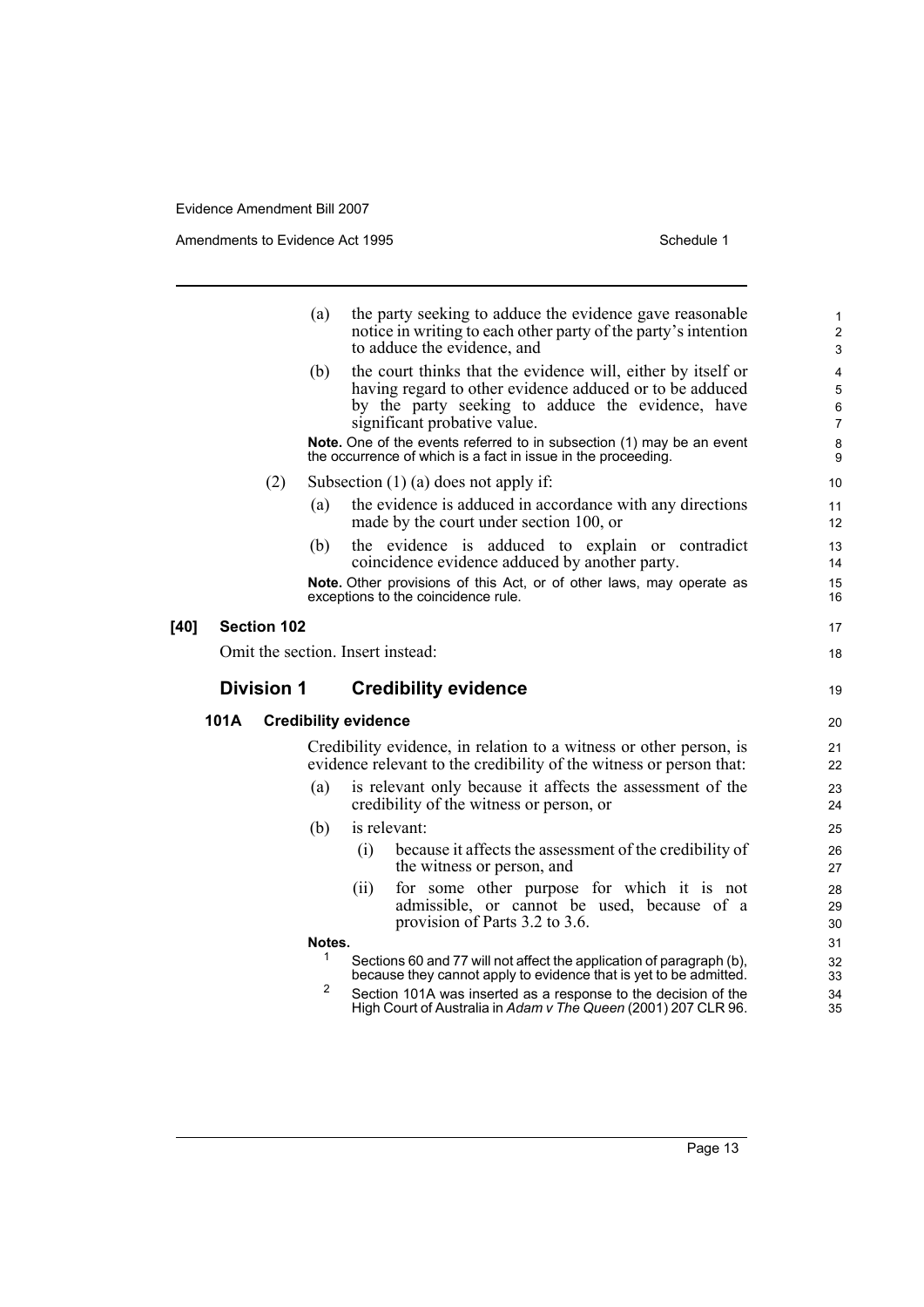Schedule 1 Amendments to Evidence Act 1995

|        | <b>Division 2</b>      | <b>Credibility of witnesses</b>                                                                                                                               | 1                   |
|--------|------------------------|---------------------------------------------------------------------------------------------------------------------------------------------------------------|---------------------|
|        | 102                    | The credibility rule                                                                                                                                          | $\overline{2}$      |
|        |                        | Credibility evidence about a witness is not admissible.<br>Notes.                                                                                             | 3<br>$\overline{4}$ |
|        |                        | 1<br>Specific exceptions to the credibility rule are as follows:                                                                                              | 5                   |
|        |                        | evidence adduced in cross-examination (sections 103<br>and 104)                                                                                               | 6<br>$\overline{7}$ |
|        |                        | evidence in rebuttal of denials (section 106)                                                                                                                 | 8                   |
|        |                        | evidence to re-establish credibility (section 108)                                                                                                            | 9                   |
|        |                        | evidence of persons with specialised knowledge (section<br>108C)                                                                                              | 10<br>11            |
|        |                        | character of accused persons (section 110)                                                                                                                    | 12                  |
|        |                        | Other provisions of this Act, or of other laws, may operate as<br>further exceptions.<br>2                                                                    | 13<br>14            |
|        |                        | Sections 108A and 108B deal with the admission of credibility<br>evidence about a person who has made a previous<br>representation but is not a witness.      | 15<br>16<br>17      |
| $[41]$ |                        | Section 103 Exception: cross-examination as to credibility                                                                                                    | 18                  |
|        |                        | Omit "has substantial probative value" from section 103 (1).                                                                                                  | 19                  |
|        | the witness".          | Insert instead "could substantially affect the assessment of the credibility of                                                                               | 20<br>21            |
| $[42]$ | <b>Section 103 (2)</b> |                                                                                                                                                               | 22                  |
|        |                        | Omit "in deciding whether the evidence has substantial probative value".                                                                                      | 23                  |
|        |                        | Insert instead "for the purposes of subsection (1)".                                                                                                          | 24                  |
| $[43]$ |                        | Section 104 Further protections: cross-examination as to credibility                                                                                          | 25                  |
|        |                        | Insert "to credibility evidence" after "applies only" in section 104 (1).                                                                                     | 26                  |
| $[44]$ | <b>Section 104 (2)</b> |                                                                                                                                                               | 27                  |
|        |                        | Omit "only because it is relevant to". Insert instead "to the assessment of".                                                                                 | 28                  |
| $[45]$ | <b>Section 104 (4)</b> |                                                                                                                                                               | 29                  |
|        |                        | Omit the subsection. Insert instead:                                                                                                                          | 30                  |
|        | (4)                    | Leave must not be given for cross-examination by the prosecutor<br>under subsection $(2)$ unless evidence adduced by the defendant<br>has been admitted that: | 31<br>32<br>33      |
|        |                        |                                                                                                                                                               |                     |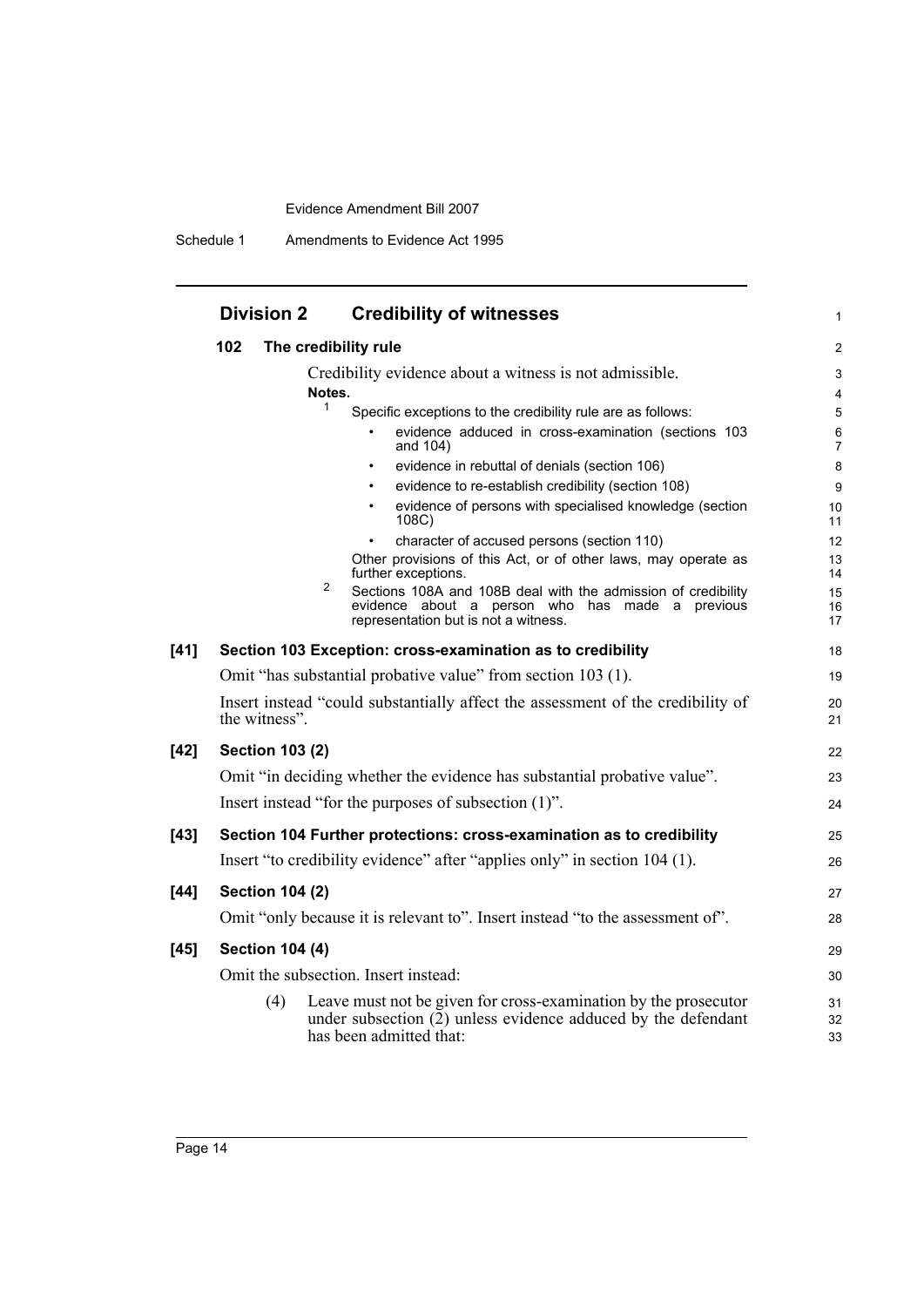**[46] Section 104 (5)**

**[47]** 

[48]

|                                                       | (a) | tends to prove that a witness called by the prosecutor has a                                                                                                                        | 1                    |  |  |
|-------------------------------------------------------|-----|-------------------------------------------------------------------------------------------------------------------------------------------------------------------------------------|----------------------|--|--|
|                                                       |     | tendency to be untruthful, and                                                                                                                                                      | $\overline{2}$       |  |  |
|                                                       | (b) | is relevant solely or mainly to the witness's credibility.                                                                                                                          | 3                    |  |  |
| <b>Section 104 (5)</b>                                |     |                                                                                                                                                                                     | 4                    |  |  |
|                                                       |     | Omit "subsection (4) (b)". Insert instead "subsection (4)".                                                                                                                         | 5                    |  |  |
| <b>Section 106</b>                                    |     |                                                                                                                                                                                     | 6                    |  |  |
|                                                       |     | Omit the section. Insert instead:                                                                                                                                                   | 7                    |  |  |
| Exception: rebutting denials by other evidence<br>106 |     |                                                                                                                                                                                     |                      |  |  |
|                                                       |     |                                                                                                                                                                                     | 8                    |  |  |
|                                                       | (1) | The credibility rule does not apply to evidence that is relevant to                                                                                                                 | 9                    |  |  |
|                                                       |     | a witness's credibility and that is adduced otherwise than from<br>the witness if:                                                                                                  | 10<br>11             |  |  |
|                                                       | (a) | in cross-examination of the witness:                                                                                                                                                | 12                   |  |  |
|                                                       |     | the substance of the evidence was put to the witness,<br>(i)                                                                                                                        | 13                   |  |  |
|                                                       |     | and                                                                                                                                                                                 | 14                   |  |  |
|                                                       |     | the witness denied, or did not admit or agree to, the<br>(ii)                                                                                                                       | 15                   |  |  |
|                                                       |     | substance of the evidence, and                                                                                                                                                      | 16                   |  |  |
|                                                       | (b) | the court gives leave to adduce the evidence.                                                                                                                                       | 17                   |  |  |
|                                                       | (2) | Leave under subsection $(1)$ $(b)$ is not required if the evidence<br>tends to prove that the witness:                                                                              | 18<br>19             |  |  |
|                                                       | (a) | is biased or has a motive for being untruthful, or                                                                                                                                  | 20                   |  |  |
|                                                       | (b) | has been convicted of an offence, including an offence<br>against the law of a foreign country, or                                                                                  | 21<br>22             |  |  |
|                                                       | (c) | has made a prior inconsistent statement, or                                                                                                                                         | 23                   |  |  |
|                                                       | (d) | is, or was, unable to be aware of matters to which his or her<br>evidence relates, or                                                                                               | 24<br>25             |  |  |
|                                                       | (e) | has knowingly or recklessly made a false representation<br>while under an obligation, imposed by or under an<br>Australian law or a law of a foreign country, to tell the<br>truth. | 26<br>27<br>28<br>29 |  |  |
|                                                       |     | Part 3.7, Division 3, heading                                                                                                                                                       | 30                   |  |  |
|                                                       |     | Insert after section 108:                                                                                                                                                           | 31                   |  |  |
| <b>Division 3</b>                                     |     |                                                                                                                                                                                     |                      |  |  |
|                                                       |     | Credibility of persons who are not witnesses                                                                                                                                        | 32                   |  |  |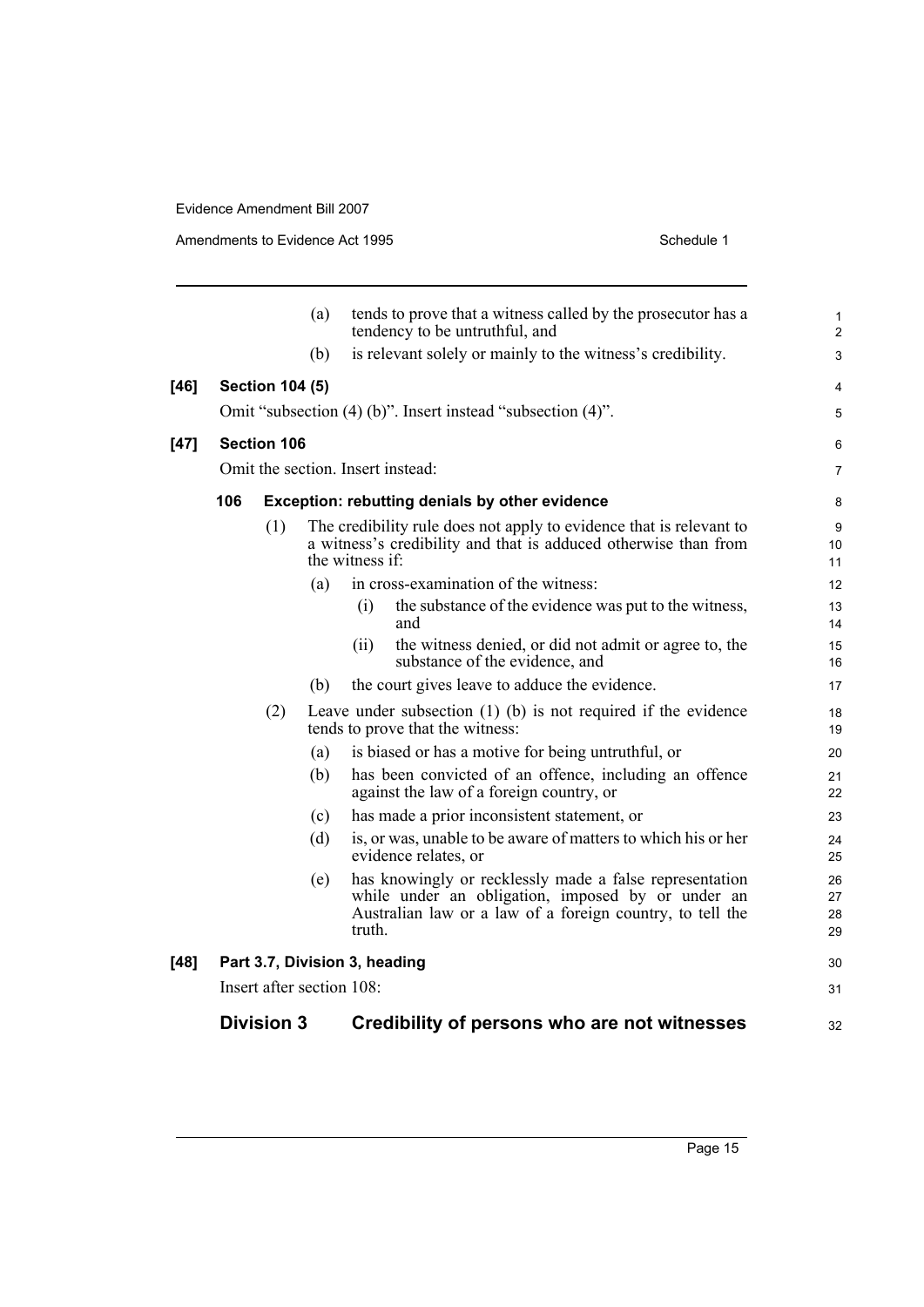# **[49] Section 108A Admissibility of evidence of credibility of person who has made a previous representation**

Omit section 108A (1). Insert instead:

|        |      | (1)                     | If:                        |                                                                                                                                                                                            | 4                        |
|--------|------|-------------------------|----------------------------|--------------------------------------------------------------------------------------------------------------------------------------------------------------------------------------------|--------------------------|
|        |      |                         | (a)                        | evidence of a previous representation has been admitted in<br>a proceeding, and                                                                                                            | $\mathbf 5$<br>6         |
|        |      |                         | (b)                        | the person who made the representation has not been<br>called, and will not be called, to give evidence in the<br>proceeding,                                                              | $\overline{7}$<br>8<br>9 |
|        |      |                         |                            | credibility evidence<br>about the person who made<br>the<br>representation is not admissible unless the evidence could<br>substantially affect the assessment of the person's credibility. | 10<br>11<br>12           |
| $[50]$ |      | <b>Section 108A (2)</b> |                            |                                                                                                                                                                                            | 13                       |
|        |      |                         |                            | Omit "in deciding whether the evidence has substantial probative value".                                                                                                                   | 14                       |
|        |      |                         |                            | Insert instead "for the purposes of subsection (1)".                                                                                                                                       | 15                       |
| $[51]$ |      |                         |                            | Section 108B and Part 3.7, Division 4                                                                                                                                                      | 16                       |
|        |      |                         | Insert after section 108A: | 17                                                                                                                                                                                         |                          |
|        | 108B |                         | is not a witness           | Further protections: previous representations of an accused who                                                                                                                            | 18<br>19                 |
|        |      | (1)                     |                            | This section applies only in a criminal proceeding and so applies<br>in addition to section 108A.                                                                                          | 20<br>21                 |
|        |      | (2)                     | leave.                     | If the person referred to in that section is a defendant, the<br>credibility evidence is not admissible unless the court gives                                                             | 22<br>23<br>24           |
|        |      | (3)                     |                            | Despite subsection $(2)$ , leave is not required if the evidence is<br>about whether the defendant:                                                                                        | 25<br>26                 |
|        |      |                         | (a)                        | is biased or has a motive to be untruthful, or                                                                                                                                             | 27                       |
|        |      |                         | (b)                        | is, or was, unable to be aware of or recall matters to which<br>his or her previous representation relates, or                                                                             | 28<br>29                 |
|        |      |                         | (c)                        | has made a prior inconsistent statement.                                                                                                                                                   | 30                       |
|        |      | (4)                     |                            | The prosecution must not be given leave under subsection (2)<br>unless evidence adduced by the defendant has been admitted that:                                                           | 31<br>32                 |
|        |      |                         | (a)                        | tends to prove that a witness called by the prosecution has<br>a tendency to be untruthful, and                                                                                            | 33<br>34                 |
|        |      |                         | (b)                        | is relevant solely or mainly to the witness's credibility.                                                                                                                                 | 35                       |
|        |      |                         |                            |                                                                                                                                                                                            |                          |

1 2 3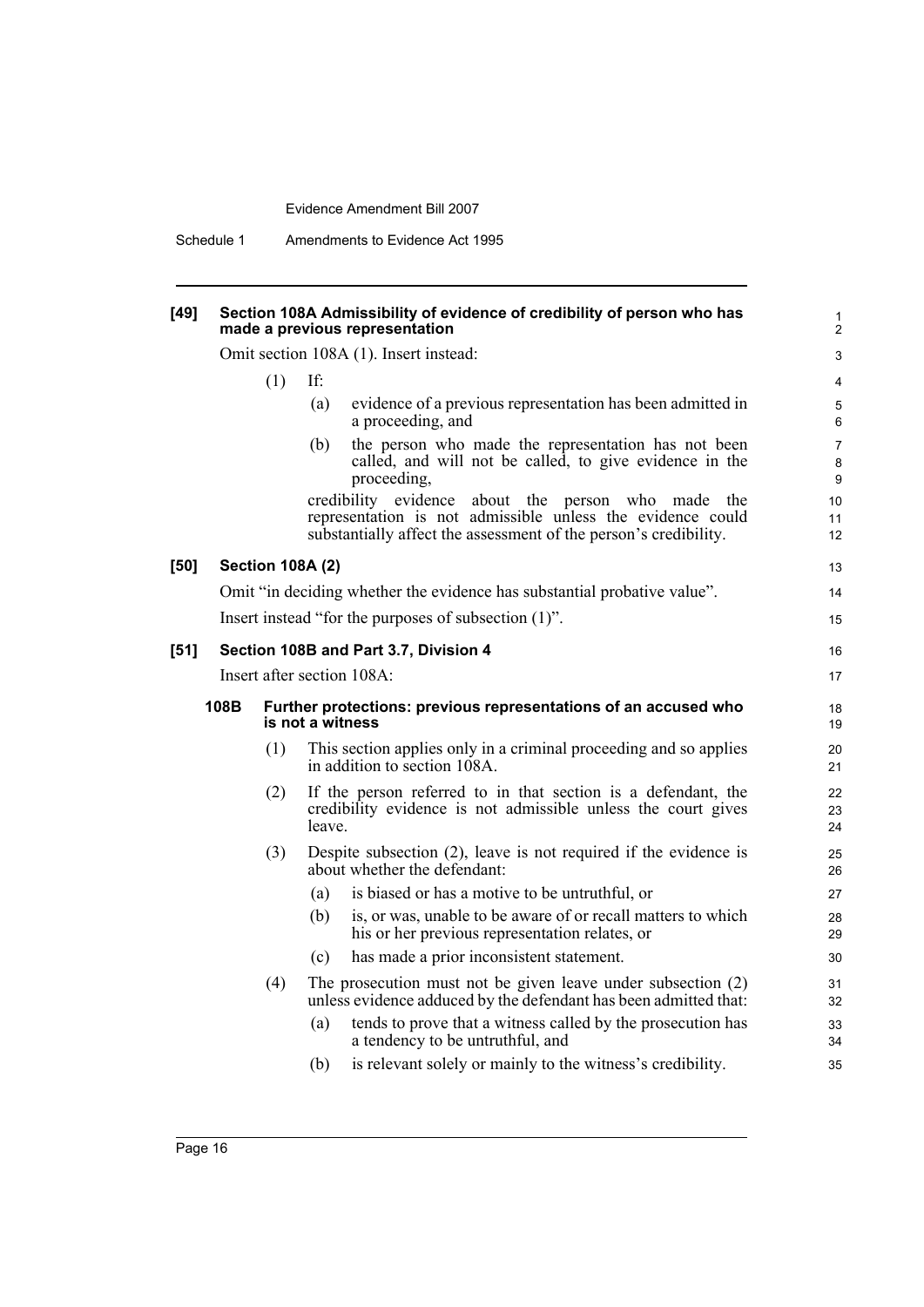Amendments to Evidence Act 1995 Schedule 1

|      | (5)               |        | A reference in subsection (4) to evidence does not include a<br>reference to evidence of conduct in relation to:                                                                                   | $\mathbf{1}$<br>$\overline{2}$ |
|------|-------------------|--------|----------------------------------------------------------------------------------------------------------------------------------------------------------------------------------------------------|--------------------------------|
|      |                   | (a)    | the events in relation to which the defendant is being<br>prosecuted, or                                                                                                                           | 3<br>4                         |
|      |                   | (b)    | the investigation of the offence for which the defendant is<br>being prosecuted.                                                                                                                   | 5<br>6                         |
|      | (6)               | leave. | Another defendant must not be given leave under subsection (2)<br>unless the previous representation of the defendant that has been<br>admitted includes evidence adverse to the defendant seeking | 7<br>8<br>9<br>10              |
|      | <b>Division 4</b> |        | Persons with specialised knowledge                                                                                                                                                                 | 11                             |
| 108C |                   |        | Exception: evidence of persons with specialised knowledge                                                                                                                                          | 12                             |
|      | (1)               |        | The credibility rule does not apply to evidence given by a person<br>concerning the credibility of another witness if:                                                                             | 13<br>14                       |
|      |                   | (a)    | the person has specialised knowledge based on the<br>person's training, study or experience, and                                                                                                   | 15<br>16                       |
|      |                   | (b)    | the evidence is evidence of an opinion of the person that:                                                                                                                                         | 17                             |
|      |                   |        | is wholly or substantially based on that knowledge,<br>(i)<br>and                                                                                                                                  | 18<br>19                       |
|      |                   |        | could substantially affect the assessment of the<br>(ii)<br>credibility of the witness, and                                                                                                        | 20<br>21                       |
|      |                   | (c)    | the court gives leave to adduce the evidence.                                                                                                                                                      | 22                             |
|      | (2)               |        | To avoid doubt, and without limiting subsection (1):                                                                                                                                               | 23                             |
|      |                   | (a)    | a reference in that subsection to specialised knowledge                                                                                                                                            | 24                             |
|      |                   |        | includes a reference to specialised knowledge of child<br>development and child behaviour (including specialised                                                                                   | 25<br>26                       |
|      |                   |        | knowledge of the impact of sexual abuse on children and                                                                                                                                            | 27                             |
|      |                   |        | their behaviour during and following the abuse), and                                                                                                                                               | 28                             |
|      |                   | (b)    | a reference in that subsection to an opinion of a person                                                                                                                                           | 29                             |
|      |                   |        | includes, if the person has specialised knowledge of that<br>kind, a reference to an opinion relating to either or both of                                                                         | 30<br>31                       |
|      |                   |        | the following:                                                                                                                                                                                     | 32                             |
|      |                   |        | (i)<br>the development<br>and behaviour of children<br>generally,                                                                                                                                  | 33<br>34                       |
|      |                   |        | the development and behaviour of children who<br>(i)                                                                                                                                               | 35                             |
|      |                   |        | have been victims of sexual offences, or offences<br>similar to sexual offences.                                                                                                                   | 36<br>37                       |
|      |                   |        |                                                                                                                                                                                                    |                                |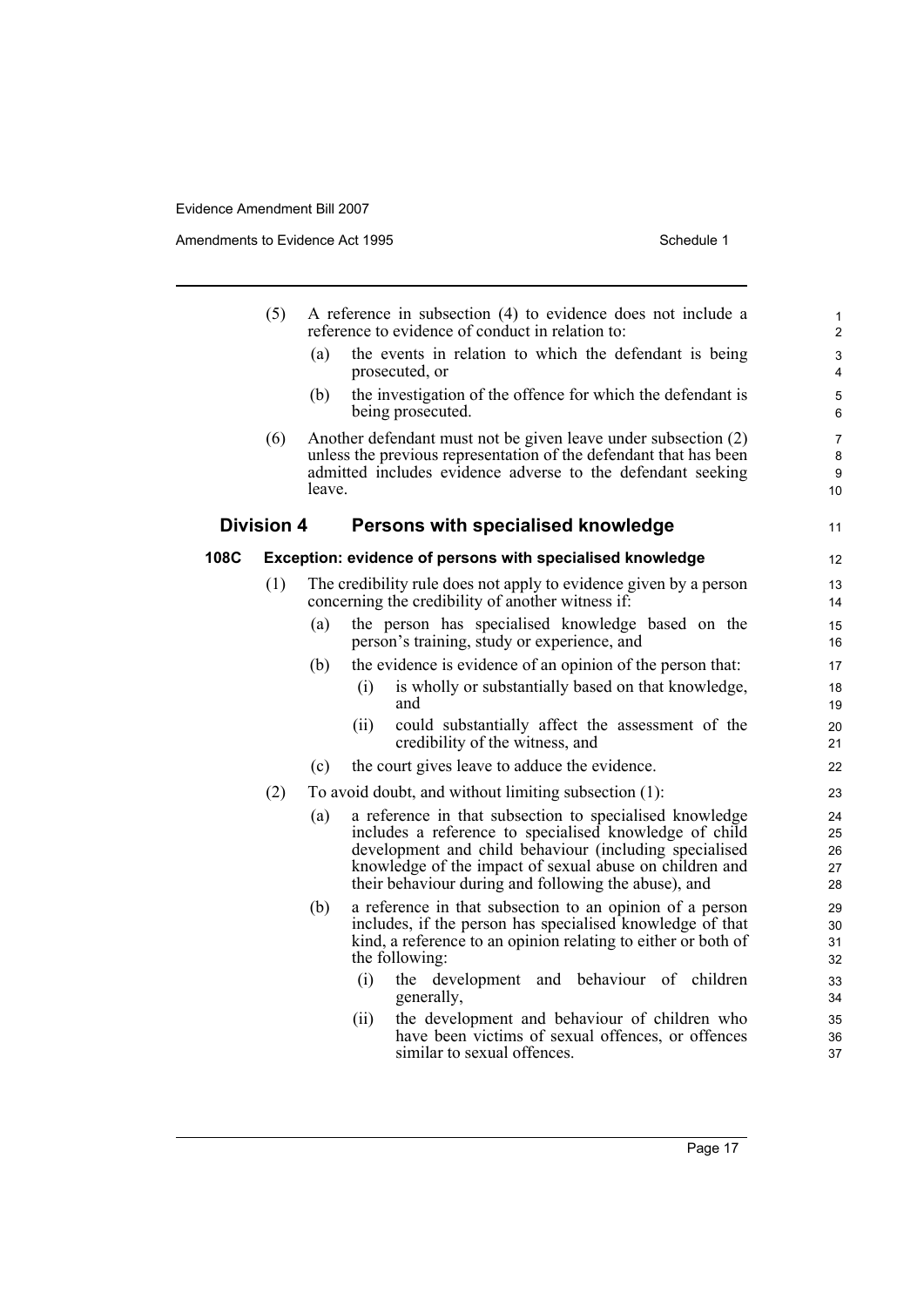| Schedule 1 | Amendments to Evidence Act 1995 |  |
|------------|---------------------------------|--|
|            |                                 |  |

| $[52]$ |                                                    |                    |     | Section 112 Leave required to cross-examine about character of<br>accused or co-accused                                                                                                                     | 1<br>$\overline{2}$ |  |
|--------|----------------------------------------------------|--------------------|-----|-------------------------------------------------------------------------------------------------------------------------------------------------------------------------------------------------------------|---------------------|--|
|        |                                                    |                    |     | Omit "is not to be". Insert instead "must not be".                                                                                                                                                          | 3                   |  |
| $[53]$ |                                                    |                    |     | Section 114 Exclusion of visual identification evidence                                                                                                                                                     | 4                   |  |
|        |                                                    |                    |     | Omit "a lawyer" from section 114 (5) wherever occurring.                                                                                                                                                    | 5                   |  |
|        |                                                    |                    |     | Insert instead "an Australian legal practitioner or legal counsel".                                                                                                                                         | 6                   |  |
| $[54]$ |                                                    |                    |     | <b>Section 117 Definitions</b>                                                                                                                                                                              | 7                   |  |
|        |                                                    |                    |     | Omit paragraph (a) from the definition of <i>client</i> in section $117(1)$ .                                                                                                                               | 8                   |  |
|        | Insert instead:                                    |                    |     |                                                                                                                                                                                                             |                     |  |
|        |                                                    |                    | (a) | a person or body who engages a lawyer to provide legal<br>services or who employs a lawyer (including under a<br>contract of service),                                                                      | 10<br>11<br>12      |  |
| $[55]$ |                                                    |                    |     | Section 117 (1), definition of "lawyer"                                                                                                                                                                     | 13                  |  |
|        | Omit the definition. Insert instead:               |                    |     |                                                                                                                                                                                                             |                     |  |
|        | lawyer means:                                      |                    |     |                                                                                                                                                                                                             |                     |  |
|        |                                                    |                    | (a) | an Australian lawyer, and                                                                                                                                                                                   | 16                  |  |
|        |                                                    |                    | (b) | an Australian-registered foreign lawyer, and                                                                                                                                                                | 17                  |  |
|        |                                                    |                    | (c) | an overseas-registered foreign lawyer or a natural person<br>who, under the law of a foreign country, is permitted to<br>engage in legal practice in that country, and                                      | 18<br>19<br>20      |  |
|        |                                                    |                    | (d) | an employee or agent of a lawyer referred to in paragraph<br>$(a)$ , $(b)$ or $(c)$ .                                                                                                                       | 21<br>22            |  |
| [56]   |                                                    |                    |     | <b>Section 118 Legal advice</b>                                                                                                                                                                             | 23                  |  |
|        |                                                    |                    |     | Omit "client or a lawyer" from section 118 (c).                                                                                                                                                             | 24                  |  |
|        | Insert instead "client, lawyer or another person". |                    |     |                                                                                                                                                                                                             |                     |  |
| $[57]$ |                                                    | <b>Section 122</b> |     |                                                                                                                                                                                                             | 26                  |  |
|        |                                                    |                    |     | Omit the section. Insert instead:                                                                                                                                                                           | 27                  |  |
|        | 122                                                |                    |     | Loss of client legal privilege: consent and related matters                                                                                                                                                 | 28                  |  |
|        |                                                    | (1)                |     | This Division does not prevent the adducing of evidence given<br>with the consent of the client or party concerned.                                                                                         | 29<br>30            |  |
|        |                                                    | (2)                |     | Subject to subsection (5), this Division does not prevent the<br>adducing of evidence if the client or party concerned has acted in<br>a way that is inconsistent with the client or party objecting to the | 31<br>32<br>33      |  |
|        |                                                    |                    |     |                                                                                                                                                                                                             |                     |  |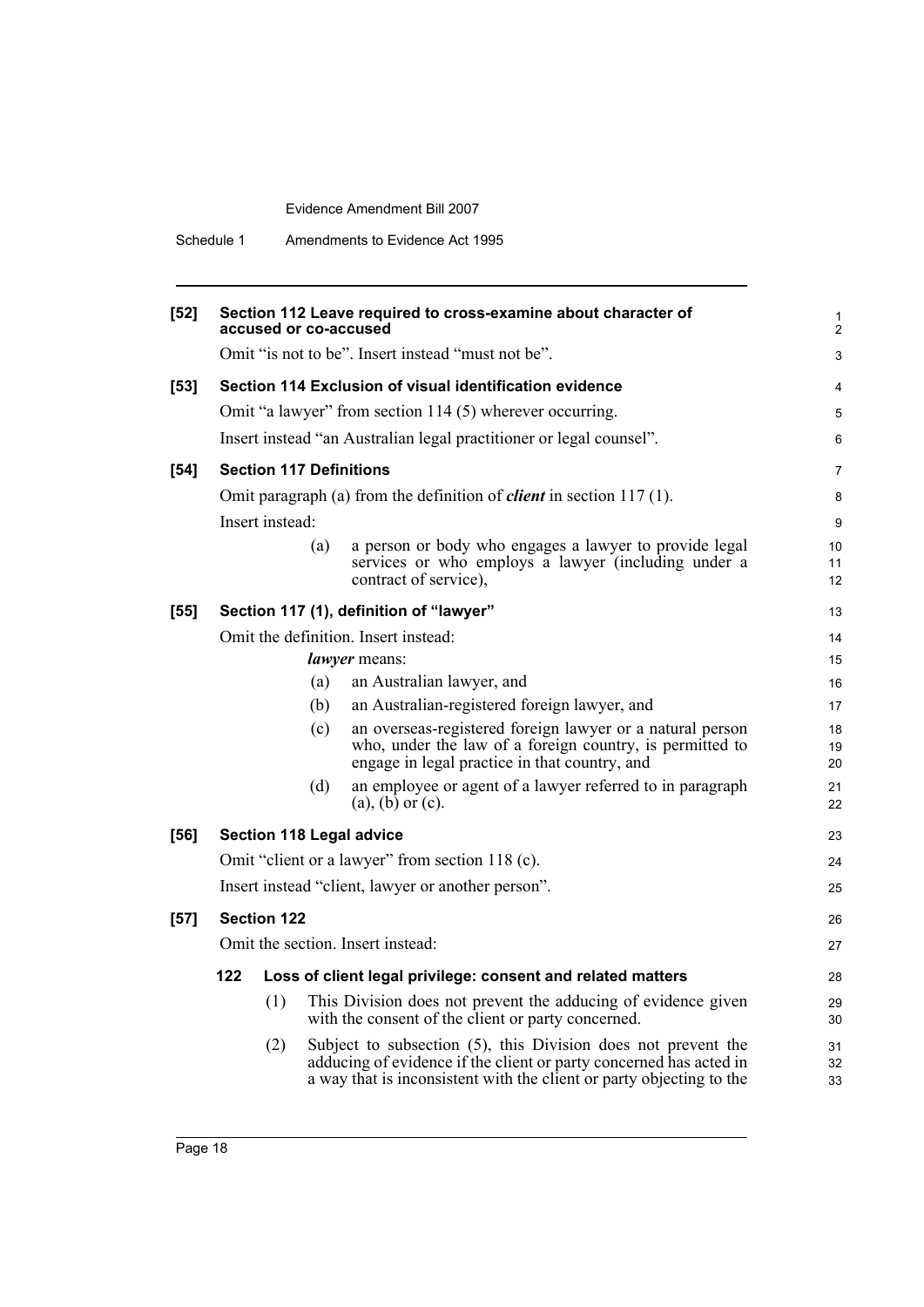Amendments to Evidence Act 1995 Schedule 1

adducing of the evidence because it would result in a disclosure of a kind referred to in section 118, 119 or 120.

- (3) Without limiting subsection (2), a client or party is taken to have so acted if:
	- (a) the client or party knowingly and voluntarily disclosed the substance of the evidence to another person, or
	- (b) the substance of the evidence has been disclosed with the express or implied consent of the client or party.
- (4) The reference in subsection (3) (a) to a knowing and voluntary disclosure does not include a reference to a disclosure by a person who was, at the time of the disclosure, an employee or agent of the client or party, or of a lawyer of the client or party, unless the employee or agent was authorised by the client, party or lawyer to make the disclosure.
- (5) A client or party is not taken to have acted in a manner inconsistent with the client or party objecting to the adducing of the evidence merely because:
	- (a) the substance of the evidence has been disclosed:
		- (i) in the course of making a confidential communication or preparing a document, or
		- (ii) as a result of duress or deception, or
		- (iii) under compulsion of law, or
		- (iv) if the client or party is a body established by, or a person holding an office under, an Australian law to the Minister, or the Minister of the Commonwealth, the State or Territory, Commonwealth, the State or Territory, administering the law, or part of the law, under which the body is established or the office is held, or
	- (b) of a disclosure by a client to another person if the disclosure concerns a matter in relation to which the same lawyer is providing, or is to provide, professional legal services to both the client and the other person, or
	- (c) of a disclosure to a person with whom the client or party had, at the time of the disclosure, a common interest relating to the proceeding or an anticipated or pending proceeding in an Australian court or a foreign court.
- (6) This Division does not prevent the adducing of evidence of a document that a witness has used to try to revive the witness's memory about a fact or opinion or has used as mentioned in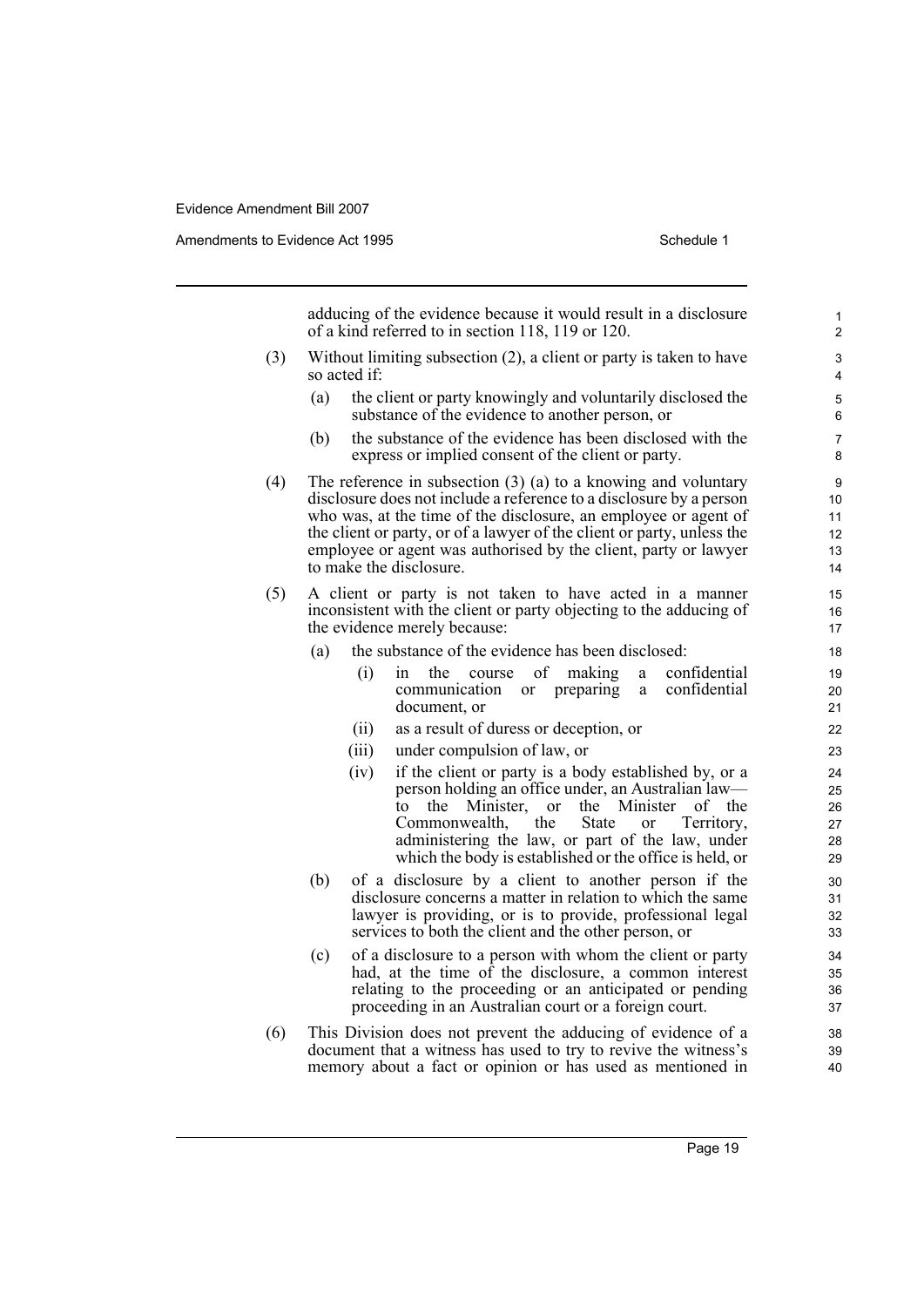|        |                    | section 32 (Attempts to revive memory in court) or 33 (Evidence<br>given by police officers).                                                                                                                                                              |
|--------|--------------------|------------------------------------------------------------------------------------------------------------------------------------------------------------------------------------------------------------------------------------------------------------|
| $[58]$ |                    | Part 3.10, Division 1A                                                                                                                                                                                                                                     |
|        |                    | Omit the note under the heading to the Division.                                                                                                                                                                                                           |
| $[59]$ |                    | <b>Section 126A Definitions</b>                                                                                                                                                                                                                            |
|        |                    | Insert after the definition of <i>protected confidence</i> in section $126A(1)$ :<br>Note. This definition differs from the corresponding definition in section<br>126A (1) of the Commonwealth Act, which is limited to communications<br>to journalists. |
| [60]   |                    | <b>Section 126F Application of Division</b>                                                                                                                                                                                                                |
|        |                    | Insert after section $126F(3)$ :<br>Note. The Commonwealth Act does not include this subsection.                                                                                                                                                           |
| [61]   | <b>Section 128</b> |                                                                                                                                                                                                                                                            |
|        |                    | Omit the section. Insert instead:                                                                                                                                                                                                                          |
|        | 128                | Privilege in respect of self-incrimination in other proceedings                                                                                                                                                                                            |
|        | (1)                | This section applies if a witness objects to giving particular<br>evidence, or evidence on a particular matter, on the ground that<br>the evidence may tend to prove that the witness:                                                                     |
|        |                    | has committed an offence against or arising under an<br>(a)<br>Australian law or a law of a foreign country, or                                                                                                                                            |
|        |                    | is liable to a civil penalty.<br>(b)                                                                                                                                                                                                                       |
|        | (2)                | The court must determine whether or not there are reasonable<br>grounds for the objection.                                                                                                                                                                 |
|        | (3)                | If the court determines that there are reasonable grounds for the<br>objection, the court is to inform the witness:                                                                                                                                        |
|        |                    | that the witness need not give the evidence unless required<br>(a)<br>by the court to do so under subsection (4), and                                                                                                                                      |
|        |                    | that the court will give a certificate under this section if:<br>(b)                                                                                                                                                                                       |
|        |                    | the witness willingly gives the evidence without<br>(i)<br>being required to do so under subsection (4), or                                                                                                                                                |
|        |                    | the witness gives the evidence after being required<br>(ii)<br>to do so under subsection $(4)$ , and                                                                                                                                                       |
|        |                    | of the effect of such a certificate.<br>(c)                                                                                                                                                                                                                |
|        | (4)                | The court may require the witness to give the evidence if the court<br>is satisfied that:                                                                                                                                                                  |

1 2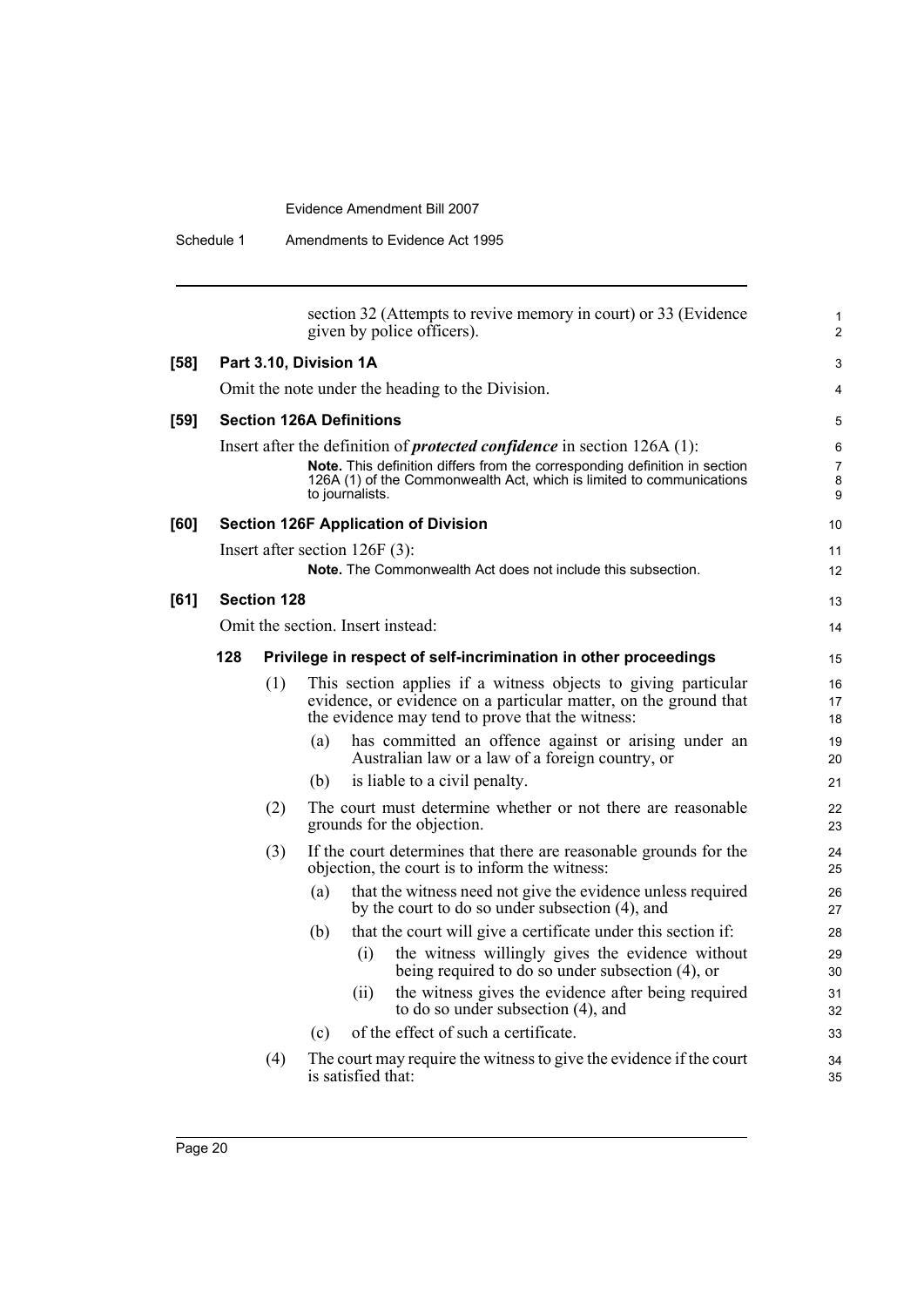Amendments to Evidence Act 1995 Schedule 1

|      | (a)                                                                                                                                                                    | the evidence does not tend to prove that the witness has<br>committed an offence against or arising under, or is liable<br>to a civil penalty under, a law of a foreign country, and                                                                                                            | 1<br>2<br>3                         |  |  |  |
|------|------------------------------------------------------------------------------------------------------------------------------------------------------------------------|-------------------------------------------------------------------------------------------------------------------------------------------------------------------------------------------------------------------------------------------------------------------------------------------------|-------------------------------------|--|--|--|
|      | (b)                                                                                                                                                                    | the interests of justice require that the witness give the<br>evidence.                                                                                                                                                                                                                         | 4<br>5                              |  |  |  |
| (5)  |                                                                                                                                                                        | If the witness either willingly gives the evidence without being<br>required to do so under subsection (4), or gives it after being<br>required to do so under that subsection, the court must cause the<br>witness to be given a certificate under this section in respect of<br>the evidence. | 6<br>$\overline{7}$<br>8<br>9<br>10 |  |  |  |
| (6)  |                                                                                                                                                                        | The court is also to cause a witness to be given a certificate under<br>this section if:                                                                                                                                                                                                        | 11<br>12                            |  |  |  |
|      | (a)                                                                                                                                                                    | the objection has been overruled, and                                                                                                                                                                                                                                                           | 13                                  |  |  |  |
|      | (b)                                                                                                                                                                    | after the evidence has been given, the court finds that there<br>were reasonable grounds for the objection.                                                                                                                                                                                     | 14<br>15                            |  |  |  |
| (7)  |                                                                                                                                                                        | In any proceeding in a NSW court or before any person or body<br>authorised by a law of this State, or by consent of parties, to hear,<br>receive and examine evidence:                                                                                                                         | 16<br>17<br>18                      |  |  |  |
|      | (a)                                                                                                                                                                    | evidence given by a person in respect of which a certificate<br>under this section has been given, and                                                                                                                                                                                          | 19<br>20                            |  |  |  |
|      | (b)                                                                                                                                                                    | any information, document or thing obtained as a direct or<br>indirect consequence of the person having given evidence,                                                                                                                                                                         | 21<br>22                            |  |  |  |
|      |                                                                                                                                                                        | cannot be used against the person. However, this does not apply                                                                                                                                                                                                                                 | 23                                  |  |  |  |
|      |                                                                                                                                                                        | to a criminal proceeding in respect of the falsity of the evidence.                                                                                                                                                                                                                             | 24<br>25                            |  |  |  |
|      | Note. This subsection differs from section 128 (7) of the Commonwealth<br>Act. The Commonwealth provision refers to an "Australian Court"<br>instead of a "NSW court". |                                                                                                                                                                                                                                                                                                 |                                     |  |  |  |
| (8)  |                                                                                                                                                                        | Subsection (7) has effect despite any challenge, review, quashing<br>or calling into question on any ground of the decision to give, or<br>the validity of, the certificate concerned.                                                                                                          | 28<br>29<br>30                      |  |  |  |
| (9)  |                                                                                                                                                                        | If a defendant in a criminal proceeding for an offence is given a                                                                                                                                                                                                                               | 31                                  |  |  |  |
|      |                                                                                                                                                                        | certificate under this section, subsection (7) does not apply in a                                                                                                                                                                                                                              | 32                                  |  |  |  |
|      |                                                                                                                                                                        | proceeding that is a retrial of the defendant for the same offence<br>or a trial of the defendant for an offence arising out of the same                                                                                                                                                        | 33<br>34                            |  |  |  |
|      |                                                                                                                                                                        | facts that gave rise to that offence.                                                                                                                                                                                                                                                           | 35                                  |  |  |  |
| (10) |                                                                                                                                                                        | In a criminal proceeding, this section does not apply in relation to<br>the giving of evidence by a defendant, being evidence that the<br>defendant:                                                                                                                                            | 36<br>37<br>38                      |  |  |  |
|      | (a)                                                                                                                                                                    | did an act the doing of which is a fact in issue, or                                                                                                                                                                                                                                            | 39                                  |  |  |  |
|      | (b)                                                                                                                                                                    | had a state of mind the existence of which is a fact in issue.                                                                                                                                                                                                                                  | 40                                  |  |  |  |
|      |                                                                                                                                                                        |                                                                                                                                                                                                                                                                                                 |                                     |  |  |  |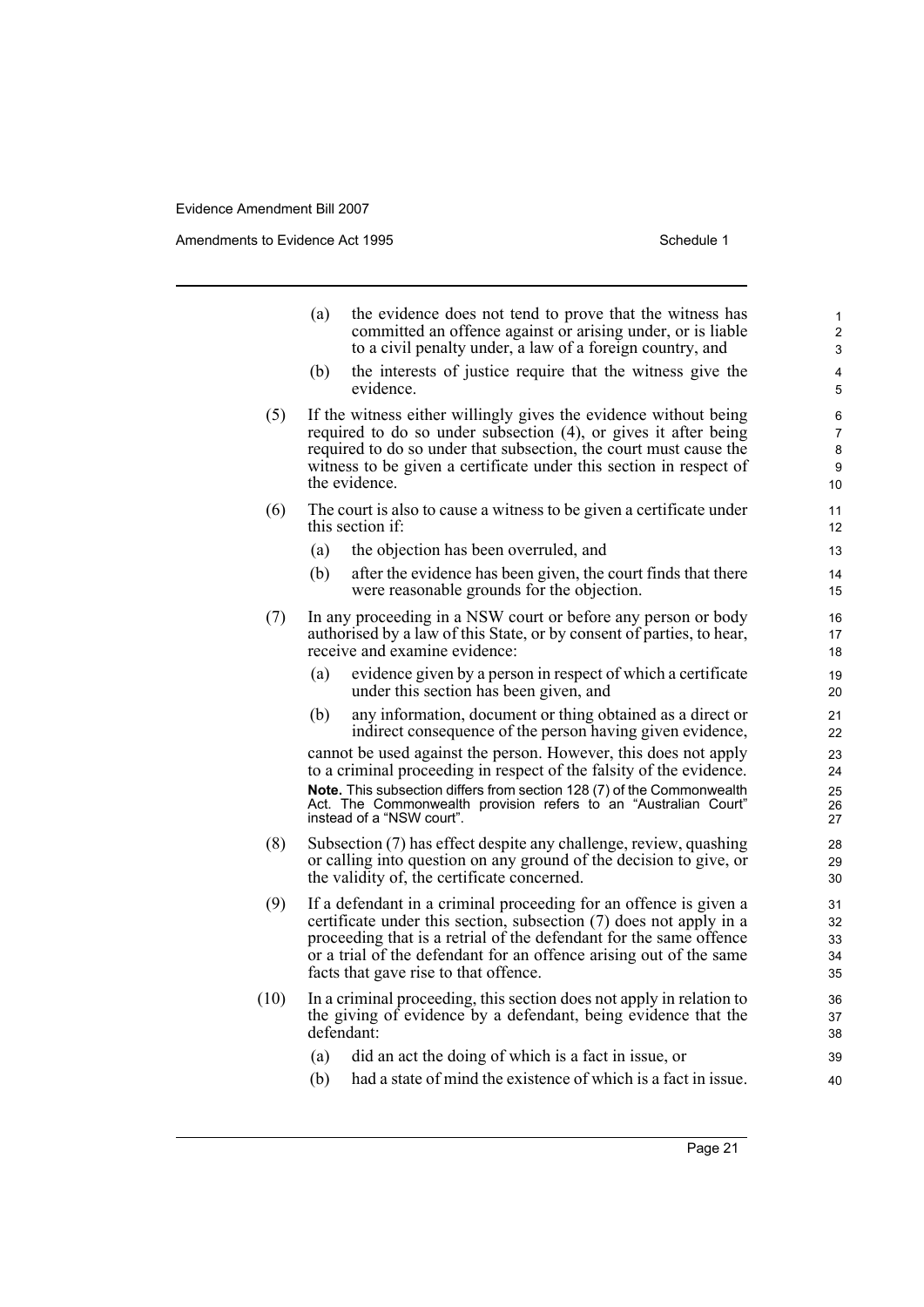Schedule 1 Amendments to Evidence Act 1995

| [62] |      | (11)<br><b>Section 128A</b> | A reference in this section to doing an act includes a reference to<br>failing to act.<br>Notes.<br>$\mathbf{1}$<br>Bodies corporate cannot claim this privilege. See section 187.<br>$\overline{c}$<br>Clause 3 of Part 2 of the Dictionary sets out what is a civil penalty.<br>3<br>The Commonwealth Act includes subsections to give effect to<br>certificates in relation to self-incriminating evidence under the<br>NSW Act in proceedings in federal and ACT courts and in<br>prosecutions for Commonwealth and ACT offences.<br>4<br>Subsections (8) and (9) were inserted as a response to the<br>decision of the High Court of Australia in Cornwell v The Queen<br>[2007] HCA 12 (22 March 2007). | $\mathbf{1}$<br>$\overline{2}$<br>3<br>4<br>5<br>6<br>$\overline{7}$<br>8<br>9<br>10<br>11<br>12<br>13 |
|------|------|-----------------------------|---------------------------------------------------------------------------------------------------------------------------------------------------------------------------------------------------------------------------------------------------------------------------------------------------------------------------------------------------------------------------------------------------------------------------------------------------------------------------------------------------------------------------------------------------------------------------------------------------------------------------------------------------------------------------------------------------------------|--------------------------------------------------------------------------------------------------------|
|      |      |                             | Insert after section 128:                                                                                                                                                                                                                                                                                                                                                                                                                                                                                                                                                                                                                                                                                     | 14                                                                                                     |
|      | 128A | orders etc                  | Privilege in respect of self-incrimination-exception for certain                                                                                                                                                                                                                                                                                                                                                                                                                                                                                                                                                                                                                                              | 15<br>16                                                                                               |
|      |      | (1)                         | In this section:                                                                                                                                                                                                                                                                                                                                                                                                                                                                                                                                                                                                                                                                                              | 17                                                                                                     |
|      |      |                             | <i>disclosure order</i> means an order made by a NSW court in a civil<br>proceeding requiring a person to disclose information as part of,<br>or in connection with, a freezing, search or other order under Part<br>25 of the Uniform Civil Procedure Rules 2005 but does not<br>include an order made by a court under the Proceeds of Crime Act<br>2002 of the Commonwealth or the Confiscation of Proceeds of<br>Crime Act 1989 or Criminal Assets Recovery Act 1990 of New<br>South Wales.                                                                                                                                                                                                               | 18<br>19<br>20<br>21<br>22<br>23<br>24<br>25                                                           |
|      |      |                             | <i>relevant person</i> means a person to whom a disclosure order is<br>directed.                                                                                                                                                                                                                                                                                                                                                                                                                                                                                                                                                                                                                              | 26<br>27                                                                                               |
|      |      | (2)                         | If a relevant person objects to complying with a disclosure order<br>on the grounds that some or all of the information required to be<br>disclosed may tend to prove that the person:                                                                                                                                                                                                                                                                                                                                                                                                                                                                                                                        | 28<br>29<br>30                                                                                         |
|      |      |                             | has committed an offence against or arising under an<br>(a)<br>Australian law or a law of a foreign country, or                                                                                                                                                                                                                                                                                                                                                                                                                                                                                                                                                                                               | 31<br>32                                                                                               |
|      |      |                             | (b)<br>is liable to a civil penalty,                                                                                                                                                                                                                                                                                                                                                                                                                                                                                                                                                                                                                                                                          | 33                                                                                                     |
|      |      |                             | the person must:                                                                                                                                                                                                                                                                                                                                                                                                                                                                                                                                                                                                                                                                                              | 34                                                                                                     |
|      |      |                             | disclose so much of the information required to be<br>(c)<br>disclosed to which no objection is taken, and                                                                                                                                                                                                                                                                                                                                                                                                                                                                                                                                                                                                    | 35<br>36                                                                                               |
|      |      |                             | prepare an affidavit containing so much of the information<br>(d)<br>required to be disclosed to which objection is taken (the<br><i>privilege affidavit</i> ) and deliver it to the court in a sealed<br>envelope, and                                                                                                                                                                                                                                                                                                                                                                                                                                                                                       | 37<br>38<br>39<br>40                                                                                   |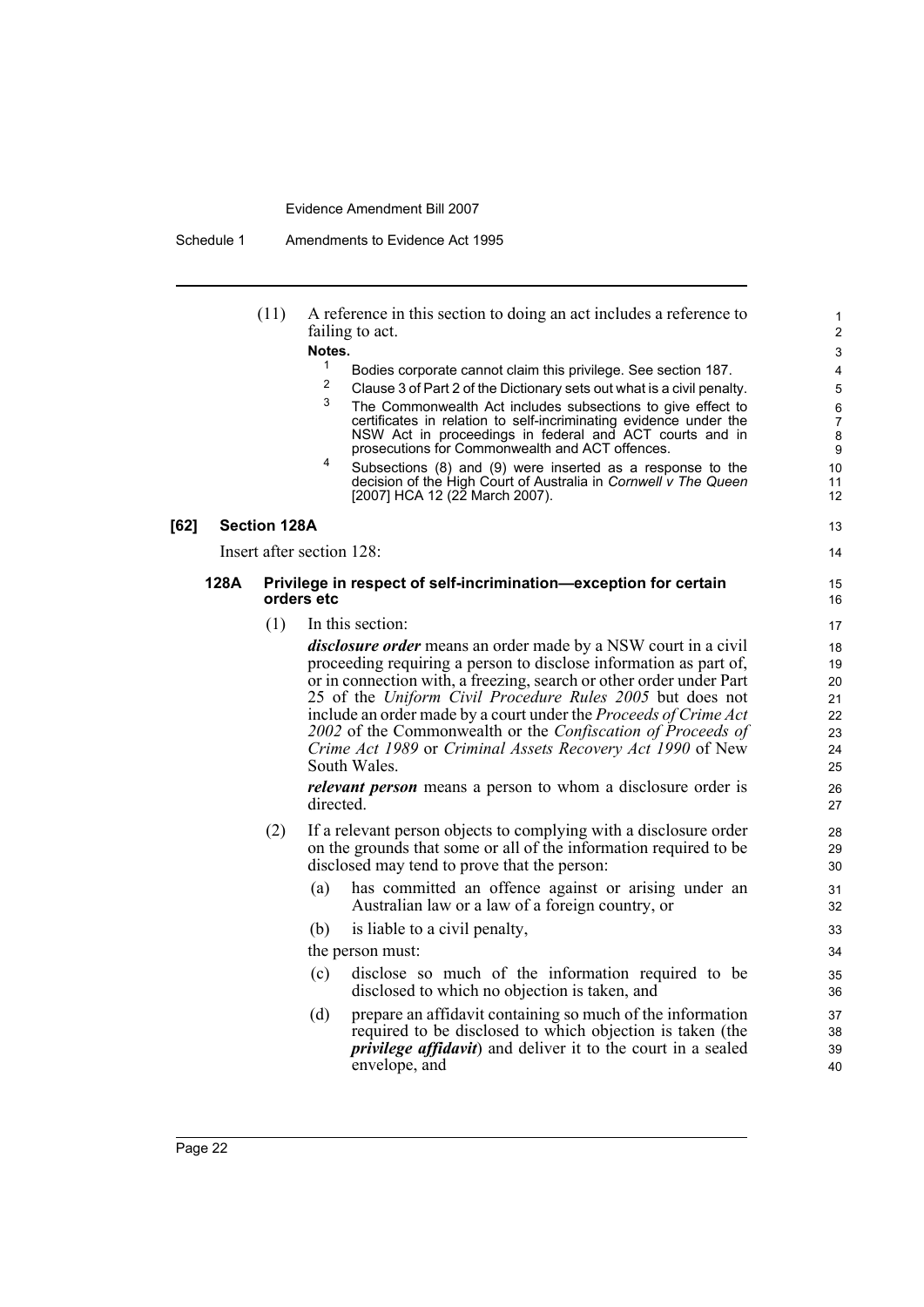Amendments to Evidence Act 1995 Schedule 1

(e) file and serve on each other party a separate affidavit setting out the basis of the objection. (3) The sealed envelope containing the privilege affidavit must not be opened except as directed by the court. (4) The court must determine whether or not there are reasonable grounds for the objection. (5) Subject to subsection (6), if the court finds that there are reasonable grounds for the objection, the court must not require the information contained in the privilege affidavit to be disclosed and must return it to the relevant person. (6) If the court is satisfied that: (a) any information disclosed in the privilege affidavit may tend to prove that the relevant person has committed an offence against or arising under, or is liable to a civil penalty under, an Australian law, and (b) the information does not tend to prove that the relevant person has committed an offence against or arising under, or is liable to a civil penalty under, a law of a foreign country, and (c) the interests of justice require the information to be disclosed, the court may make an order requiring the whole or any part of the privilege affidavit containing information of the kind referred to in paragraph (a) to be filed and served on the parties. (7) If the whole or any part of the privilege affidavit is disclosed (including by order under subsection  $(6)$ ), the court must cause the relevant person to be given a certificate in respect of the information referred to in subsection (6) (a). (8) In any proceeding in a NSW court: (a) evidence of information disclosed by a relevant person in respect of which a certificate has been given under this section, and (b) evidence of any information, document or thing obtained as a direct result or indirect consequence of the relevant person having disclosed that information, cannot be used against the person. However, this does not apply to a criminal proceeding in respect of the falsity of the evidence concerned. (9) Subsection (8) does not prevent the use against the relevant person of any information disclosed by a document: 1 2 3 4 5 6 7 8 9 10 11 12 13 14 15 16 17 18 19  $20$ 21  $22$ 23 24 25 26 27 28 29 30 31 32 33 34 35 36 37 38 39 40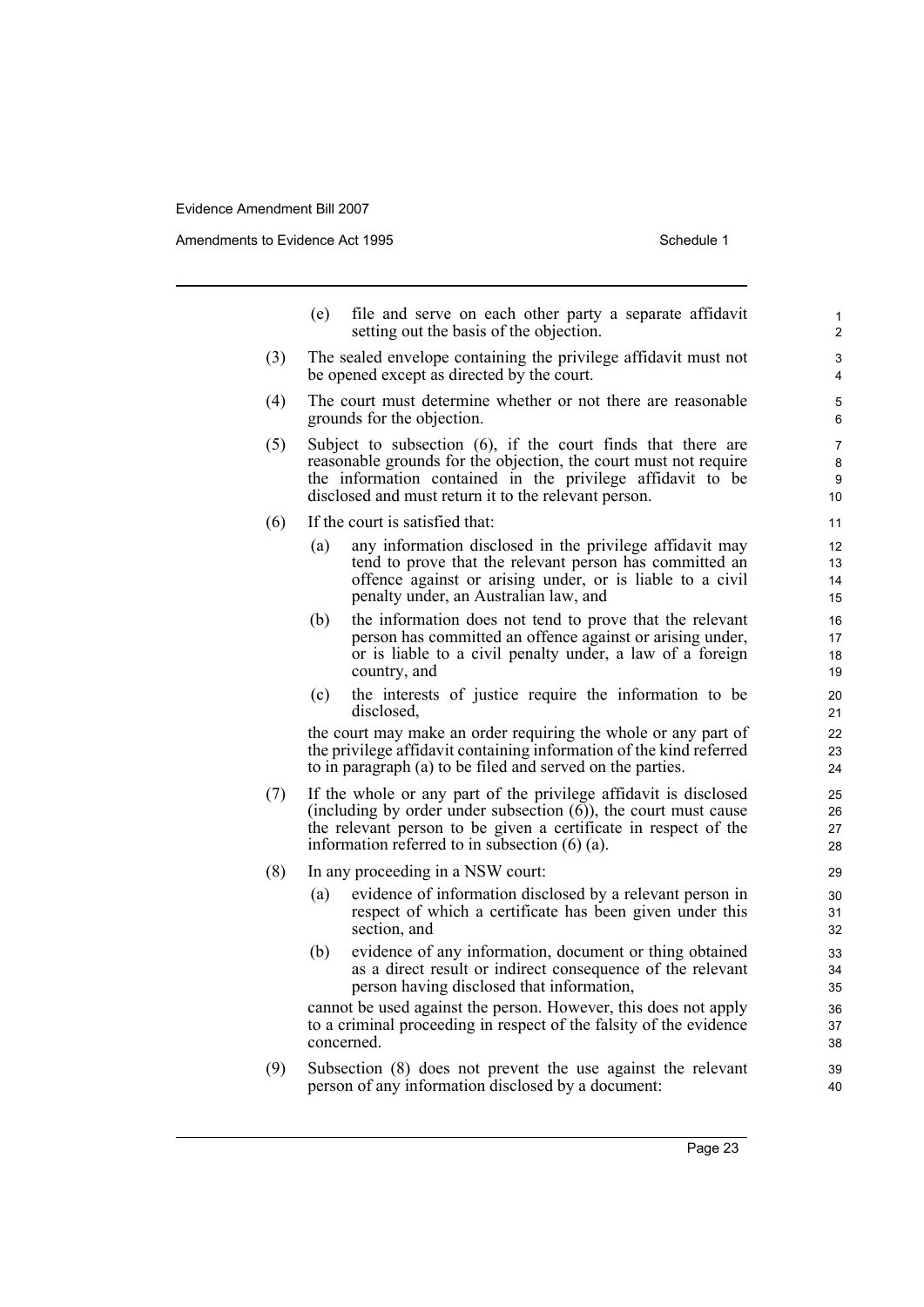|      |                     | (a) | that is an annexure or exhibit to a privilege affidavit<br>prepared by the person in response to a disclosure order,<br>and                                                                                                                                                                              | $\mathbf{1}$<br>$\overline{2}$<br>3 |
|------|---------------------|-----|----------------------------------------------------------------------------------------------------------------------------------------------------------------------------------------------------------------------------------------------------------------------------------------------------------|-------------------------------------|
|      |                     | (b) | that was in existence before the order was made.                                                                                                                                                                                                                                                         | 4                                   |
|      | (10)                |     | Subsection (8) has effect despite any challenge, review, quashing<br>or calling into question on any ground of the decision to give, or<br>the validity of, the certificate concerned.                                                                                                                   | 5<br>6<br>$\overline{7}$            |
|      |                     |     | Note. Section 87 of the Civil Procedure Act 2005 makes provision with respect<br>to protection against self-incrimination in relation to certain matters to which this<br>section does not apply.                                                                                                        | 8<br>9<br>10                        |
|      | <b>Section 131A</b> |     |                                                                                                                                                                                                                                                                                                          | 11                                  |
|      |                     |     | Insert before section 132:                                                                                                                                                                                                                                                                               | $12 \overline{ }$                   |
| 131A |                     |     | Application of Division to preliminary proceedings of courts                                                                                                                                                                                                                                             | 13                                  |
|      | (1)                 | If: |                                                                                                                                                                                                                                                                                                          | 14                                  |
|      |                     | (a) | a person is required by a disclosure requirement to give<br>information, or to produce a document, which would result<br>in the disclosure of a communication, a document or its<br>contents or other information of a kind referred to in<br>Division 1, 1A or 3, and                                   | 15<br>16<br>17<br>18<br>19          |
|      |                     | (b) | the person objects to giving that information or providing<br>that document,                                                                                                                                                                                                                             | 20<br>21                            |
|      |                     |     | the court must determine the objection by applying the provisions<br>of this Part (other than sections 123 and $12\overline{8}$ ) with any necessary<br>modifications as if the objection to giving information or<br>producing the document were an objection to the giving or<br>adducing of evidence. | 22<br>23<br>24<br>25<br>26          |
|      | (2)                 |     | In this section, <i>disclosure requirement</i> means a process or order<br>of a court that requires the disclosure of information or a<br>document and includes the following:                                                                                                                           | 27<br>28<br>29                      |
|      |                     | (a) | a summons or subpoena to produce documents or give<br>evidence,                                                                                                                                                                                                                                          | 30<br>31                            |
|      |                     | (b) | pre-trial discovery,                                                                                                                                                                                                                                                                                     | 32                                  |
|      |                     | (c) | non-party discovery,                                                                                                                                                                                                                                                                                     | 33                                  |
|      |                     | (d) | interrogatories,                                                                                                                                                                                                                                                                                         | 34                                  |
|      |                     | (e) | a notice to produce,                                                                                                                                                                                                                                                                                     | 35                                  |
|      |                     | (f) | a request to produce a document under Division 1 of Part<br>4.6.                                                                                                                                                                                                                                         | 36<br>37                            |
|      |                     |     |                                                                                                                                                                                                                                                                                                          |                                     |

**[63]**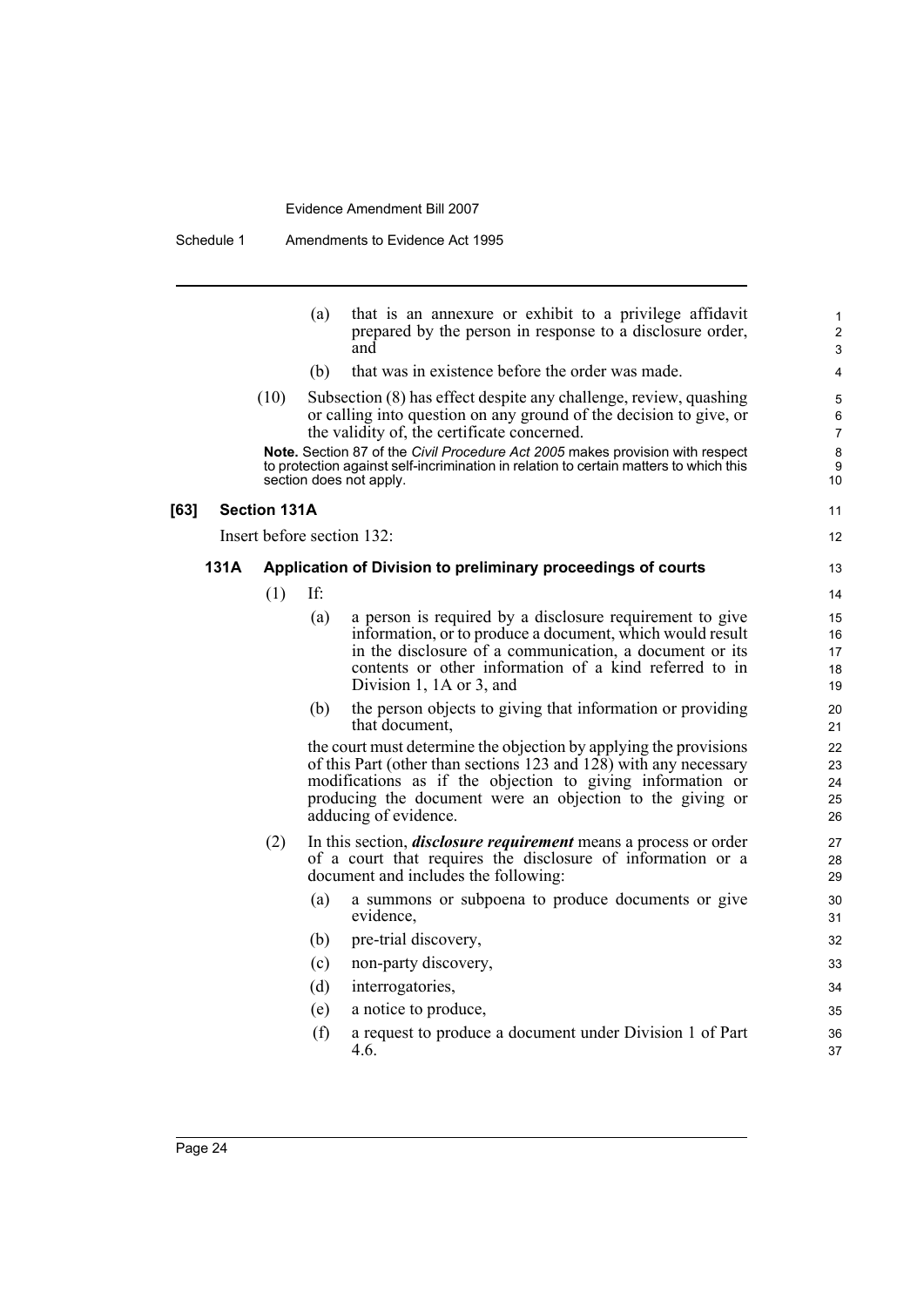| [64] |                                   | Part 3.11, heading |     |                                                                                                                                                                                                                                                   | 1                    |
|------|-----------------------------------|--------------------|-----|---------------------------------------------------------------------------------------------------------------------------------------------------------------------------------------------------------------------------------------------------|----------------------|
|      |                                   |                    |     | Omit the heading. Insert instead:                                                                                                                                                                                                                 | $\overline{c}$       |
|      |                                   |                    |     | Part 3.11 Discretionary and mandatory exclusions                                                                                                                                                                                                  | 3                    |
| [65] |                                   |                    |     | <b>Section 139 Cautioning of persons</b>                                                                                                                                                                                                          | 4                    |
|      |                                   |                    |     | Omit "official questioning" from section 139 (2). Insert instead "questioning".                                                                                                                                                                   | 5                    |
| [66] |                                   | notaries public    |     | Section 148 Evidence of certain acts of justices, Australian lawyers and                                                                                                                                                                          | 6<br>7               |
|      |                                   |                    |     | Omit "lawyer" where firstly occurring. Insert instead "Australian lawyer".                                                                                                                                                                        | 8                    |
| [67] |                                   | Section 148 (a)    |     |                                                                                                                                                                                                                                                   | 9                    |
|      |                                   |                    |     | Omit "a lawyer". Insert instead "an Australian lawyer".                                                                                                                                                                                           | 10                   |
| [68] |                                   | <b>Section 161</b> |     |                                                                                                                                                                                                                                                   | 11                   |
|      | Omit the section. Insert instead: |                    |     |                                                                                                                                                                                                                                                   | 12                   |
|      | 161                               |                    |     | <b>Electronic communications</b>                                                                                                                                                                                                                  | 13                   |
|      |                                   | (1)                |     | If a document purports to contain a record of an electronic<br>communication other than one referred to in section 162, it is<br>presumed (unless evidence sufficient to raise doubt about the<br>presumption is adduced) that the communication: | 14<br>15<br>16<br>17 |
|      |                                   |                    | (a) | was sent or made in the form of electronic communication<br>that appears from the document to have been the form by<br>which it was sent or made, and                                                                                             | 18<br>19<br>20       |
|      |                                   |                    | (b) | was sent or made by or on behalf of the person by or on<br>whose behalf it appears from the document to have been<br>sent or made, and                                                                                                            | 21<br>22<br>23       |
|      |                                   |                    | (c) | was sent or made on the day on which, at the time at which<br>and from the place from which it appears from the<br>document to have been sent or made, and                                                                                        | 24<br>25<br>26       |
|      |                                   |                    | (d) | was received at the destination to which it appears from the<br>document to have been sent, and                                                                                                                                                   | 27<br>28             |
|      |                                   |                    | (e) | if it appears from the document that the sending of the<br>communication concluded at a particular time—was<br>received at that destination at that time.                                                                                         | 29<br>30<br>31       |
|      |                                   | (2)                |     | A provision of subsection (1) does not apply if:                                                                                                                                                                                                  | 32                   |
|      |                                   |                    | (a) | the proceeding relates to a contract, and                                                                                                                                                                                                         | 33                   |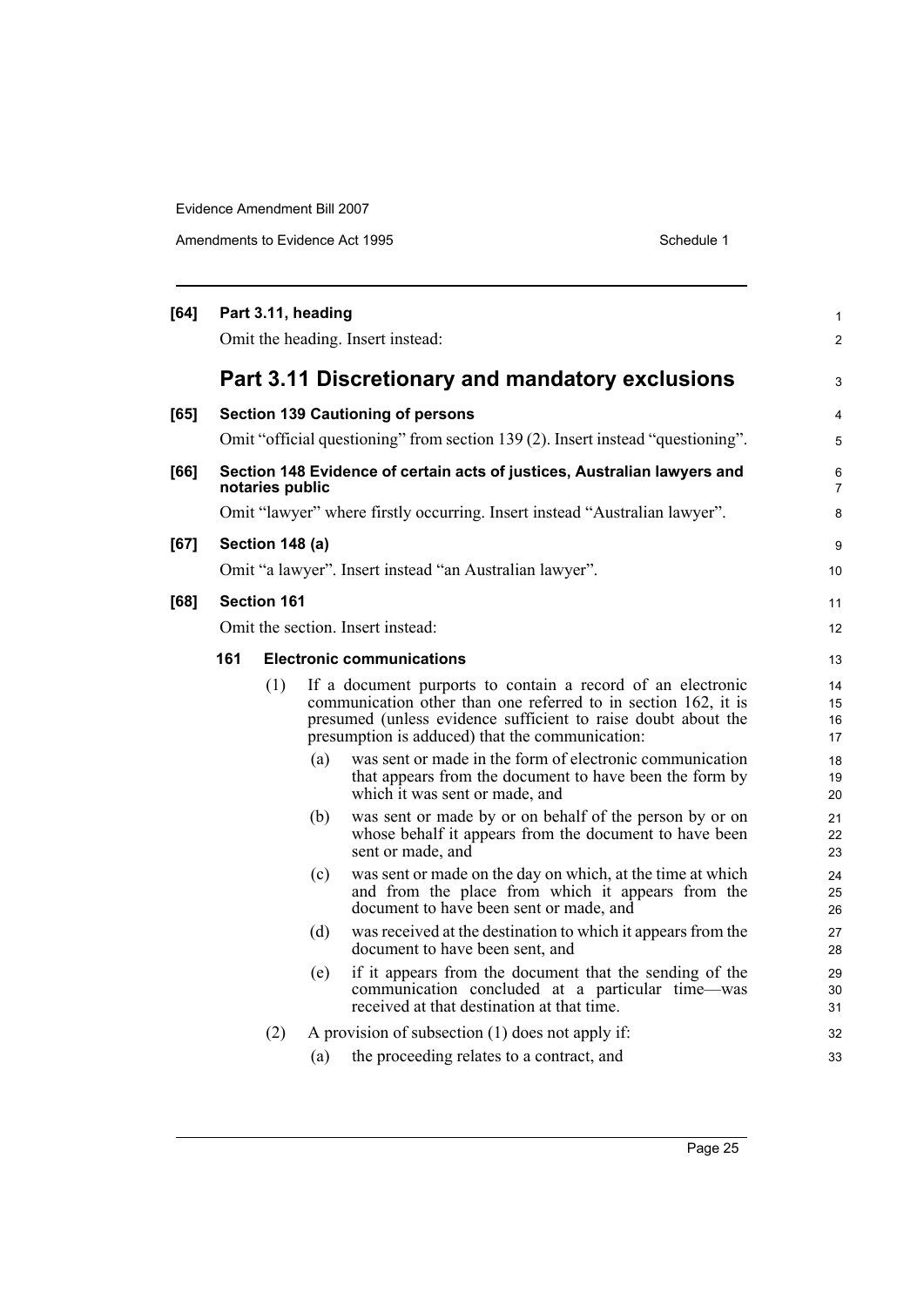|      |      |                        | (b)               | all the parties to the proceeding are parties to the contract,<br>and                                                                                                                                                                                                                                                         | 1<br>$\overline{2}$                               |
|------|------|------------------------|-------------------|-------------------------------------------------------------------------------------------------------------------------------------------------------------------------------------------------------------------------------------------------------------------------------------------------------------------------------|---------------------------------------------------|
|      |      |                        | (c)               | the provision is inconsistent with a term of the contract.                                                                                                                                                                                                                                                                    | 3                                                 |
|      |      |                        | records.          | Note. Section 182 of the Commonwealth Act gives section 161 of the<br>Commonwealth Act a wider application in relation to Commonwealth                                                                                                                                                                                        | $\overline{\mathbf{4}}$<br>$\mathbf 5$<br>$\,6\,$ |
| [69] |      |                        | Part 4.5, heading |                                                                                                                                                                                                                                                                                                                               | 7                                                 |
|      |      |                        |                   | Insert "and information" after "Warnings".                                                                                                                                                                                                                                                                                    | 8                                                 |
| [70] |      |                        |                   | <b>Section 165 Unreliable evidence</b>                                                                                                                                                                                                                                                                                        | 9                                                 |
|      |      |                        |                   | Omit "official questioning" from section 165 $(1)$ (f).                                                                                                                                                                                                                                                                       | 10                                                |
|      |      |                        |                   | Insert instead "questioning by an investigating official".                                                                                                                                                                                                                                                                    | 11                                                |
| [71] |      | <b>Section 165 (6)</b> |                   |                                                                                                                                                                                                                                                                                                                               | 12                                                |
|      |      |                        |                   | Omit the subsection. Insert instead:                                                                                                                                                                                                                                                                                          | 13                                                |
|      |      | (6)                    |                   | Subsection (2) does not permit a judge to warn or inform a jury<br>in proceedings before it in which a child gives evidence that the<br>reliability of the child's evidence may be affected by the age of<br>the child. Any such warning or information may be given only in<br>accordance with section $165A(2)$ and $(3)$ . | 14<br>15<br>16<br>17<br>18                        |
| [72] |      |                        |                   | Sections 165A and 165B                                                                                                                                                                                                                                                                                                        | 19                                                |
|      |      |                        |                   | Omit the sections. Insert instead:                                                                                                                                                                                                                                                                                            | 20                                                |
|      | 165A |                        |                   | Warnings in relation to children's evidence                                                                                                                                                                                                                                                                                   | 21                                                |
|      |      | (1)                    |                   | A judge in any proceeding in which evidence is given by a child<br>before a jury must not do any of the following:                                                                                                                                                                                                            | 22<br>23                                          |
|      |      |                        | (a)               | warn the jury, or suggest to the jury, that children as a class<br>are unreliable witnesses,                                                                                                                                                                                                                                  | 24<br>25                                          |
|      |      |                        | (b)               | warn the jury, or suggest to the jury, that the evidence of<br>children as a class is inherently less credible or reliable, or<br>requires more careful scrutiny, than the evidence of adults,                                                                                                                                | 26<br>27<br>28                                    |
|      |      |                        | (c)               | give a warning, or suggestion to the jury, about the<br>unreliability of the particular child's evidence solely on<br>account of the age of the child,                                                                                                                                                                        | 29<br>30<br>31                                    |
|      |      |                        | (d)               | in the case of a criminal proceeding-give a general<br>warning to the jury of the danger of convicting on the<br>uncorroborated evidence of a witness who is a child.                                                                                                                                                         | 32<br>33<br>34                                    |
|      |      | (2)                    |                   | Subsection (1) does not prevent the judge, at the request of a<br>party, from:                                                                                                                                                                                                                                                | 35<br>36                                          |
|      |      |                        |                   |                                                                                                                                                                                                                                                                                                                               |                                                   |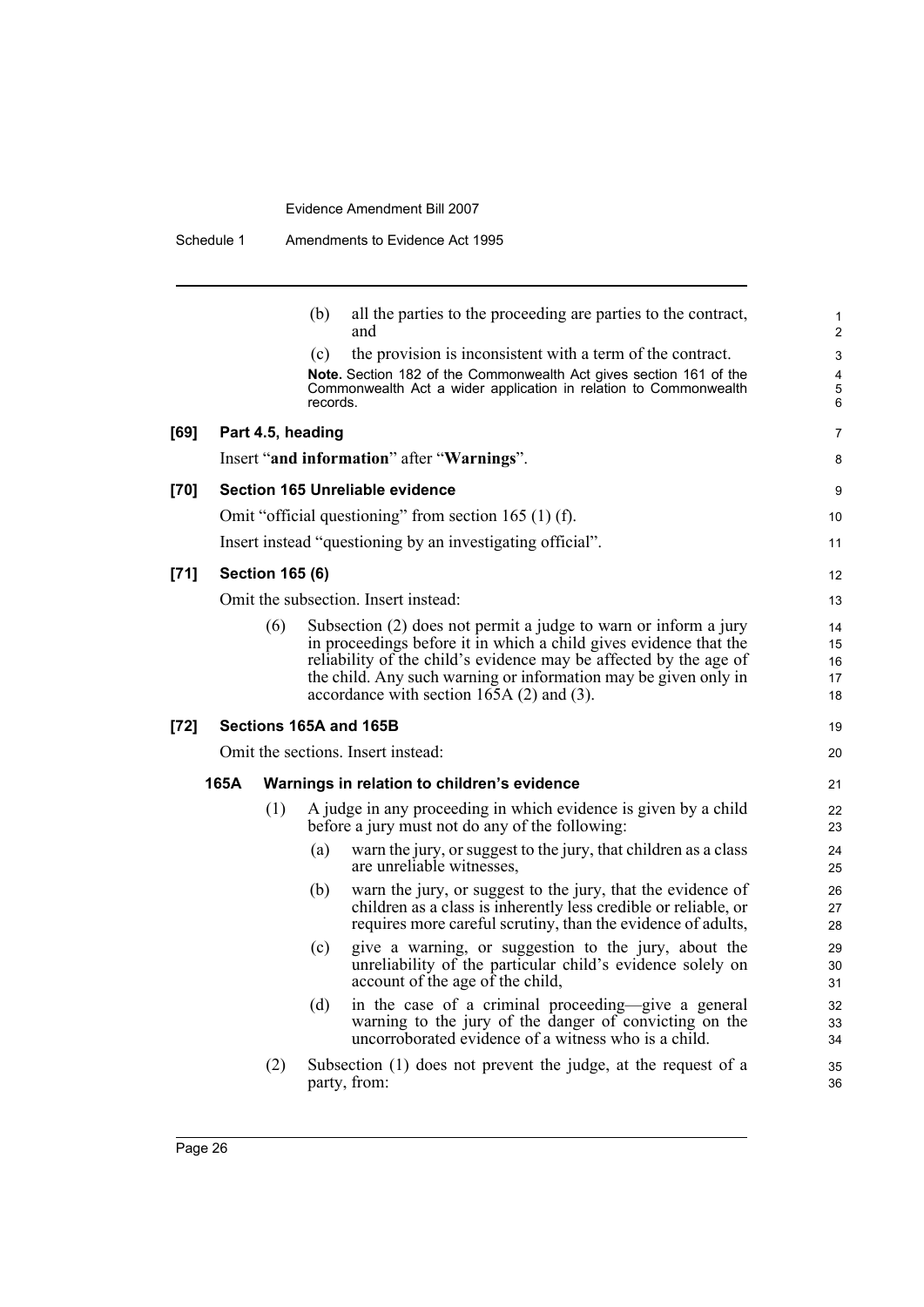Amendments to Evidence Act 1995 Schedule 1

|      |     | (a)   | informing the jury that the evidence of the particular child<br>may be unreliable and the reasons why it may be<br>unreliable, and                                                                                                                                                                                                                                                                                                                       | $\mathbf{1}$<br>$\mathbf{2}$<br>3      |
|------|-----|-------|----------------------------------------------------------------------------------------------------------------------------------------------------------------------------------------------------------------------------------------------------------------------------------------------------------------------------------------------------------------------------------------------------------------------------------------------------------|----------------------------------------|
|      |     | (b)   | warning or informing the jury of the need for caution in<br>determining whether to accept the evidence of the<br>particular child and the weight to be given to it,                                                                                                                                                                                                                                                                                      | 4<br>5<br>6                            |
|      |     |       | if the party has satisfied the court that there are circumstances<br>(other than solely the age of the child) particular to the child that<br>affect the reliability of the child's evidence and that warrant the<br>giving of a warning or the information.                                                                                                                                                                                             | 7<br>8<br>9<br>10                      |
|      | (3) |       | This section does not affect any other power of a judge to give a<br>warning to, or to inform, the jury.                                                                                                                                                                                                                                                                                                                                                 | 11<br>12                               |
| 165B |     |       | Delay in prosecution                                                                                                                                                                                                                                                                                                                                                                                                                                     | 13                                     |
|      | (1) | jury. | This section applies in a criminal proceeding in which there is a                                                                                                                                                                                                                                                                                                                                                                                        | 14<br>15                               |
|      | (2) |       | If the court, on application by a party, is satisfied that the<br>defendant has suffered a significant forensic disadvantage<br>because of the consequences of delay, the court must inform the<br>jury of the nature of that disadvantage and the need to take that<br>disadvantage into account when considering the evidence.                                                                                                                         | 16<br>17<br>18<br>19<br>20             |
|      | (3) |       | The judge need not comply with subsection $(2)$ if there are good<br>reasons for not doing so.                                                                                                                                                                                                                                                                                                                                                           | 21<br>22                               |
|      | (4) |       | It is not necessary that a particular form of words be used in<br>informing the jury of the nature of the significant forensic<br>disadvantage suffered and the need to take that disadvantage into<br>account, but the judge must not in any way suggest to the jury that<br>it would be dangerous or unsafe to convict the defendant solely<br>because of the delay or the forensic disadvantage suffered<br>because of the consequences of the delay. | 23<br>24<br>25<br>26<br>27<br>28<br>29 |
|      | (5) |       | The judge must not warn or inform the jury about any forensic<br>disadvantage the defendant may have suffered because of delay<br>except in accordance with this section, but this section does not<br>affect any other power of the judge to give any warning to, or to<br>inform, the jury.                                                                                                                                                            | 30<br>31<br>32<br>33<br>34             |
|      | (6) |       | For the purposes of this section:                                                                                                                                                                                                                                                                                                                                                                                                                        | 35                                     |
|      |     | (a)   | delay includes delay between the alleged offence and its<br>being reported, and                                                                                                                                                                                                                                                                                                                                                                          | 36<br>37                               |
|      |     | (b)   | significant forensic disadvantage is not to be regarded as<br>being established by the mere existence of a delay.                                                                                                                                                                                                                                                                                                                                        | 38<br>39                               |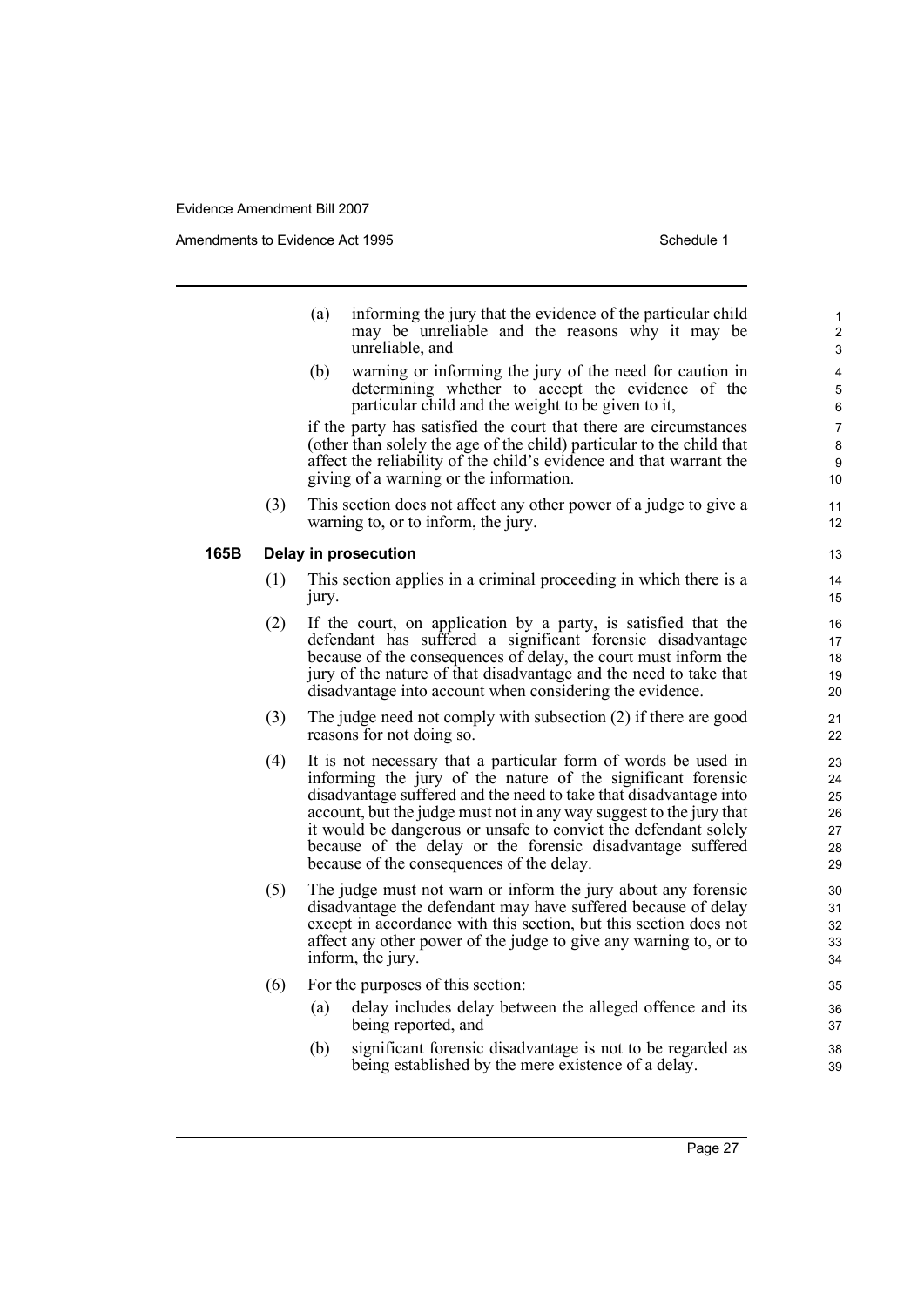|        | (7)                       |        | For the purposes of this section, the factors that may be regarded<br>as establishing a <i>significant forensic disadvantage</i> include, but<br>are not limited to, the following: | $\mathbf{1}$<br>$\overline{\mathbf{c}}$<br>3 |
|--------|---------------------------|--------|-------------------------------------------------------------------------------------------------------------------------------------------------------------------------------------|----------------------------------------------|
|        |                           | (a)    | the fact that any potential witnesses have died or are not<br>able to be located,                                                                                                   | $\overline{4}$<br>5                          |
|        |                           | (b)    | the fact that any potential evidence has been lost or is<br>otherwise unavailable.                                                                                                  | 6<br>$\overline{7}$                          |
| [73]   |                           |        | Section 184 Accused may admit matters and give consents                                                                                                                             | 8                                            |
|        |                           |        | Omit ", if advised to do so by his or her lawyer".                                                                                                                                  | 9                                            |
| $[74]$ | <b>Section 184 (2)</b>    |        |                                                                                                                                                                                     | 10                                           |
|        |                           |        | Insert at the end of section 184:                                                                                                                                                   | 11                                           |
|        | (2)                       |        | A defendant's admission or consent is not effective for the<br>purposes of subsection (1) unless:                                                                                   | 12<br>13                                     |
|        |                           | (a)    | the defendant has been advised to do so by his or her<br>Australian legal practitioner or legal counsel, or                                                                         | 14<br>15                                     |
|        |                           | (b)    | the court is satisfied that the defendant understands the<br>consequences of making the admission or giving the<br>consent.                                                         | 16<br>17<br>18                               |
| $[75]$ | Section 189 The voir dire |        |                                                                                                                                                                                     | 19                                           |
|        |                           |        | Omit "Section 128 $(8)$ " from section 189 $(6)$ .                                                                                                                                  | 20                                           |
|        |                           |        | Insert instead "Section 128 (10)".                                                                                                                                                  | 21                                           |
| [76]   |                           |        | Section 191 Agreements as to facts                                                                                                                                                  | 22                                           |
|        |                           |        | Omit "lawyers" from section 191 (3) (a).                                                                                                                                            | 23                                           |
|        |                           |        | Insert instead "Australian legal practitioners, legal counsel or prosecutors".                                                                                                      | 24                                           |
| [77]   | <b>Section 192A</b>       |        |                                                                                                                                                                                     | 25                                           |
|        | Insert after section 192: |        |                                                                                                                                                                                     | 26                                           |
|        | 192A                      |        | <b>Advance rulings and findings</b>                                                                                                                                                 | 27                                           |
|        |                           | about: | Where a question arises in any proceedings, being a question                                                                                                                        | 28<br>29                                     |
|        |                           | (a)    | the admissibility or use of evidence proposed to be<br>adduced, or                                                                                                                  | 30<br>31                                     |
|        |                           | (b)    | the operation of a provision of this Act or another law in<br>relation to evidence proposed to be adduced, or                                                                       | 32<br>33                                     |
|        |                           |        |                                                                                                                                                                                     |                                              |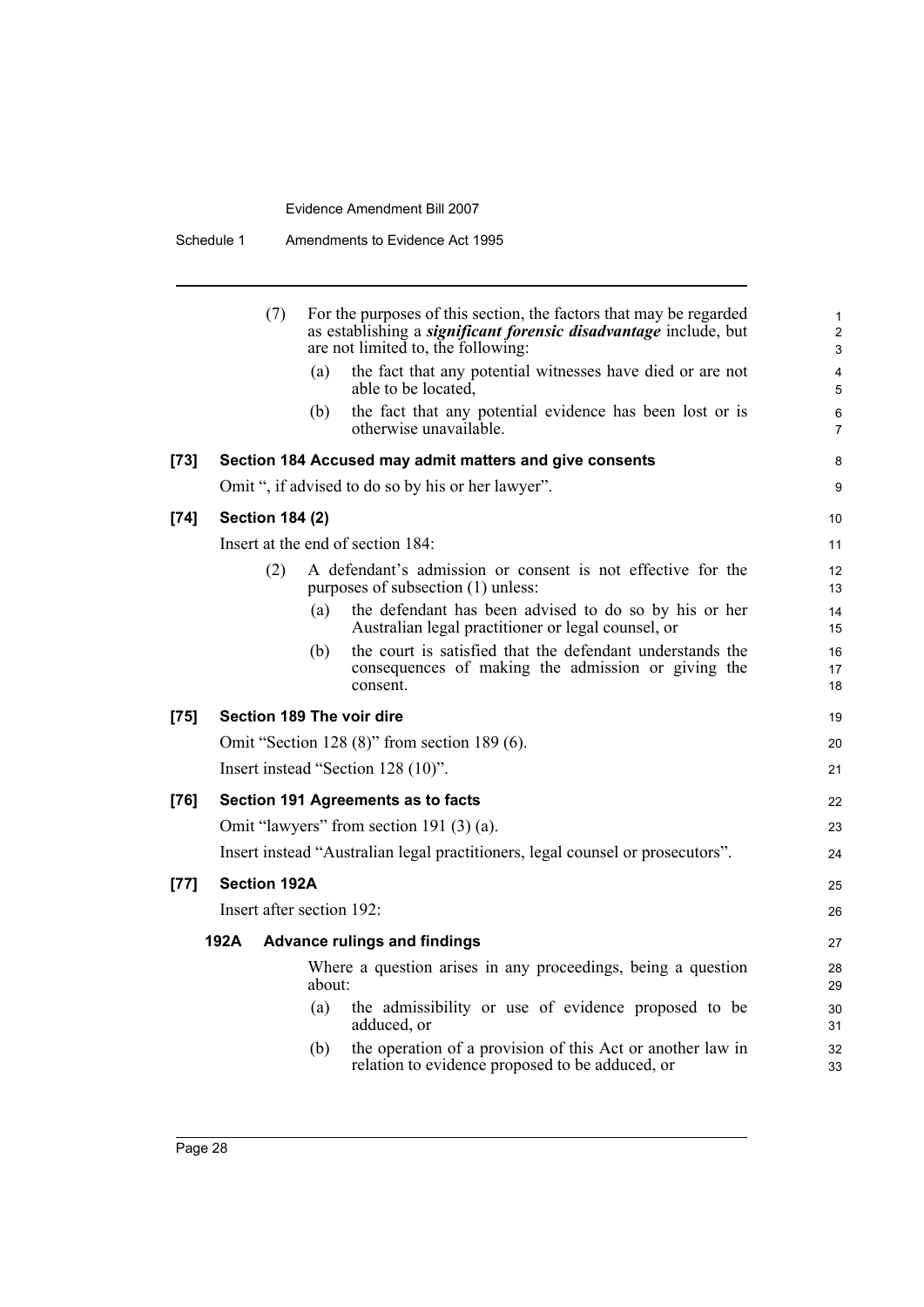(c) the giving of leave, permission or direction under section 192, the court may, if it considers it to be appropriate to do so, give a ruling or make a finding in relation to the question before the evidence is adduced in the proceedings. **[78] Section 198** Insert after section 197: **198 Savings, transitional and other provisions** Schedule 2 has effect. **[79] Schedule 2** Insert after Schedule 1: **Schedule 2 Savings, transitional and other provisions**  (Section 198) **Part 1 Preliminary Note.** The Commonwealth Act does not include an equivalent provision to Schedule 2. There are provisions to the same effect as Part 2 of Schedule 2 in the *Evidence (Transitional Provisions and Consequential Amendments) Act 1995* of the Commonwealth. **1 Regulations** (1) The regulations may contain provisions of a savings or transitional nature consequent on the enactment of the following Acts: this Act *Evidence on Commission Act 1995 Evidence Amendment Act 2007* (2) Any such provision may, if the regulations so provide, take effect from the date of assent to the Act concerned or a later date. (3) To the extent to which any such provision takes effect from a date that is earlier than the date of its publication in the Gazette, the provision does not operate so as: (a) to affect, in a manner prejudicial to any person (other than the State or an authority of the State), the rights of that person existing before the date of its publication, or 10 11 12 13 14 15 16 17 18 19 20 21  $22$ 23 24 25 26 27 28  $20$ 30 31 32 33 34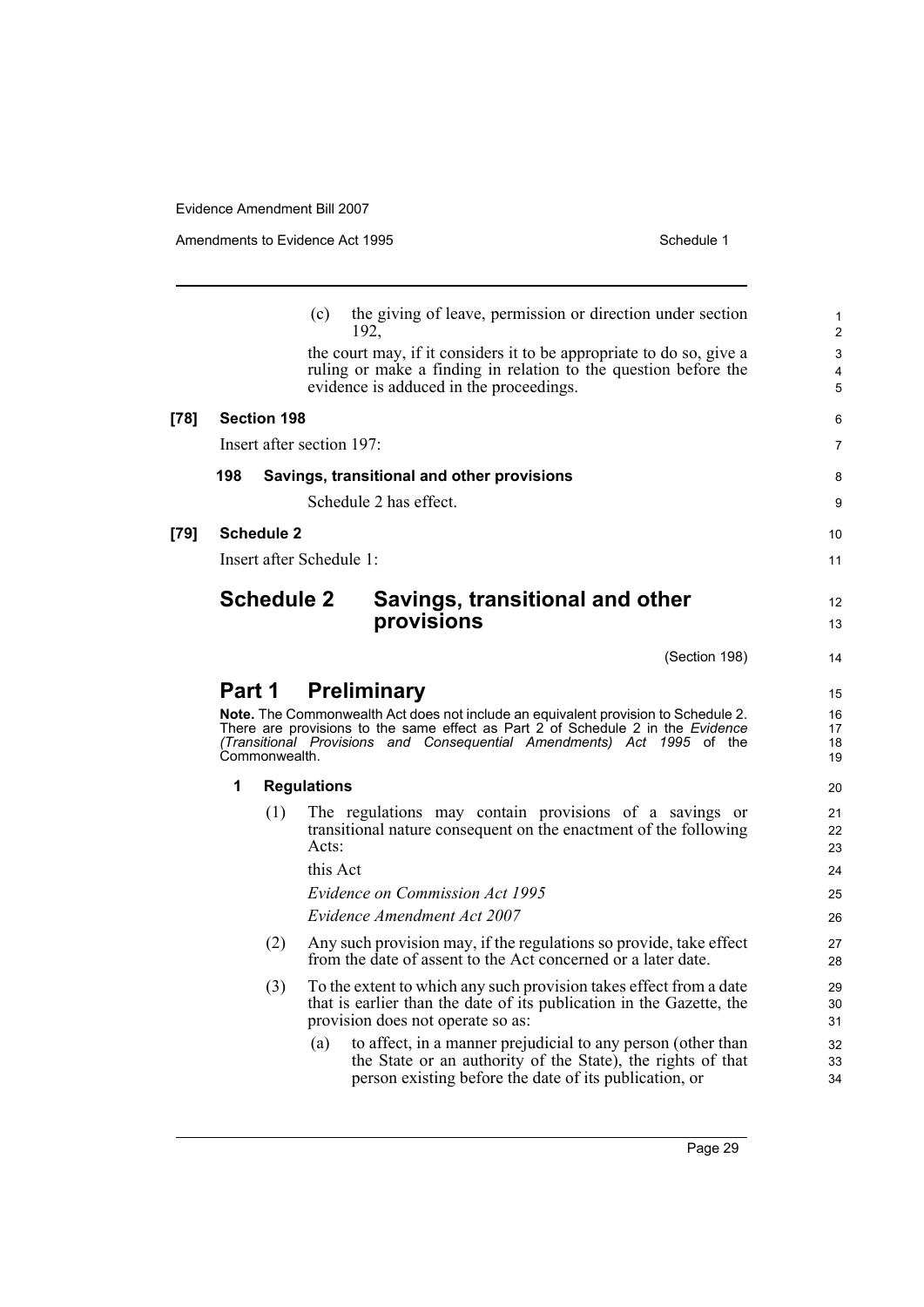|      |        |                   | to impose liabilities on any person (other than the State or<br>(b)<br>an authority of the State) in respect of anything done or<br>omitted to be done before the date of its publication.      | $\mathbf{1}$<br>2<br>3   |
|------|--------|-------------------|-------------------------------------------------------------------------------------------------------------------------------------------------------------------------------------------------|--------------------------|
|      |        | (4)               | Regulations made as referred to in subclause (1) may have effect<br>despite the terms of any savings or transitional provision<br>contained in this Schedule, if the regulations so provide.    | $\overline{4}$<br>5<br>6 |
| [80] |        | <b>Schedule 2</b> |                                                                                                                                                                                                 | $\overline{7}$           |
|      |        |                   | Insert after Part 2 (as to be inserted by Schedule 2.4):                                                                                                                                        | 8                        |
|      | Part 3 |                   | Provisions consequent on the enactment<br>of the Evidence Amendment Act 2007                                                                                                                    | 9<br>10                  |
|      | 16     |                   | <b>Definition</b>                                                                                                                                                                               | 11                       |
|      |        |                   | In this Part:                                                                                                                                                                                   | 12                       |
|      |        |                   | the amending Act means the Evidence Amendment Act 2007.                                                                                                                                         | 13                       |
|      | 17     |                   | Proceedings already begun                                                                                                                                                                       | 14                       |
|      |        | (1)               | Subject to this Part, an amendment made to this Act by the<br>amending Act does not apply in relation to proceedings the<br>hearing of which began before the commencement of the<br>amendment. | 15<br>16<br>17<br>18     |
|      |        | (2)               | This Act, as in force immediately before the commencement of<br>the amendment, continues to apply in relation to proceedings the<br>hearing of which began before that commencement.            | 19<br>20<br>21           |
|      | 18     |                   | <b>Admissions</b>                                                                                                                                                                               | 22                       |
|      |        | (1)               | The amendment made by the amending Act to section 85 does not<br>apply in relation to admissions made before the commencement<br>of the amendment.                                              | 23<br>24<br>25           |
|      |        | (2)               | That section, as in force immediately before the commencement<br>of the amendment, continues to apply in relation to admissions<br>made before that commencement.                               | 26<br>27<br>28           |
|      | 19     |                   | Failure or refusal to answer questions etc                                                                                                                                                      | 29                       |
|      |        | (1)               | The amendment made by the amending Act to section 89 does not<br>apply in relation to any failure or refusal, before the<br>commencement of the amendment:                                      | 30<br>31<br>32           |
|      |        |                   | (a)<br>to answer one or more questions, or                                                                                                                                                      | 33                       |
|      |        |                   | (b)<br>to respond to a representation.                                                                                                                                                          | 34                       |
|      |        |                   |                                                                                                                                                                                                 |                          |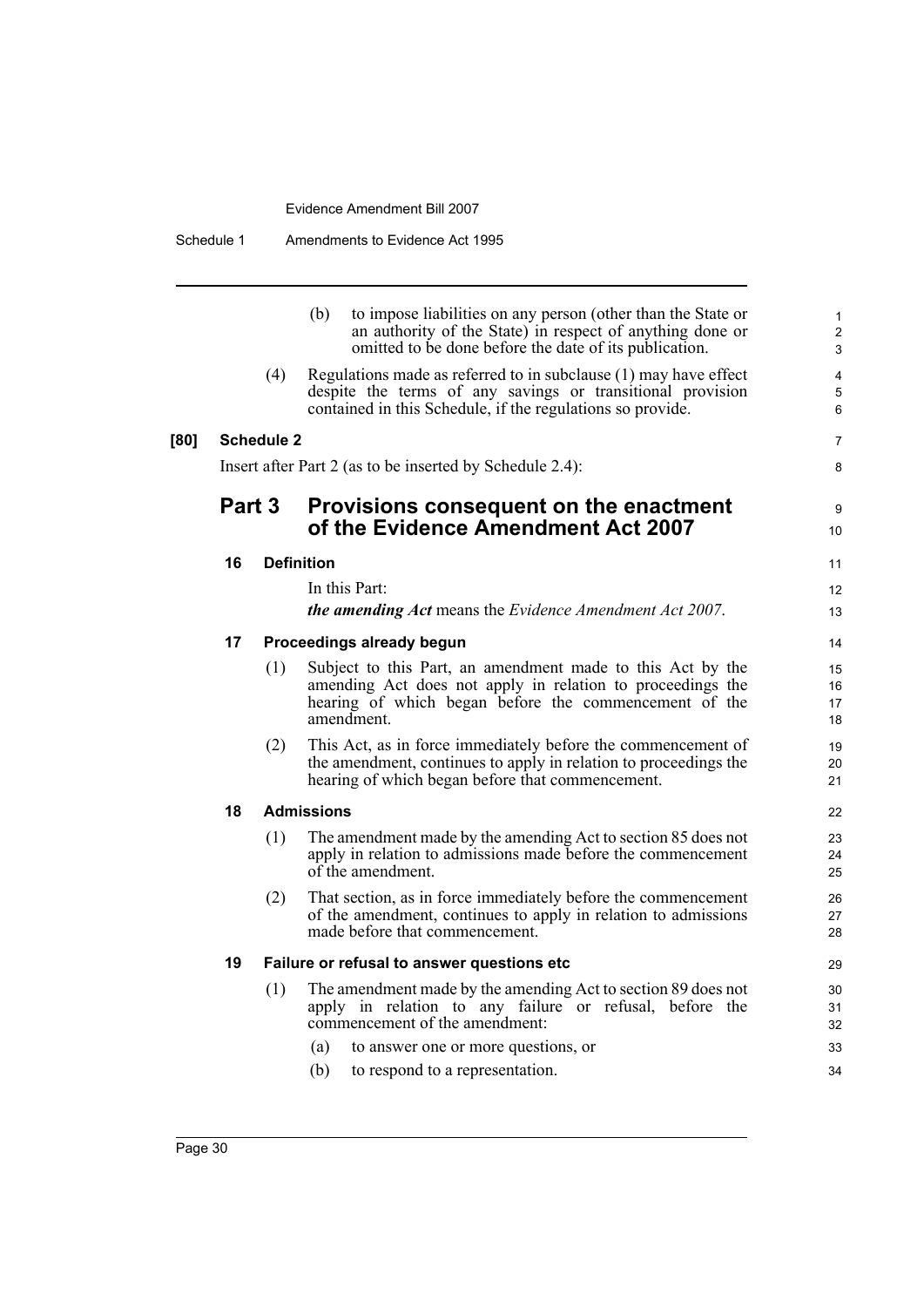Amendments to Evidence Act 1995 Schedule 1

|      |    | (2)               | That section, as in force immediately before the commencement<br>of the amendment, continues to apply in relation to any such<br>refusal or failure before that commencement. | $\mathbf{1}$<br>$\overline{2}$<br>3 |
|------|----|-------------------|-------------------------------------------------------------------------------------------------------------------------------------------------------------------------------|-------------------------------------|
|      | 20 |                   | Prior operation of notice provisions                                                                                                                                          | 4                                   |
|      |    |                   | If, before the commencement of an amendment made to section<br>97 or 98 by the amending Act, a notice of the kind referred to in<br>section 97 or 98 is given:                | 5<br>6<br>$\overline{7}$            |
|      |    |                   | in the circumstances provided for in the section concerned,<br>(a)<br>and                                                                                                     | 8<br>9                              |
|      |    |                   | in accordance with such requirements (if any) as would<br>(b)<br>apply to the giving of the notice under that section after<br>that commencement,                             | 10 <sup>°</sup><br>11<br>12         |
|      |    |                   | the notice is taken to have been given under that section as in<br>force after that commencement.                                                                             | 13<br>14                            |
|      | 21 |                   | <b>Disclosure orders</b>                                                                                                                                                      | 15                                  |
|      |    |                   | Section 128A, as inserted by the amending Act, does not apply in<br>relation to any order made before the commencement of that<br>section.                                    | 16<br>17<br>18                      |
|      | 22 |                   | <b>Disclosure requirements</b>                                                                                                                                                | 19                                  |
|      |    |                   | Section 131A, as inserted by the amending Act, does not apply in<br>relation to any disclosure requirement made before the<br>commencement of that section.                   | 20<br>21<br>22                      |
| [81] |    | <b>Dictionary</b> |                                                                                                                                                                               | 23                                  |
|      |    |                   | Insert in alphabetical order in Part 1:                                                                                                                                       | 24                                  |
|      |    |                   | <b>Australian lawyer</b> has the meaning it has in the Legal Profession<br>Act 2004.                                                                                          | 25<br>26                            |
|      |    |                   | <b>Australian legal practitioner</b> has the meaning it has in the Legal<br>Profession Act 2004.                                                                              | 27<br>28                            |
|      |    |                   | <i>Australian practising certificate</i> has the meaning it has in the<br>Legal Profession Act 2004.                                                                          | 29<br>30                            |
|      |    |                   | <i>Australian-registered foreign lawyer</i> has the meaning it has in<br>the Legal Profession Act 2004.                                                                       | 31<br>32                            |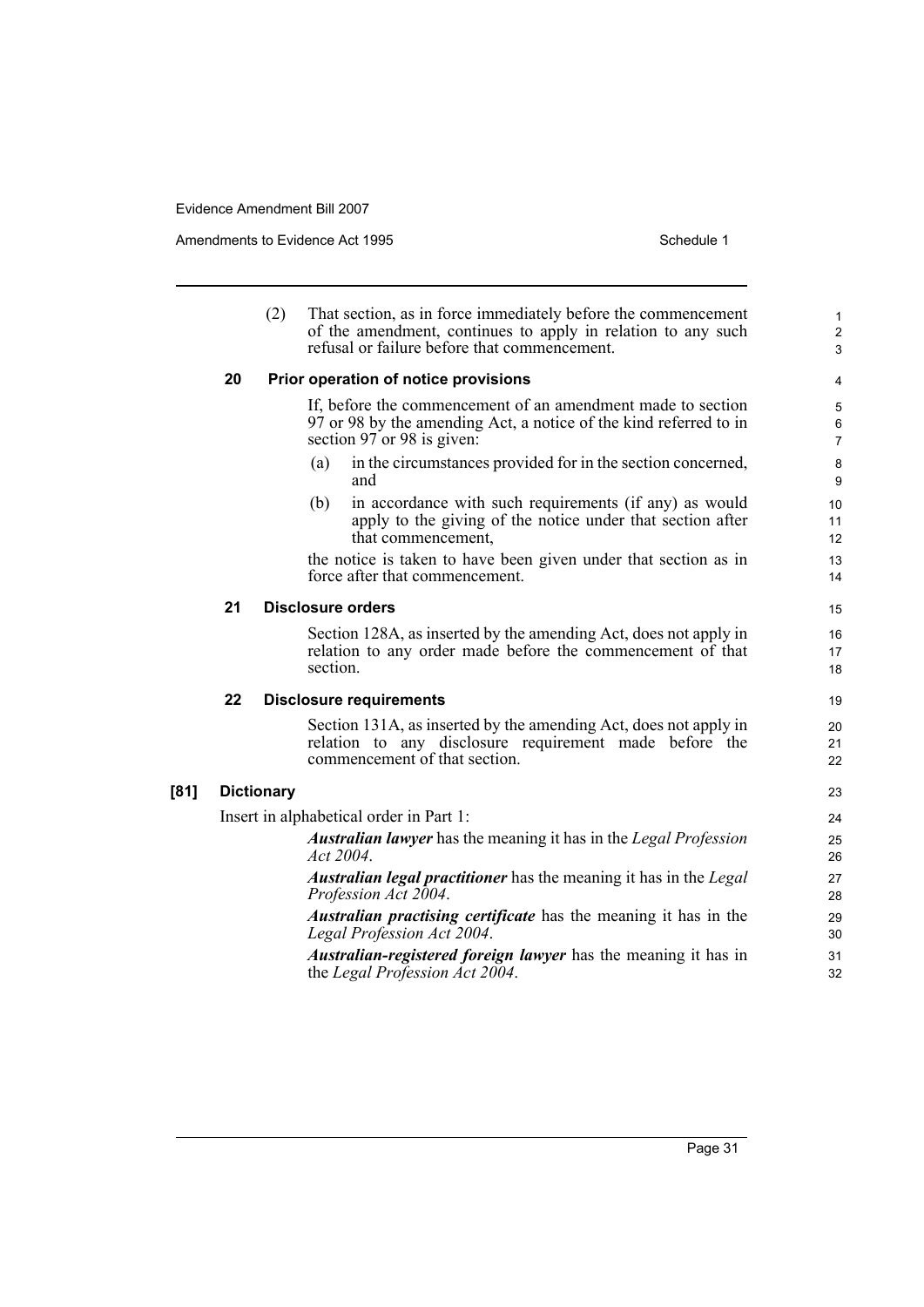Schedule 1 Amendments to Evidence Act 1995

|        | <b>legal counsel</b> means an Australian lawyer employed in or by a<br>government agency or other body who by law is exempted from | $\mathbf{1}$<br>$\mathbf{2}$ |
|--------|------------------------------------------------------------------------------------------------------------------------------------|------------------------------|
|        | holding an Australian practising certificate, or who does not                                                                      | $\mathbf{3}$                 |
|        | require an Australian practising certificate, to engage in legal                                                                   | $\overline{\mathbf{4}}$      |
|        | practice in the course of that employment.                                                                                         | $\sqrt{5}$                   |
|        | Note. Examples of legal counsel are in-house counsel and government<br>solicitors.                                                 | $\,6\,$<br>$\overline{7}$    |
|        | overseas-registered foreign lawyer has the meaning it has in Part<br>2.7 of the Legal Profession Act 2004.                         | 8<br>9                       |
| [82]   | Dictionary, Part 1                                                                                                                 | 10                           |
|        | Insert in alphabetical order:                                                                                                      | 11                           |
|        | <i>credibility evidence</i> is defined in section 101A.                                                                            | 12                           |
| [83]   | Dictionary, Part 1, definition of "de facto spouse"                                                                                | 13                           |
|        | Omit the definition. Insert instead:                                                                                               | 14                           |
|        | <i>de facto partner</i> is defined in clause 11 of Part 2 of this                                                                  | 15                           |
|        | Dictionary.                                                                                                                        | 16                           |
| $[84]$ | Dictionary, Part 1                                                                                                                 | 17                           |
|        | Insert in alphabetical order:                                                                                                      | 18                           |
|        | <i>electronic communication</i> has the same meaning as it has in the<br>Electronic Transactions Act 2000.                         | 19<br>20                     |
| $[85]$ | Dictionary, Part 1                                                                                                                 | 21                           |
|        | Omit the definition of <i>lawyer</i> .                                                                                             | 22                           |
| [86]   | Dictionary, Part 1                                                                                                                 | 23                           |
|        | Omit "(including such a court exercising federal jurisdiction)" from the                                                           | 24                           |
|        | definition of $\overline{NSW}$ court.                                                                                              | 25                           |
| [87]   | Dictionary, Part 1, definition of "official questioning"                                                                           | 26                           |
|        | Omit the definition.                                                                                                               | 27                           |
| [88]   | Dictionary, Part 1                                                                                                                 | 28                           |
|        | Insert in alphabetical order:                                                                                                      | 29                           |
|        | <i>prosecutor</i> means a person who institutes or is responsible for the<br>conduct of a prosecution.                             | 30<br>31                     |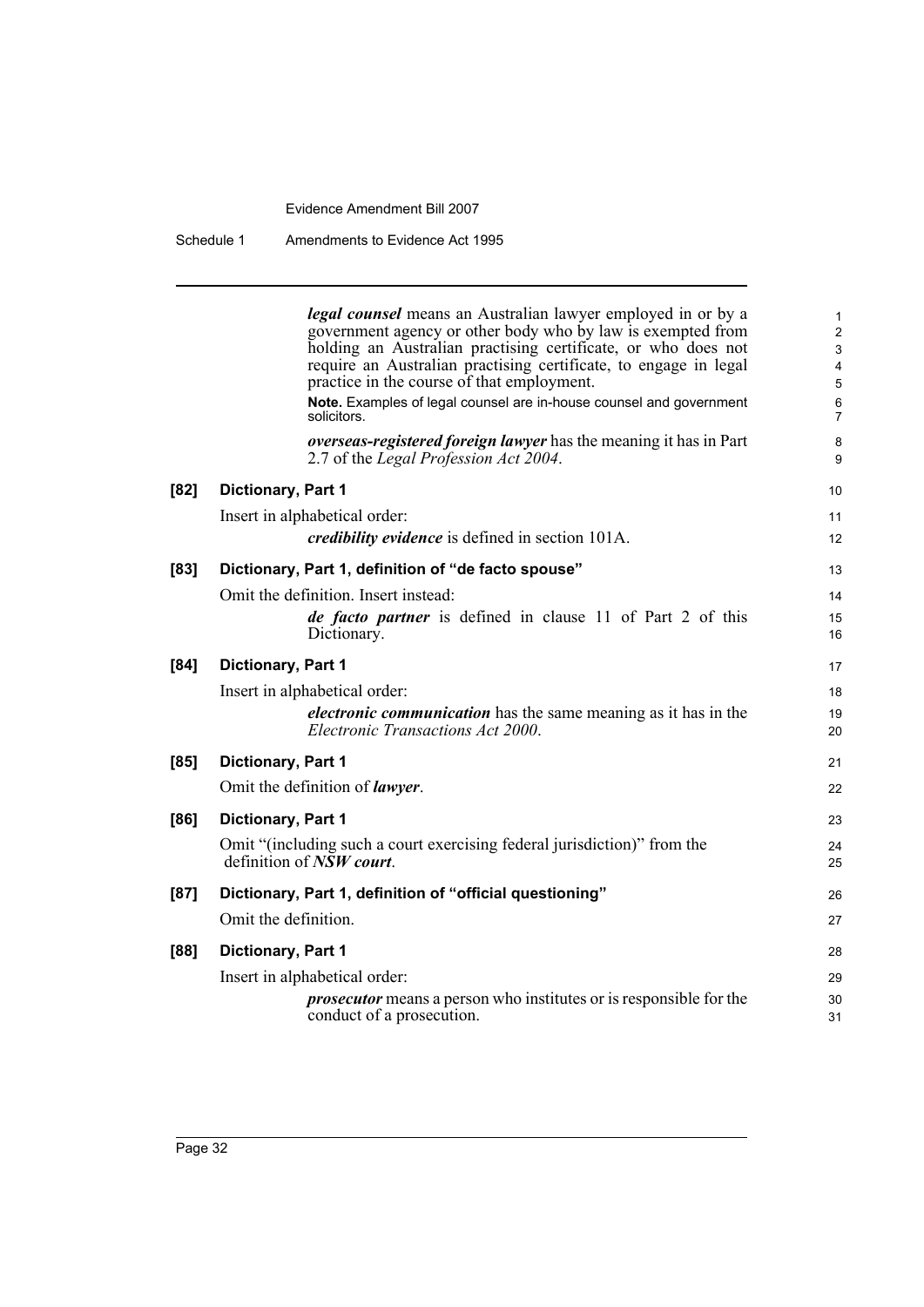Amendments to Evidence Act 1995 Schedule 1

#### **[89] Dictionary, Part 1** Insert in alphabetical order: *traditional laws and customs* of an Aboriginal or Torres Strait Islander group (including a kinship group) includes any of the traditions, customary laws, customs, observances, practices, knowledge and beliefs of the group. **[90] Dictionary, Part 2** Insert at the end of the Part: **11 References to de facto partners** (1) A reference in this Act to a de facto partner of a person is a reference to a person who is in a de facto relationship with the person. (2) A person is in a de facto relationship with another person if the two persons have a relationship as a couple and are not legally married. (3) In determining whether two persons are in a de facto relationship, all the circumstances of the relationship are to be taken into account, including such of the following matters as are relevant in the circumstances of the particular case: (a) the duration of the relationship, (b) the nature and extent of their common residence, (c) the degree of financial dependence or interdependence, and any arrangements for financial support, between them, (d) the ownership, use and acquisition of their property, (e) the degree of mutual commitment to a shared life, (f) the care and support of children, (g) the reputation and public aspects of the relationship. (4) No particular finding in relation to any circumstance is to be regarded as necessary in deciding whether two persons have a relationship as a couple. (5) For the purposes of subclause (3), the following matters are irrelevant: (a) whether the persons are different sexes or the same sex, (b) whether either of the persons is legally married to someone else or in another de facto relationship. 1 2 3 4 5 6 7 8 9 10 11 12 13 14 15 16 17 18 19 20 21  $22$ 23 24 25 26 27 28 29 30 31 32 33 34 35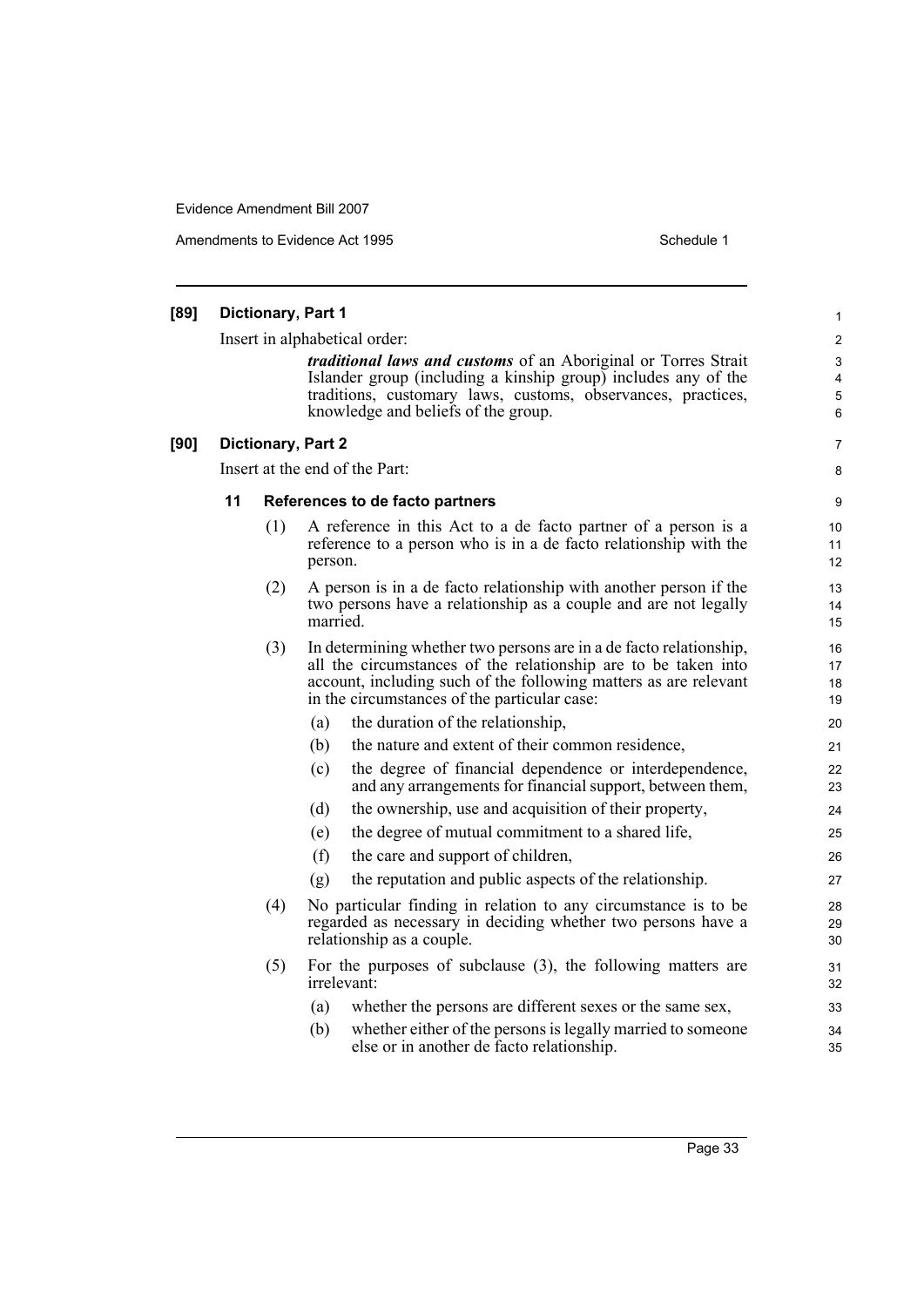Schedule 2 Amendment of other Acts

<span id="page-53-0"></span>

|       | <b>Schedule 2</b> |                     | <b>Amendment of other Acts</b>                                                                                                                                                                                                                           | 1                    |
|-------|-------------------|---------------------|----------------------------------------------------------------------------------------------------------------------------------------------------------------------------------------------------------------------------------------------------------|----------------------|
|       |                   |                     | (Section 4)                                                                                                                                                                                                                                              | $\overline{c}$       |
| 2.1   |                   |                     | Civil Procedure Act 2005 No 28                                                                                                                                                                                                                           | 3                    |
|       |                   |                     | Section 87 Protection against self-incrimination in relation to<br>interlocutory matters                                                                                                                                                                 | 4<br>5               |
|       |                   |                     | Insert after section $87(2)$ :                                                                                                                                                                                                                           | 6                    |
|       |                   | (2A)                | This section does not apply in circumstances in which section<br>128A of the <i>Evidence Act 1995</i> applies.                                                                                                                                           | 7<br>8               |
| 2.2   |                   |                     | <b>Coroners Act 1980 No 27</b>                                                                                                                                                                                                                           | 9                    |
| [1]   |                   |                     | <b>Section 4 Definitions</b>                                                                                                                                                                                                                             | 10                   |
|       |                   |                     | Insert in alphabetical order in section $4(1)$ :                                                                                                                                                                                                         | 11                   |
|       |                   |                     | <b>Australian law</b> has the same meaning as it has in the <i>Evidence</i><br>Act 1995.                                                                                                                                                                 | 12<br>13             |
|       |                   |                     | civil penalty has the same meaning as it has in the Evidence Act<br>1995                                                                                                                                                                                 | 14<br>15             |
| [2]   |                   |                     | Section 33 Rules of procedure and evidence                                                                                                                                                                                                               | 16                   |
|       | "offence".        |                     | Insert "against or arising under an Australian law or a law of a foreign country<br>or which renders or tends to render the witness liable to a civil penalty" after                                                                                     | 17<br>18<br>19       |
| $[3]$ |                   | <b>Section 33AA</b> |                                                                                                                                                                                                                                                          | 20                   |
|       |                   |                     | Omit the section. Insert instead:                                                                                                                                                                                                                        | 21                   |
|       | 33AA              |                     | Privilege in respect of self-incrimination                                                                                                                                                                                                               | 22                   |
|       |                   | (1)                 | This section applies if a witness at an inquest or inquiry held by<br>a coroner who is a Magistrate objects to giving particular<br>evidence, or evidence on a particular matter, on the ground that<br>the evidence may tend to prove that the witness: | 23<br>24<br>25<br>26 |
|       |                   |                     | has committed an offence against or arising under an<br>(a)<br>Australian law or a law of a foreign country, or                                                                                                                                          | 27<br>28             |
|       |                   |                     | is liable to a civil penalty.<br>(b)                                                                                                                                                                                                                     | 29                   |
|       |                   | (2)                 | The coroner must determine whether or not there are reasonable<br>grounds for the objection.                                                                                                                                                             | 30<br>31             |
|       |                   | (3)                 | If the coroner determines that there are reasonable grounds for<br>the objection, the coroner is to inform the witness:                                                                                                                                  | 32<br>33             |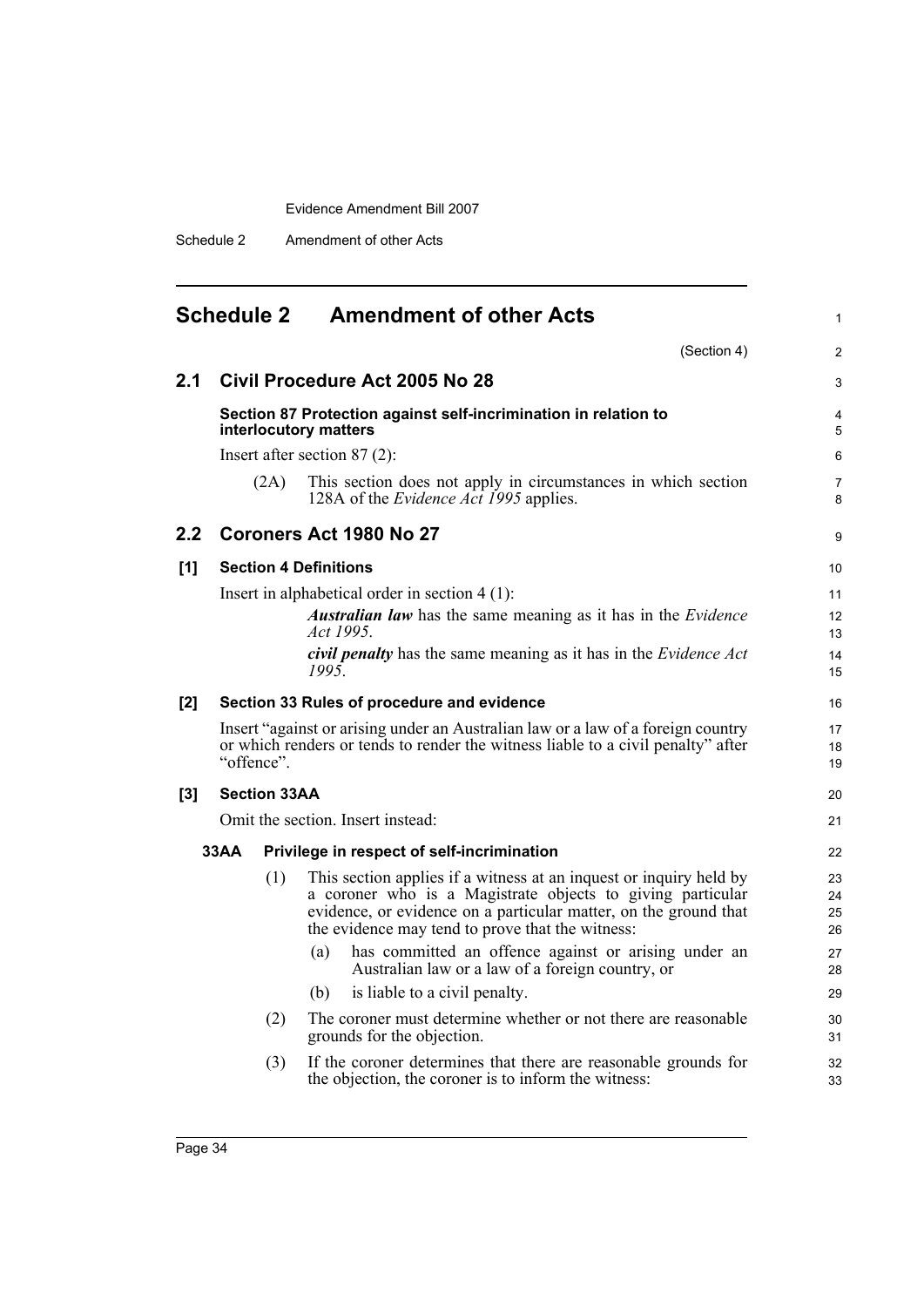Amendment of other Acts Schedule 2

|     | (a) | that the witness need not give the evidence unless required<br>by the coroner to do so under subsection (4), and                                                                                                                                                                                  | 1<br>$\overline{2}$        |
|-----|-----|---------------------------------------------------------------------------------------------------------------------------------------------------------------------------------------------------------------------------------------------------------------------------------------------------|----------------------------|
|     | (b) | that the coroner will give a certificate under this section if:                                                                                                                                                                                                                                   | 3                          |
|     |     | the witness willingly gives the evidence without<br>(i)<br>being required to do so under subsection (4), or                                                                                                                                                                                       | 4<br>5                     |
|     |     | the witness gives the evidence after being required<br>(ii)<br>to do so under subsection (4), and                                                                                                                                                                                                 | 6<br>7                     |
|     | (c) | of the effect of such a certificate.                                                                                                                                                                                                                                                              | 8                          |
| (4) |     | The coroner may require the witness to give the evidence if the<br>coroner is satisfied that:                                                                                                                                                                                                     | 9<br>10                    |
|     | (a) | the evidence does not tend to prove that the witness has<br>committed an offence against or arising under, or is liable<br>to a civil penalty under, a law of a foreign country, and                                                                                                              | 11<br>12<br>13             |
|     | (b) | the interests of justice require that the witness give the<br>evidence.                                                                                                                                                                                                                           | 14<br>15                   |
| (5) |     | If the witness either willingly gives the evidence without being<br>required to do so under subsection (4), or gives it after being<br>required to do so under that subsection, the coroner must cause<br>the witness to be given a certificate under this section in respect<br>of the evidence. | 16<br>17<br>18<br>19<br>20 |
| (6) |     | The coroner is also to cause a witness to be given a certificate<br>under this section if:                                                                                                                                                                                                        | 21<br>22                   |
|     | (a) | the objection has been overruled, and                                                                                                                                                                                                                                                             | 23                         |
|     | (b) | after the evidence has been given, the coroner finds that<br>there were reasonable grounds for the objection.                                                                                                                                                                                     | 24<br>25                   |
| (7) |     | In any proceeding in a NSW court within the meaning of the<br>Evidence Act 1995 or before any person or body authorised by a<br>law of this State, or by consent of parties, to hear, receive and<br>examine evidence:                                                                            | 26<br>27<br>28<br>29       |
|     | (a) | evidence given by a person in respect of which a certificate<br>under this section has been given, and                                                                                                                                                                                            | 30<br>31                   |
|     | (b) | any information, document or thing obtained as a direct or<br>indirect consequence of the person having given evidence,                                                                                                                                                                           | 32<br>33                   |
|     |     | cannot be used against the person. However, this does not apply<br>to a criminal proceeding in respect of the falsity of the evidence.                                                                                                                                                            | 34<br>35                   |
| (8) |     | Subsection (7) has effect despite any challenge, review, quashing<br>or calling into question on any ground of the decision to give, or<br>the validity of, the certificate concerned.                                                                                                            | 36<br>37<br>38             |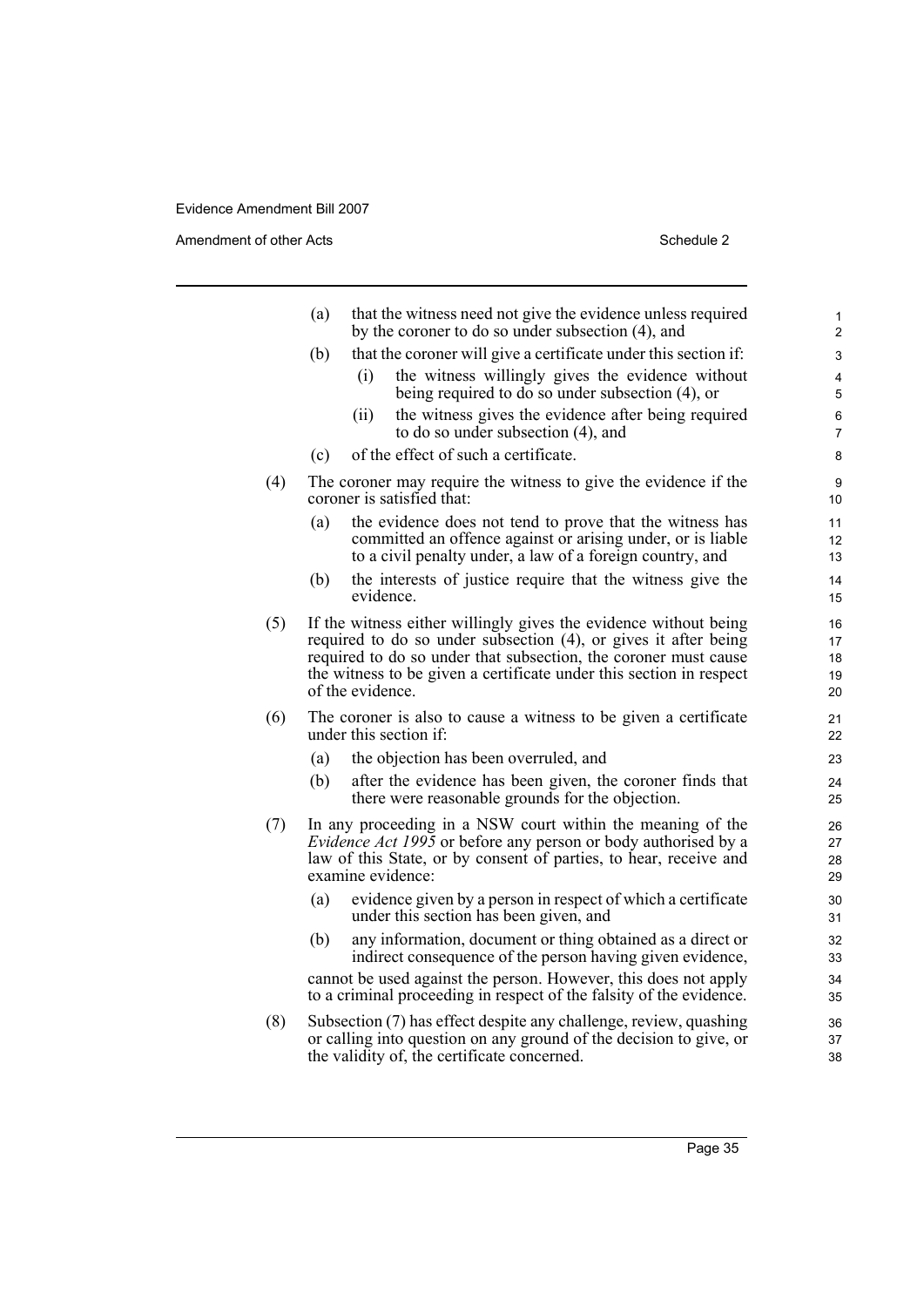| Schedule 2 |                   |                 | Amendment of other Acts                                                                                                                                                              |                |
|------------|-------------------|-----------------|--------------------------------------------------------------------------------------------------------------------------------------------------------------------------------------|----------------|
|            |                   | (9)             | A reference in this section to doing an act includes a reference to<br>failing to act.                                                                                               | 1<br>2         |
|            |                   | (10)            | A certificate under this section can only be given in respect of<br>evidence that is required to be given by a natural person.                                                       | 3<br>4         |
| [4]        |                   |                 | <b>Schedule 3 Savings and transitional provisions</b>                                                                                                                                | 5              |
|            |                   |                 | Insert at the end of clause $1A(1)$ :                                                                                                                                                | 6              |
|            |                   |                 | <i>Evidence Amendment Act 2007</i> , but only to the extent that it<br>amends this Act                                                                                               | 7<br>8         |
| [5]        | <b>Schedule 3</b> |                 |                                                                                                                                                                                      | 9              |
|            |                   |                 | Insert after clause 14:                                                                                                                                                              | 10             |
|            | 15                | <b>Act 2007</b> | Inquests and inquiries commenced before Evidence Amendment                                                                                                                           | 11<br>12       |
|            |                   | (1)             | In this clause:                                                                                                                                                                      | 13             |
|            |                   |                 | <b>amending Act</b> means the Evidence Amendment Act 2007.                                                                                                                           | 14             |
|            |                   | (2)             | Section 33, as amended by the amending Act, does not apply in<br>respect of an inquest or inquiry commenced to be held before the<br>amendment of that section by that Act.          | 15<br>16<br>17 |
|            |                   | (3)             | That section, as in force immediately before it was amended,<br>continues to apply in respect of such an inquest or inquiry.                                                         | 18<br>19       |
|            |                   | (4)             | Section 33AA, as substituted by the amending Act, does not<br>apply in respect of an inquest or inquiry commenced to be held<br>before the substitution of that section by that Act. | 20<br>21<br>22 |
|            |                   | (5)             | Section 33AA, as in force immediately before that substitution,<br>continues to apply in respect of such an inquest or inquiry.                                                      | 23<br>24       |
| 2.3        |                   |                 | <b>Criminal Procedure Act 1986 No 209</b>                                                                                                                                            | 25             |
| [1]        |                   |                 | <b>Section 275A Improper questions</b>                                                                                                                                               | 26             |
|            |                   |                 | Omit the section.                                                                                                                                                                    | 27             |
| [2]        |                   |                 | Section 294 Warning to be given by Judge in relation to lack of complaint<br>in certain sexual offence proceedings                                                                   | 28<br>29       |
|            |                   |                 | Omit section 294 $(3)$ – $(5)$ .                                                                                                                                                     | 30             |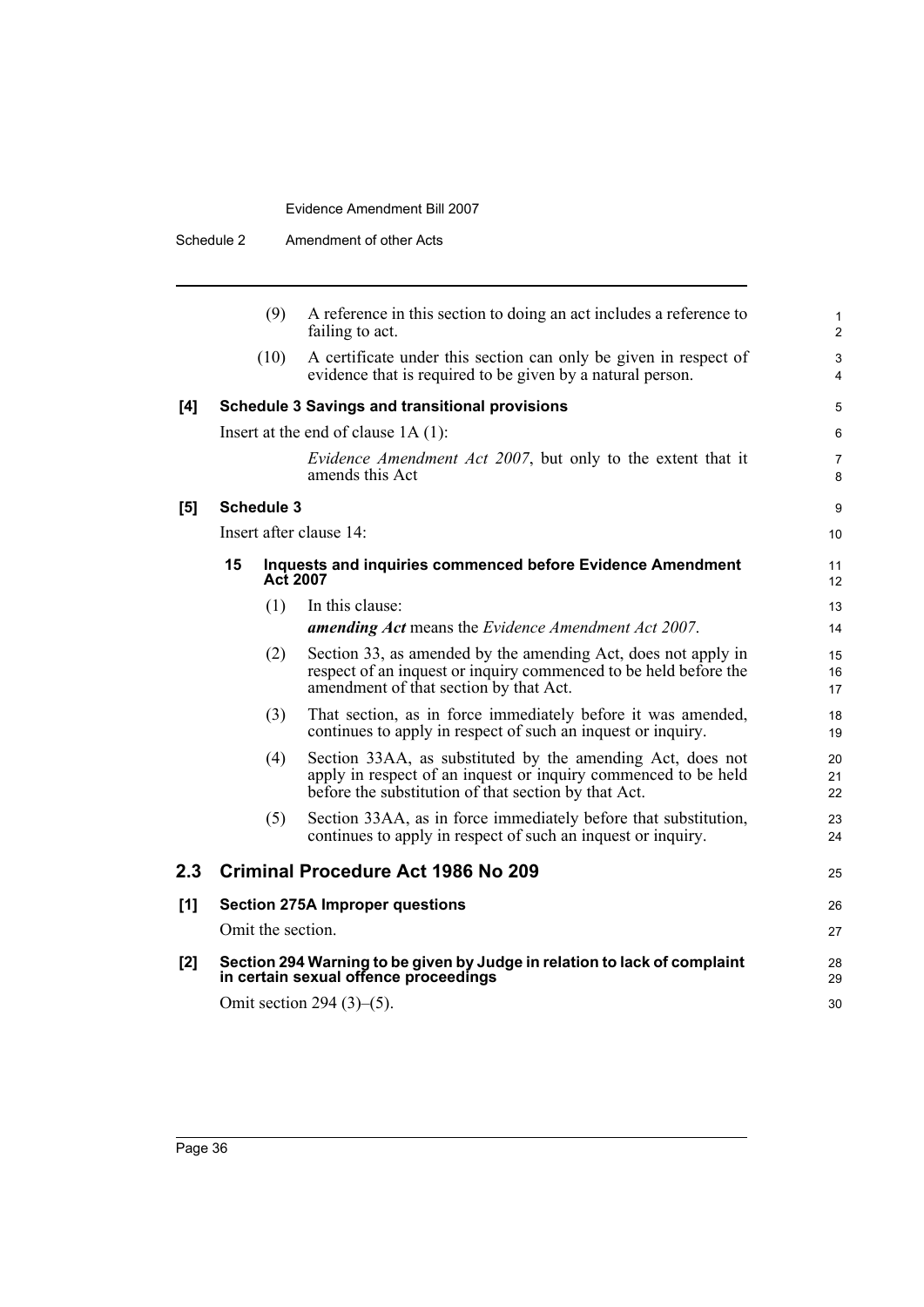Amendment of other Acts Schedule 2

| [3] |                    | Schedule 2 Savings, transitional and other provisions                                                                                                                                                  | $\mathbf{1}$                   |
|-----|--------------------|--------------------------------------------------------------------------------------------------------------------------------------------------------------------------------------------------------|--------------------------------|
|     |                    | Insert at the end of clause $1(1)$ :                                                                                                                                                                   | $\overline{2}$                 |
|     |                    | <i>Evidence Amendment Act 2007</i> , to the extent that it amends this<br>Act                                                                                                                          | $\ensuremath{\mathsf{3}}$<br>4 |
| [4] | <b>Schedule 2</b>  |                                                                                                                                                                                                        | 5                              |
|     |                    | Insert at the end of the Schedule (with appropriate Part and clause numbers):                                                                                                                          | 6                              |
|     | <b>Part</b>        | Provisions consequent on enactment of<br><b>Evidence Amendment Act 2007</b>                                                                                                                            | $\overline{7}$<br>8            |
|     |                    | Improper questions and certain warnings                                                                                                                                                                | 9                              |
|     | (1)                | An amendment made to section 275A or 294 by the Evidence<br>Amendment Act 2007 does not apply in relation to any proceeding<br>the hearing of which began before the commencement of the<br>amendment. | 10<br>11<br>12<br>13           |
|     | (2)                | Sections 275A and 294, as in force immediately before the<br>commencement of the amendment, continue to apply to<br>proceedings the hearing of which began before that amendment.                      | 14<br>15<br>16                 |
| 2.4 | <b>No 27</b>       | <b>Evidence (Consequential and Other Provisions) Act 1995</b>                                                                                                                                          | 17<br>18                       |
|     |                    | Schedule 2 Savings, transitional and other provisions                                                                                                                                                  | 19                             |
|     | Omit the Schedule. |                                                                                                                                                                                                        | 20                             |
|     |                    | Transfer clauses 2–15 of the Schedule to the <i>Evidence Act 1995</i> as clauses<br>2–15 of Part 2 of Schedule 2 to that Act (as inserted by this Act) after the<br>following heading and clause:      | 21<br>22<br>23                 |
|     | Part 2             | Provisions consequent on the enactment<br>of this Act                                                                                                                                                  | 24<br>25                       |
|     | 1A                 | <b>Transferred provisions</b>                                                                                                                                                                          | 26                             |
|     | (1)                | This clause is taken to have commenced on 1 September 1995<br>(the date of commencement of this Act other than Part 1.1 and the<br>Dictionary).                                                        | 27<br>28<br>29                 |